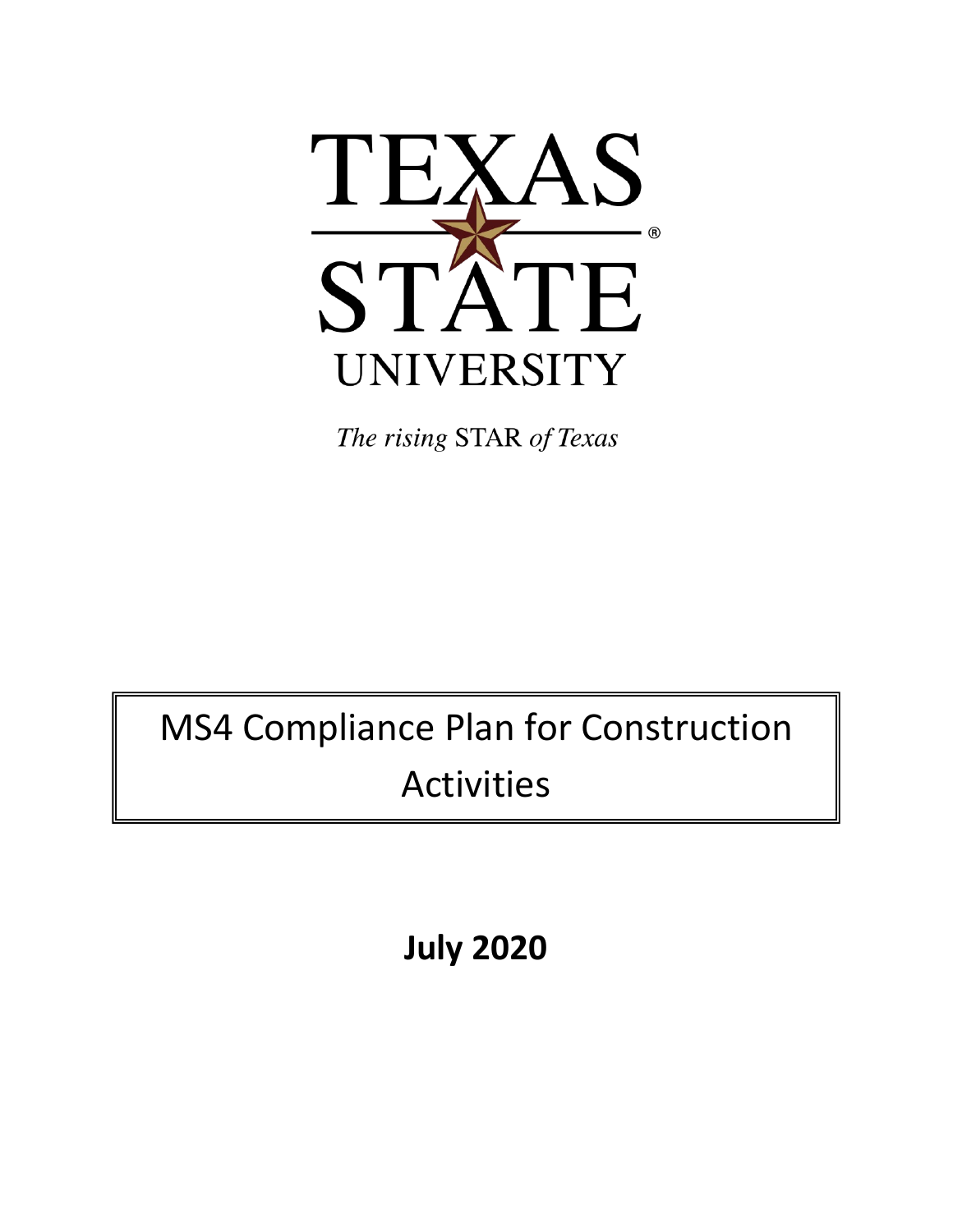# **Table of Contents**

| Section 7: MS4 Compliance Inspections for Construction Activities  18 |  |
|-----------------------------------------------------------------------|--|
|                                                                       |  |
|                                                                       |  |
|                                                                       |  |
|                                                                       |  |
|                                                                       |  |
|                                                                       |  |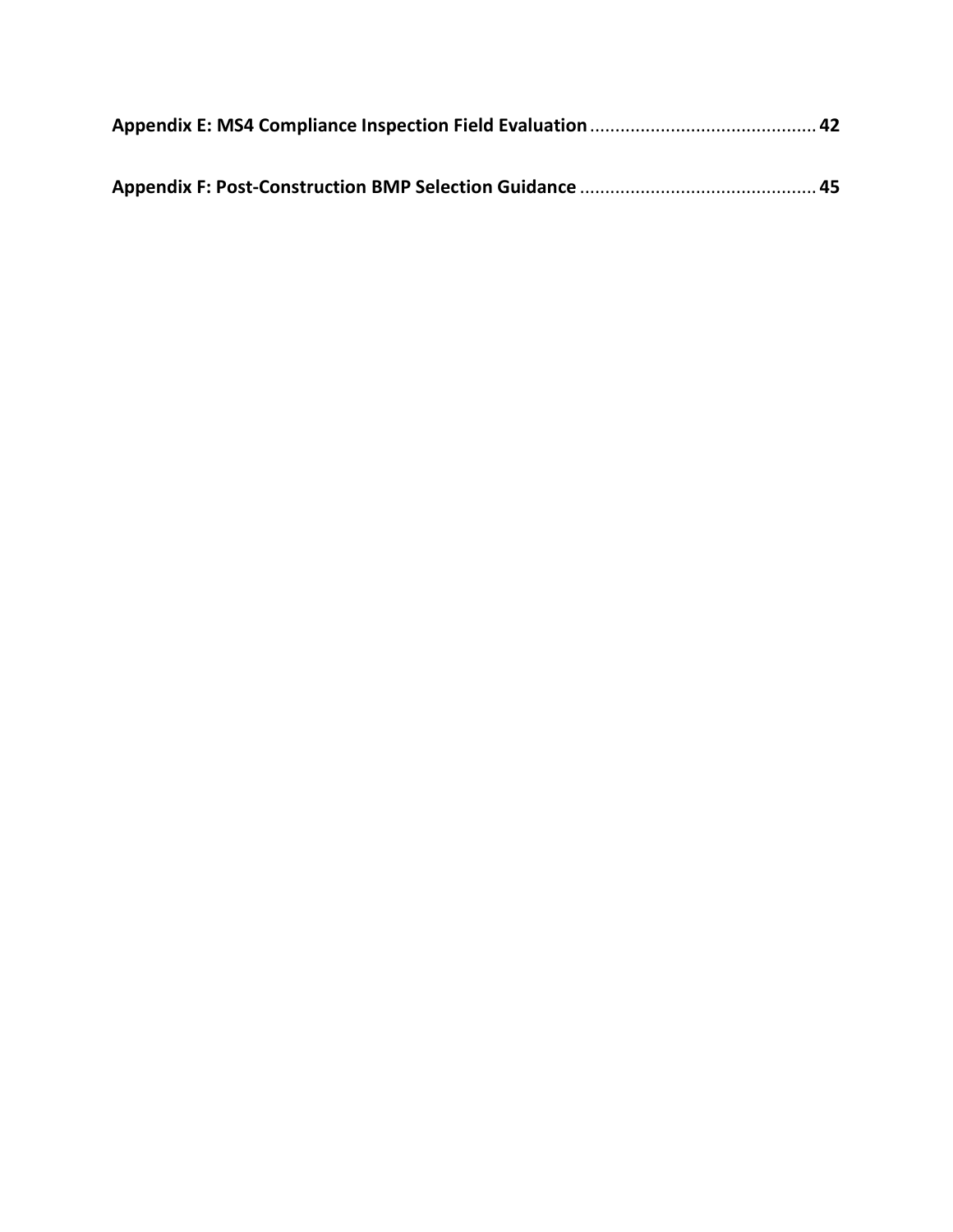### **SECTION 1 – INTRODUCTION**

Based on the 2010 Census population data, the San Marcos was designated as an urbanized area (population exceeding 50,000). Texas State University, located within the San Marcos urbanized area boundaries, is regulated as a Phase II Small Municipal Separate Storm Sewer System (MS4) under the Texas Pollutant Discharge Elimination System (TPDES) Program. The Texas Commission on Environmental Quality (TCEQ) administers the [TPDES MS4 General Permit TXR040000](https://gato-docs.its.txstate.edu/jcr:e0f8aa69-3ac2-43eb-b4e4-b16fa80f947f/txr040000-2019-issued-permit.pdf) under provisions of the Clean Water Act and Texas Water Code. As a provision of the MS4 General Permit, Texas State University (TXST) is tasked with administering the university's Stormwater [Management Program](https://gato-docs.its.txstate.edu/jcr:78f3c6aa-04b5-4a89-a3d4-6b930fdac43d/Texas%20State%20University%20SWMP_2015%20update.pdf) (SWMP). The SWMP has several requirements, including the development and implementation of the MS4 Compliance Plan for Construction Activities.

This MS4 Compliance Plan for Construction Activities satisfies the requirement of the TPDES MS4 General Permit TXR040000 Part III, Section B.3-4.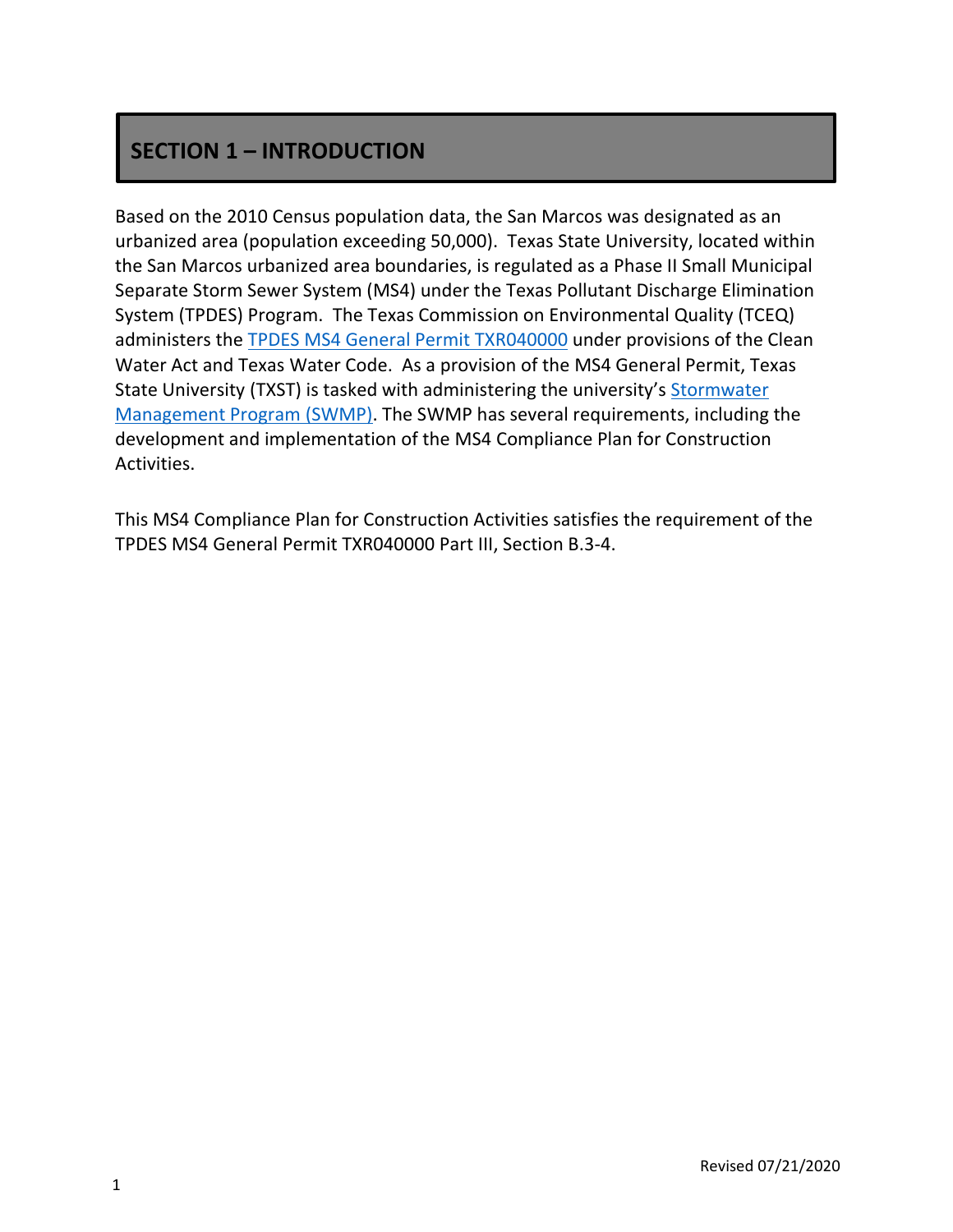### **SECTION 2 – SUMMARY OF TERMS**

The terminology used throughout this plan references terms in the TPDES MS4 General Permit TXR040000 as well as the TPDES Construction General Permit TXR150000.

Aboveground Storage Tank (AST) Facility Plan – A detailed plan that outlines best management practices that will be implemented in order to protect water quality when an aboveground storage tank facility is constructed in the Edwards Aquifer recharge or transition zones.

Best Management Practices (BMPs) – Schedules of activities, prohibitions of practices, maintenance procedures, structural controls, local ordinances, and other management practices to prevent or reduce the discharge of pollutants. BMPs also include treatment requirements, operating procedures, and practices to control construction site runoff, spills or leaks, waste disposal, or drainage from raw material storage areas.

Construction Activity – Includes soil disturbance activities, including clearing, grading, excavating, construction-related activity (e.g., stockpiling of fill material, demolition), and construction support activity. This does not include routine maintenance that is performed to maintain the original line and grade, hydraulic capacity, or original purpose of the site (e.g., the routine grading of existing dirt roads, asphalt overlays of existing roads, the routine clearing of existing right-of-ways, and similar maintenance activities). Regulated construction activity is defined in terms of small and large construction activity.

Construction General Permit (CGP) – A general permit (TXR150000) issued every five (5) years by the Texas Commission on Environmental Quality that is designed to regulate construction activities (one acre or greater) which can impact stormwater runoff quality.

Control Measure – Any BMP or other method used to prevent or reduce the discharge of pollutants to waters in the state.

Conveyance – Curbs, gutters, man-made channels and ditches, drains, pipes, and other constructed features designed or used for flood control or to transport stormwater runoff.

Edwards Aquifer Protection Program (EAPP) – A program created to protect the Edwards Aquifer through regulating activities that occur in the Recharge, Transition, and Contributing Zones.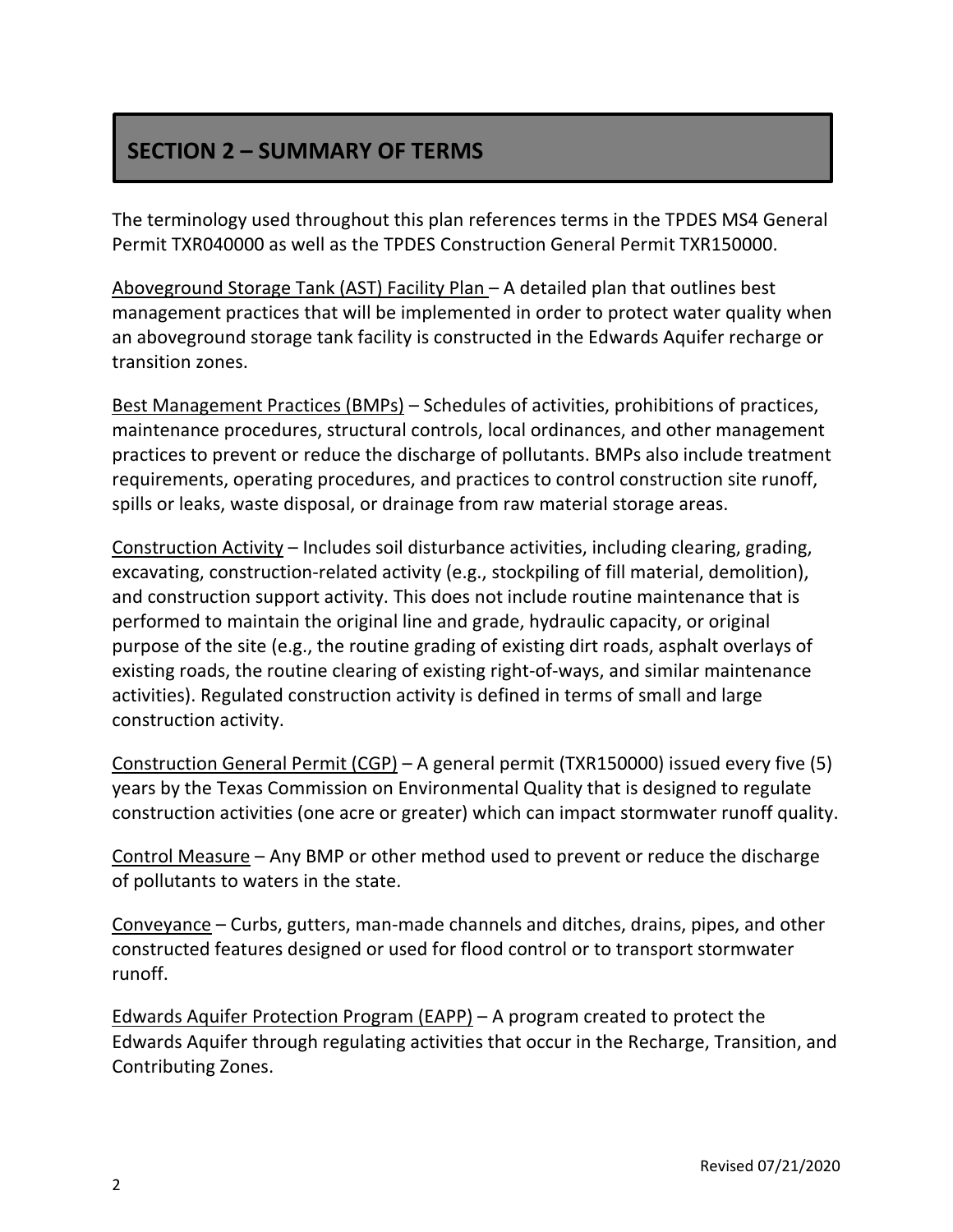Final Stabilization – A construction site status where all soil disturbing activities at the site have been completed and a uniform (that is, evenly distributed, without large bare areas) perennial vegetative cover with a density of at least 70% of the native background vegetative cover for the area has been established on all unpaved areas and areas not covered by permanent structures, or equivalent permanent stabilization measures (such as the use of riprap, gabions, or geotextiles) have been employed.

Hyper-chlorinated Water – Water resulting from hyper-chlorination of waterlines or vessels with a chlorine concentration greater than 10 milligrams per liter (mg/L).

Illicit Connection – Any man-made conveyance connecting an illicit discharge directly to a municipal separate storm sewer.

Illicit Discharge – Any discharge to a municipal separate storm sewer that is not entirely composed of stormwater, except discharges pursuant to this general permit or a separate authorization and discharges resulting from emergency firefighting activities. These may include, but are not limited to, chemicals or petroleum hydrocarbons, food waste from compactors or dumpsters, cleaning solutions, street wash down containing spilled chemicals, container washout (paint or pesticide), utility pipe cleaning solutions, high temperature water, concrete washout water, or sewage.

Large Construction Activity – Construction activities including clearing, grading, or excavating that result in land disturbances equal to or greater than five acres of land. Large construction activity also includes the disturbance of less than five acres of total land area that is part of a common plan of development or sale if the larger common plan will ultimately disturb greater than five acres of land. Large construction activity does not include routine maintenance that is performed to maintain the original line and grade, hydraulic capacity, or original purpose of the site (for example, the routine grading of existing dirt roads, asphalt overlays of existing roads, the routine clearing of existing right-of-ways, and similar maintenance activities).

Municipal Separate Storm Sewer System (MS4) – A publicly-owned or operated conveyance or system of conveyances (including roads with drainage systems, municipal streets, catch basins, curbs, gutters, ditches, man-made channels, or storm drains).

Noncompliance Issue – A discharge of a pollutant to the MS4 through an illicit discharge, illicit construction runoff, or both, or the failure to maintain or install a BMP, which may result in the imminent discharge of a pollutant to the MS4.

Organized Sewage Collection System (SCS) Plan – A detailed plan that outlines best management practices that will be implemented in order to protect water quality when an organized SCS is constructed in the Edwards Aquifer recharge zone.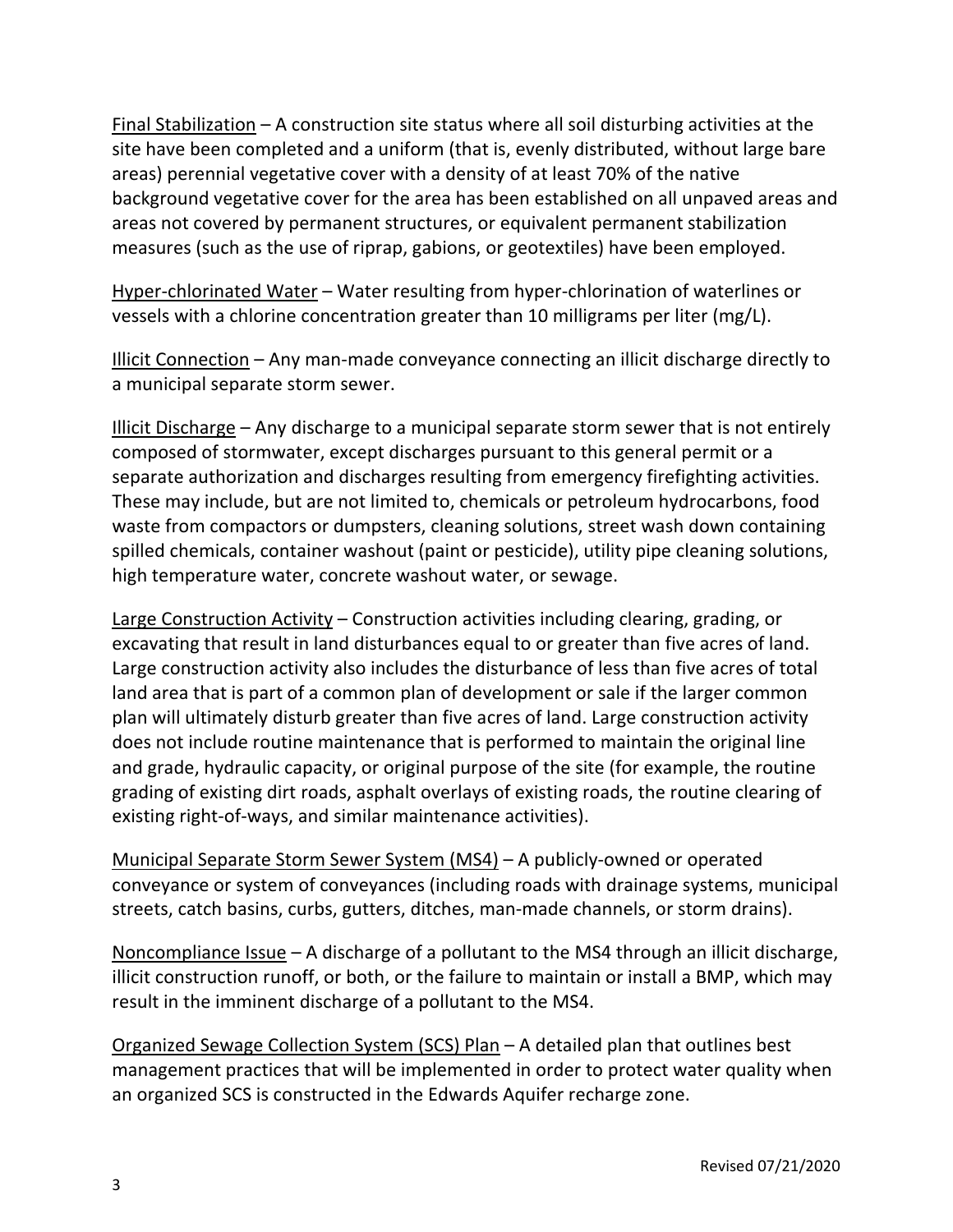Pollutant(s) of Concern – For the purpose of this permit, includes biochemical oxygen demand (BOD), sediment or a parameter that addresses sediment (such as total suspended solids (TSS), turbidity or siltation), pathogens, oil and grease, and any pollutant that has been identified as a cause of impairment of any water body that will receive a discharge from an MS4 (40 CFR 122.32(e)(3)).

Post-Construction BMPs (or Structural Controls) – A pollution prevention practice that requires the construction of a device, or the use of a device, to capture or prevent pollution in stormwater runoff. Structural controls and practices may include but are not limited to: wet ponds, bioretention, infiltration basins, stormwater wetlands, silt fences, earthen dikes, drainage swales, vegetative lined ditches, vegetative filter strips, sediment traps, check dams, subsurface drains, storm drain inlet protection, rock outlet protection, reinforced soil retaining systems, gabions, and temporary or permanent sediment basins.

Qualified Personnel – Persons with credible certifications, training, or skills to perform MS4 Compliance Inspections. Appropriate certifications include Certified Erosion, Sedimentation, and Storm Water inspector (CESSWI), Certified inspector of Sediment and Erosion Control (CISEC), or other equivalent certifications, trainings, or skills that may be approved by the MS4 operator or MS4 responsible authority.

Responsible Department – A department identified in the SWMP as the responsible party or key personnel and having the potential to eliminate or minimize the discharge of pollutants to the MS4 through the use of appropriate BMPs and oversight of contracting services to that department.

Small Construction Activity – Construction activities including clearing, grading, or excavating that result in land disturbances of equal to or greater than one acre and less than five acres of land. Small construction activity also includes the disturbance of less than one acre of total land area that is part of a common plan of development or sale if the larger common plan will ultimately disturb greater than one acre and less than five acres of land. Small construction activity does not include routine maintenance that is performed to maintain the original line and grade, hydraulic capacity, or original purpose of the site (e.g. the routine grading of existing dirt roads, asphalt overlays of existing roads, the routine clearing of existing right-of-ways, and similar maintenance activities).

Stormwater or Stormwater Runoff – Rainfall runoff, snow melt runoff, and surface runoff and drainage.

[Stormwater Management Program \(SWMP\)](http://www.fss.txstate.edu/ehsrm/programs/storm.html) – A comprehensive program to manage the quality of discharges from the municipal separate storm sewer system.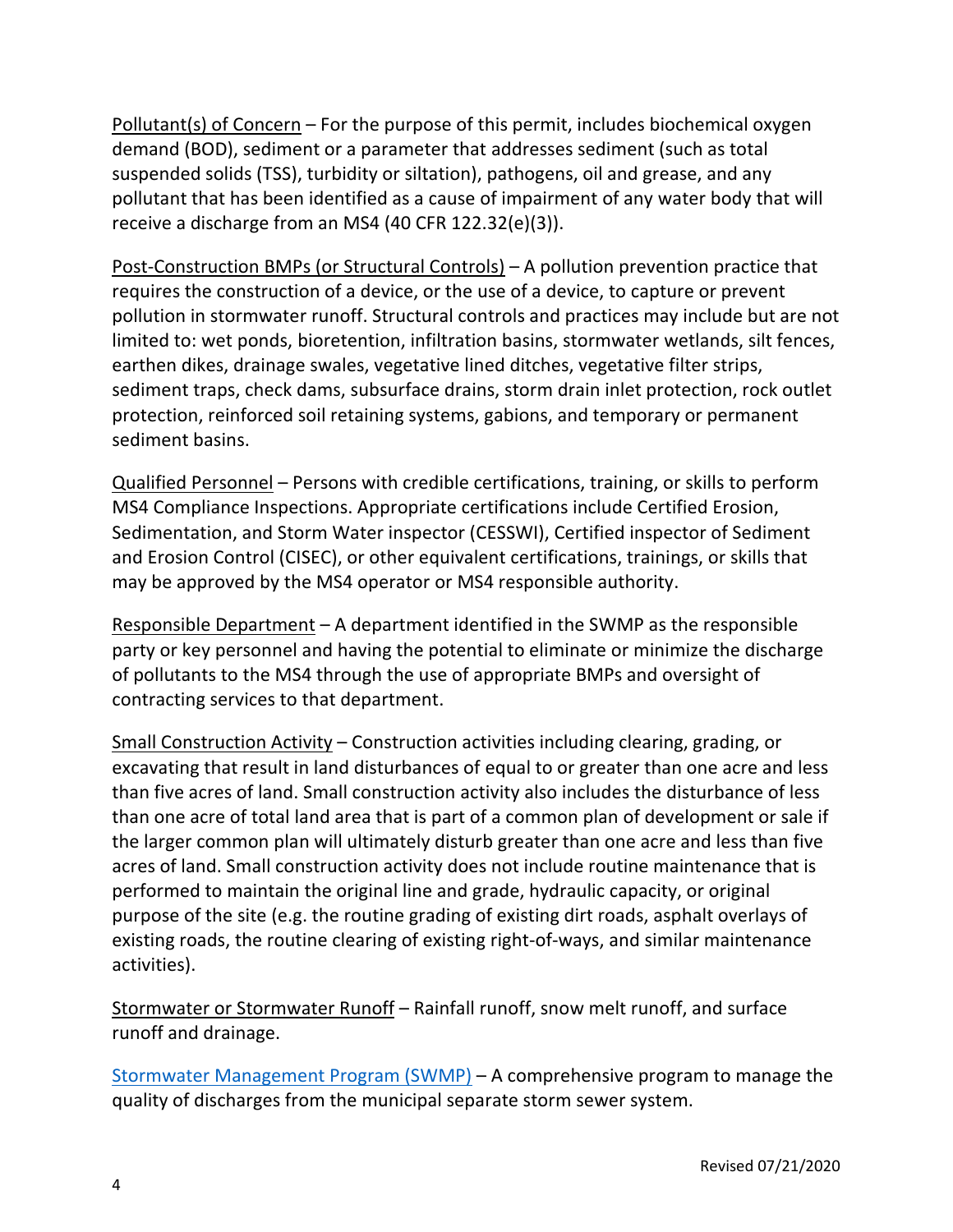Stormwater Pollution Prevention Plan (SWPPP or SWP3) – A plan required for all construction sites regulated under the TPDES Construction General Permit TXR150000 that are disturbing more than one acre of land. A SWPPP must describe the implementation of practices that will be used to minimize to the extent practicable the discharge of pollutants in stormwater associated with construction activity and nonstormwater discharges. A SWPPP must also identify any potential sources of pollution that have been determined to cause, have a reasonable potential to cause, or contribute to a violation of water quality standards or have been found to cause or contribute to the loss of a designated use of surface water in the state from discharges of stormwater from construction activities and construction support activities. Primary Operators are encouraged to utilize a qualified professional with credible certifications to prepare a SWPPP, which may include but is not limited to a Certified Professional in Erosion and Sediment Control (CPESC), a professional engineer, or other registered professional with competence in this area.

Temporary Stabilization – A condition where exposed soils or disturbed areas are provided a protective cover or other structural control to prevent the migration of pollutants. Temporary stabilization may include temporary seeding, geotextiles, mulches, and other techniques to reduce or eliminate erosion until either permanent stabilization can be achieved or until further construction activities take place.

Texas Pollutant Discharge Elimination System (TPDES) – The state of Texas program issuing, amending, terminating, monitoring, and enforcing stormwater and other types of discharge permits.

Urbanized Area  $(UA)$  – An area of high population density that may include multiple small MS4s as defined and used by the U.S. Census Bureau in the 2000 and the 2010 Decennial Census.

Underground Storage Tank (UST) Facility Plan – A detailed plan that outlines best management practices that will be implemented in order to protect water quality when a regulated underground storage tank is constructed in the Edwards Aquifer recharge or transition zones.

Uniform Coverage – Evenly distributed coverage without large bare areas.

Water Pollution Abatement Plan (WPAP) - A detailed plan that outlines best management practices that will be implemented in order to protect water quality when initiating construction activity over the Edwards Aquifer Recharge Zone (EARZ).

Water Quality Protection Plan (WQPP) - A plan developed by the Edwards Aquifer Habitat Conservation Plan (EAHCP or HCP) describing means and methods to reduce the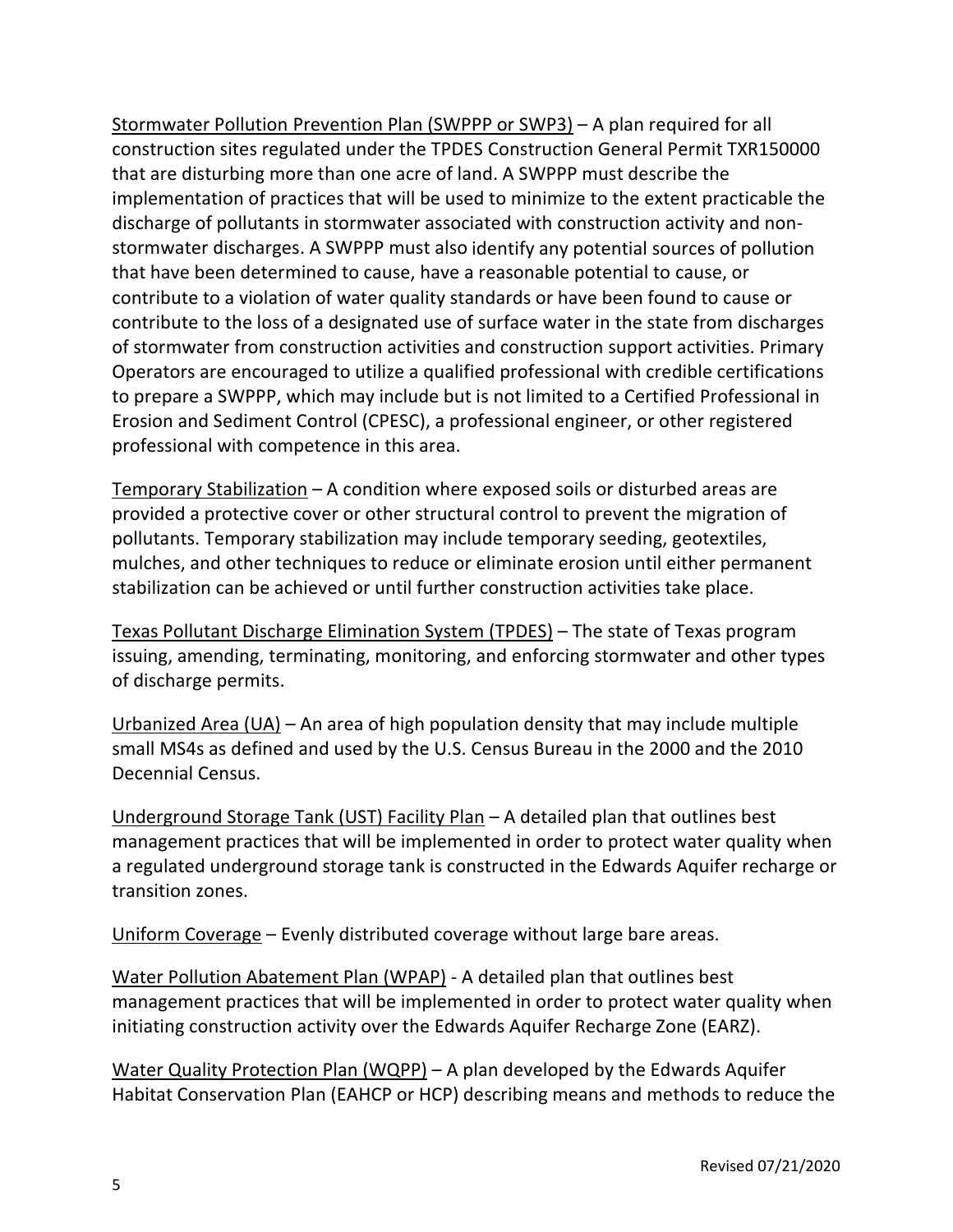amount of impervious cover and associated nonpoint source pollution on campus and throughout the city of San Marcos.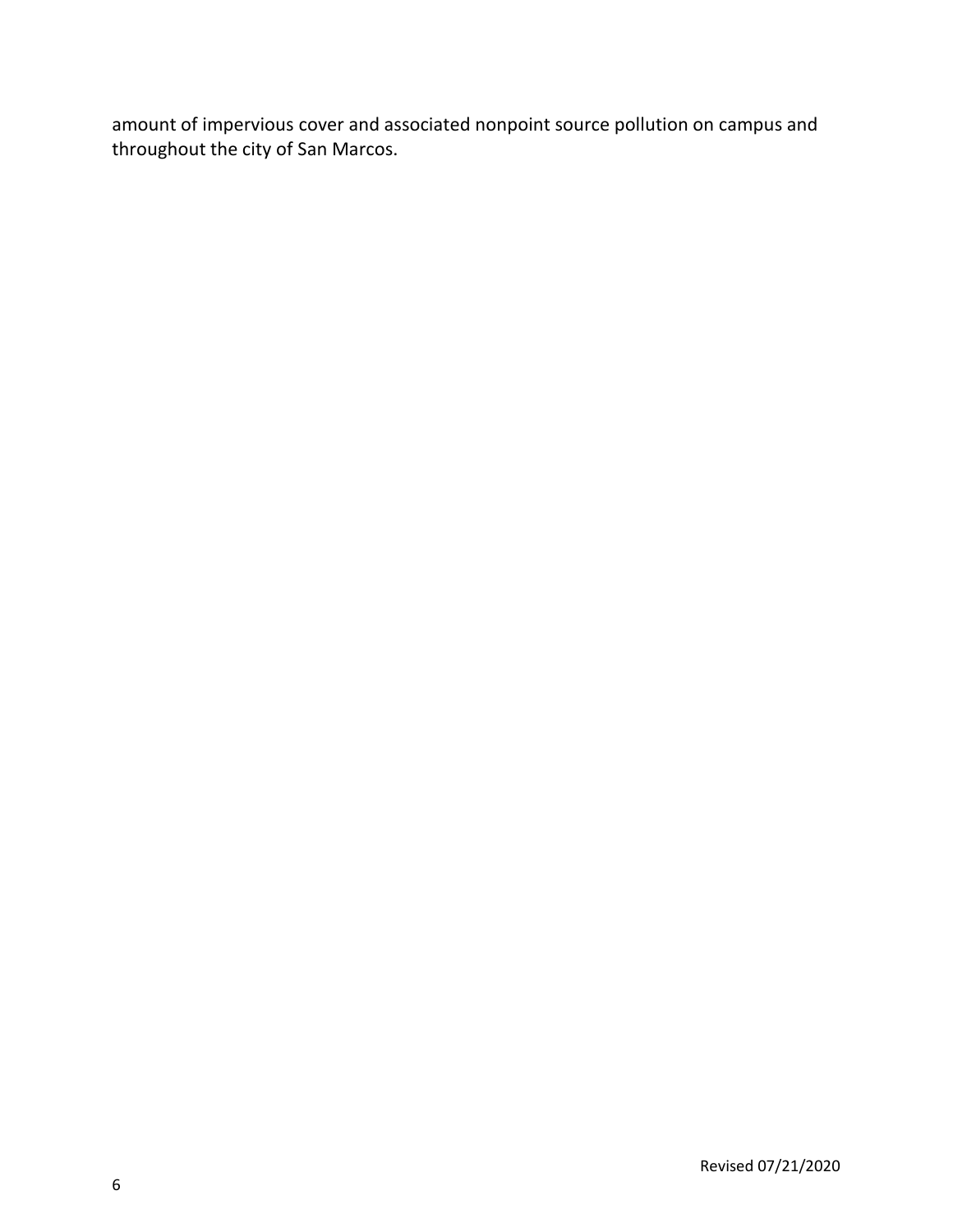### **SECTION 3 – OVERVIEW**

### **PLAN OVERVIEW**

Earth-disturbing activities from active construction projects have the potential to impact stormwater runoff quality. Effective erosion and sediment control, implementation of best management practices (BMPs), and long-term soil stabilization can mitigate or prevent stormwater pollution from construction sites, regardless of the size of the project. Per requirements of the Texas Pollutant Discharge Elimination System (TPDES), construction projects where earth-disturbing activities will meet or exceed one  $(≥ 1)$ acre in size must obtain permit coverage under the TPDES Construction General Permit TXR150000.

This MS4 Compliance Plan for Construction Activities outlines expectations and requirements for planning, initiating, operating, and terminating construction activities on TXST property. This plan is also intended to guide selection of structural and nonstructural post-construction stormwater management BMPs. [University Policies and](https://policies.txstate.edu/university-policies/04-05-16.html)  [Procedures Statement \(UPPS\) 04.05.16 for Campus Stormwater Management](https://policies.txstate.edu/university-policies/04-05-16.html) is the guiding policy for this plan and enforces university compliance with MS4 requirements.

### **SCOPE**

This plan applies to all construction projects on TXST property that will include earthdisturbing activities, regardless of the size of the project. Certain sections of this plan only apply to construction sites regulated under the Construction General Permit ( $\geq 1$ ) acre in size).

### **SECTION OVERVIEW**

The objectives for each section of this MS4 Compliance Plan for Construction Activities are as follows:

#### Section 4: Plan Review for Erosion and Sediment Control

Provide guidance for staff on the plan review process during the pre-construction design development phase as well as the process for reviewing and accepting Stormwater Pollution Prevention Plans (SWPPPs).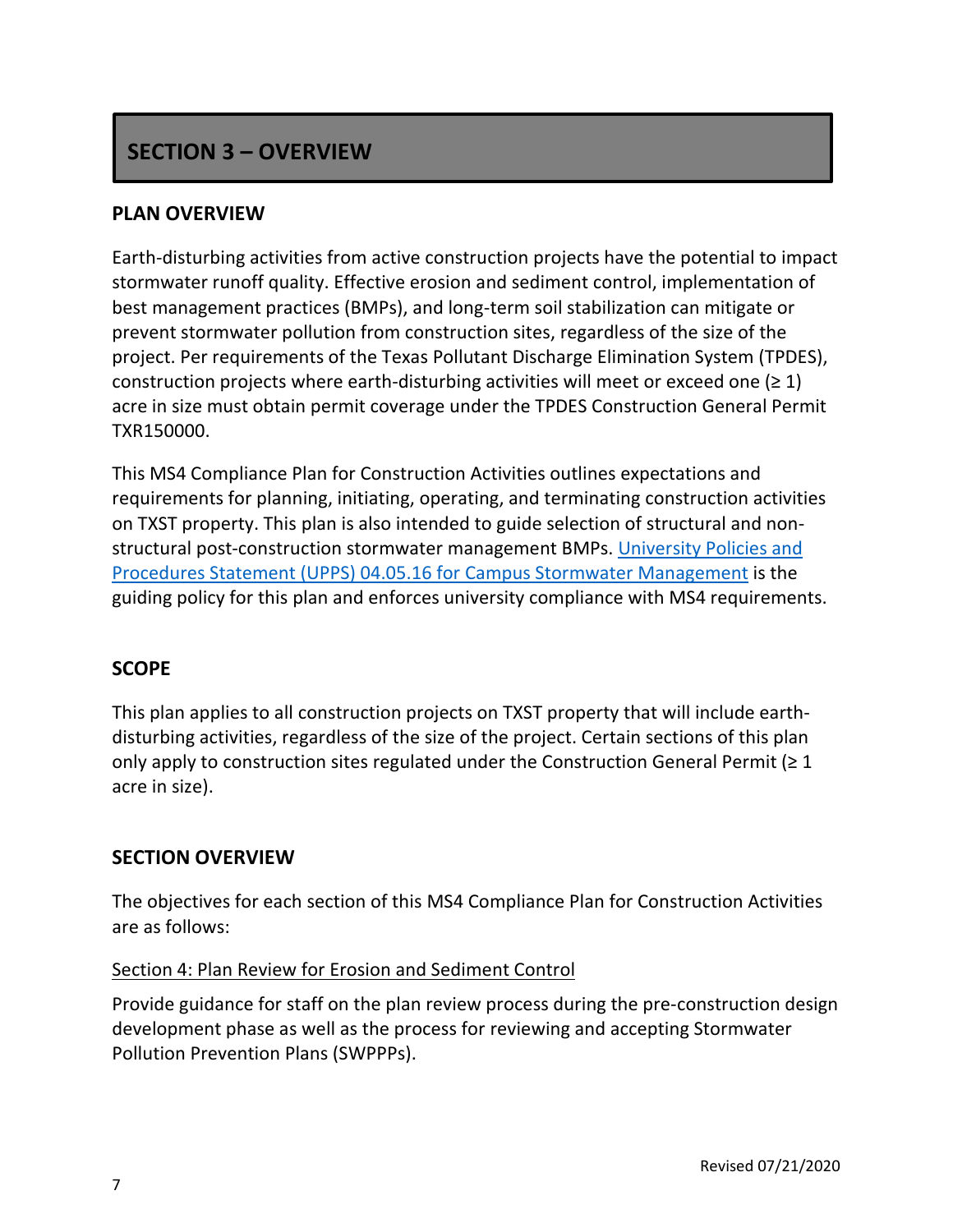### Section 5: Required Pre-Construction Documentation

Outline steps for commencing construction on campus, including documentation required prior to initiation of construction.

### Section 6: Training for Construction Personnel

Describe training requirements and expectations for Texas State University construction personnel as well as contractors working on active construction projects.

### Section 7: MS4 Compliance Inspections for Construction Activities

Provide guidance for staff on performing MS4 Compliance Inspections to monitor compliance with the Construction General Permit.

### Section 8: Final Stabilization and Termination of Construction General Permit Coverage

Outline steps for achieving final stabilization and terminating coverage under the Construction General Permit.

### Section 9: Post-Construction BMP Selection Guidance

Provide guidance for staff in selecting a combination of structural and non-structural BMPs to address post-construction runoff from areas of new development and redevelopment.

### **RESPONSIBILITIES**

#### *Primary Operator*

The Primary Operator (General Contractor for the construction site) is responsible for all day-to-day operations, including but not limited to: obtaining permit coverage under the Construction General Permit, site registration with the TCEQ (if earth disturbance is greater than five acres), SWPPP development and implementation, maintenance and repair of BMPs, routine inspections of stormwater controls, and maintaining compliance with other requirements outlined in the Construction General Permit. The General Contractor must coordinate with TXST to ensure all necessary documentation is completed, signed, and filed with the appropriate parties prior to initiating construction.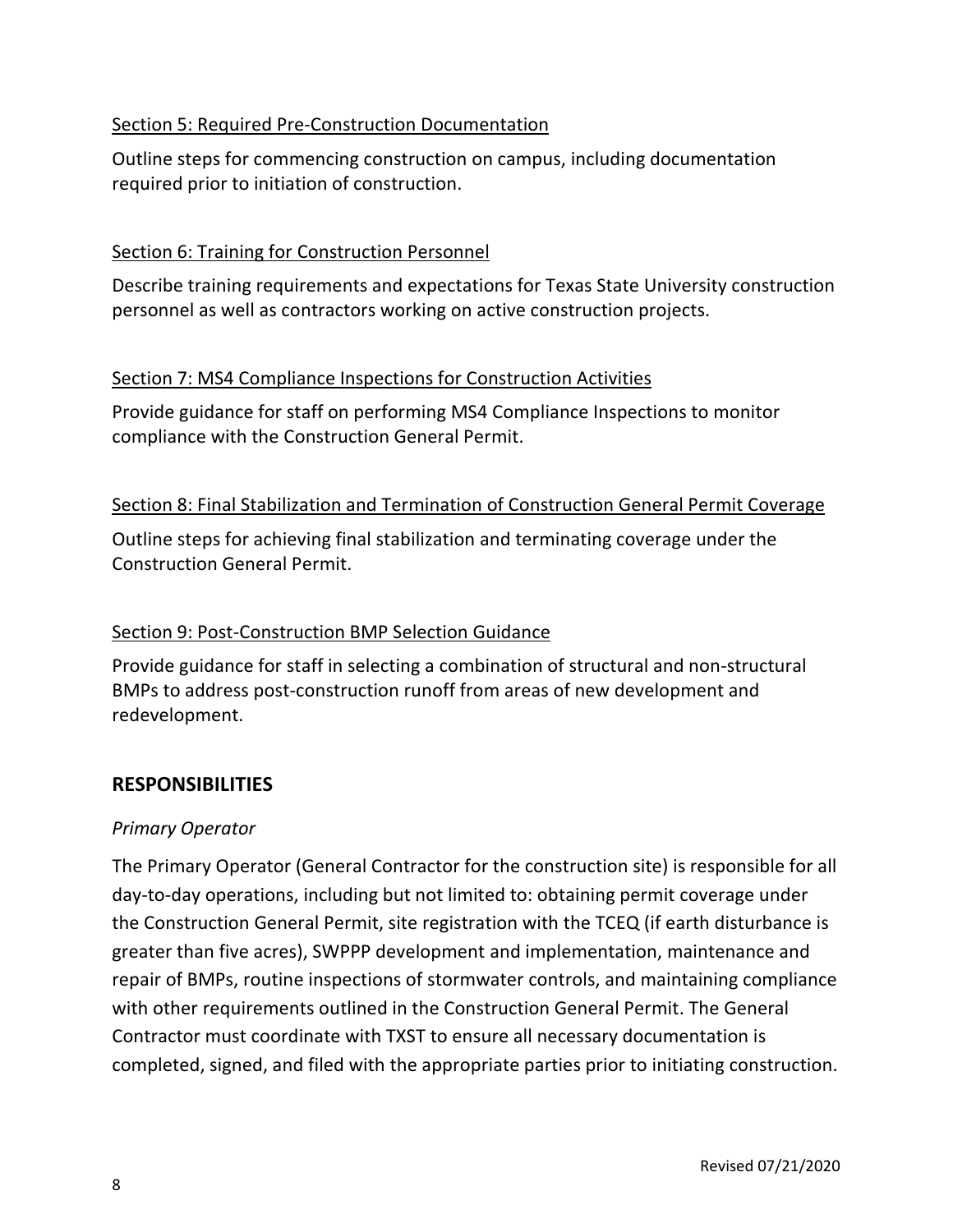### *Secondary Operator*

The Secondary Operator (TXST) shares the responsibility for developing and implementing the SWPPP with the General Contractor, in addition to overseeing construction activities and ensuring compliance with requirements outlined in the Construction General Permit. TXST is responsible for designating a Responsible Department who will represent the university on all construction-related issues. The TXST department responsible for overseeing the construction project (e.g. Facilities Planning, Design, and Construction, or another involved department) will be designated as the Responsible Department. The Responsible Department will assign a Project Manager, Construction Contract Administrator (CCA), or other staff to coordinate the project. The Project Manager or CCA must ensure that the General Contractor completes and submits all necessary documentation to the appropriate parties prior to initiating construction.

### *MS4 Responsible Authority*

The MS4 Responsible Authority (Environmental Health, Safety, & Risk Management, or EHSRM) is responsible for performing MS4 Compliance Inspections and maintaining documentation for active construction sites within the MS4. Prior to initiation of new construction, EHSRM must review design drawings, specifications, and sediment and erosion control plans for MS4 consideration. The EHSRM works in collaboration with the Responsible Department to review and approve the SWPPP to ensure all necessary elements are included.

### *SWPPP Inspector*

The SWPPP inspector conducts Construction General Permit compliance inspections on behalf of the General Contractor. SWPPP inspections must be performed at an approved frequency (identified in the SWPPP) for compliance with the Construction General Permit and should address site conditions, BMP maintenance, and other pertinent issues. The Project Manager/CCA will coordinate with the SWPPP Inspector and General Contractor on inspection findings and address any issues or maintenance needs.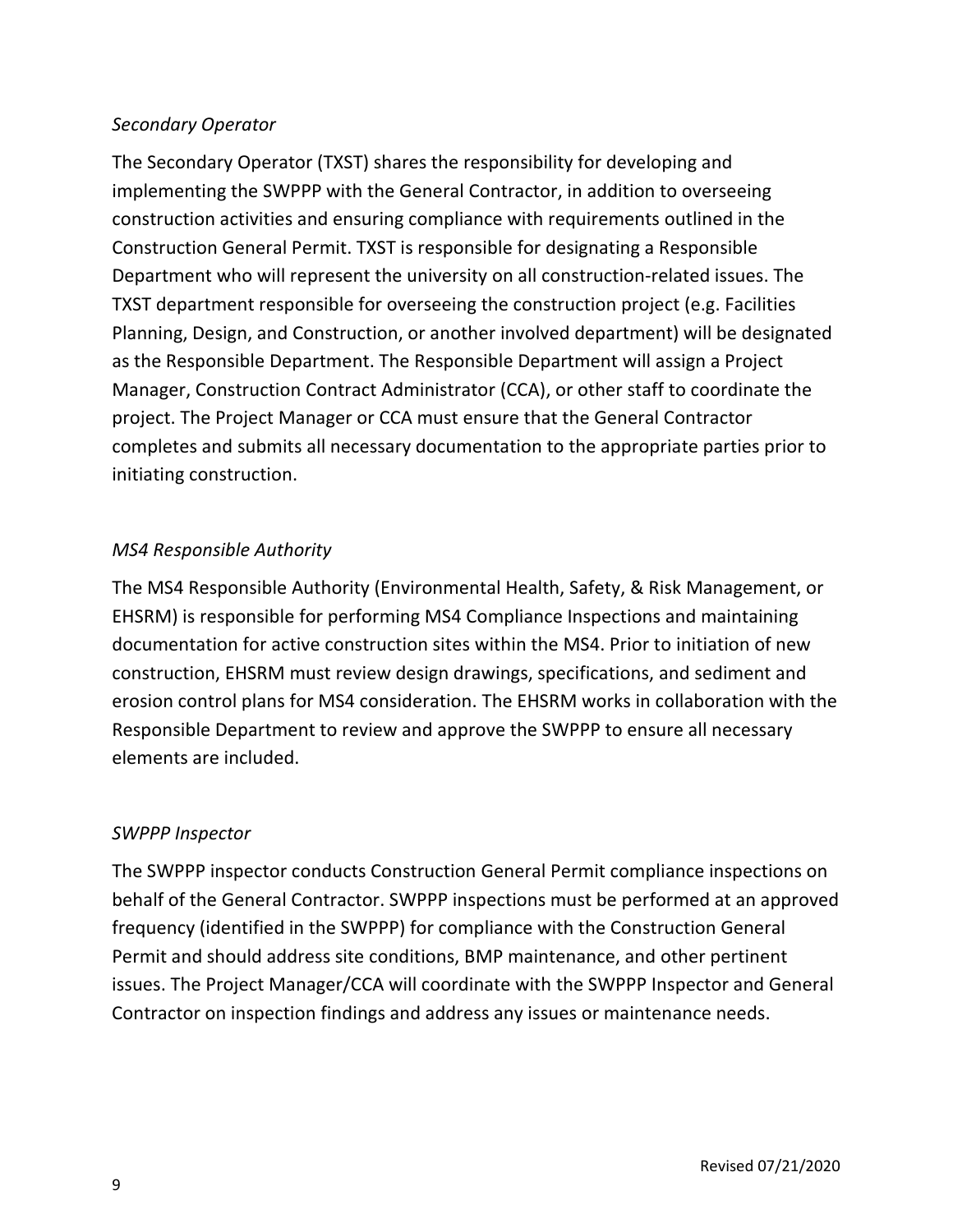### *MS4 Compliance Inspector*

EHSRM acts as the MS4 Compliance Inspector and conducts inspections for compliance with the MS4 permit. EHSRM will coordinate with the Project Manager/CCA for scheduling MS4 Compliance Inspections. MS4 Compliance Inspections will be both routine and complaint-based and will evaluate SWPPP documentation, site conditions, BMP maintenance, and other pertinent issues.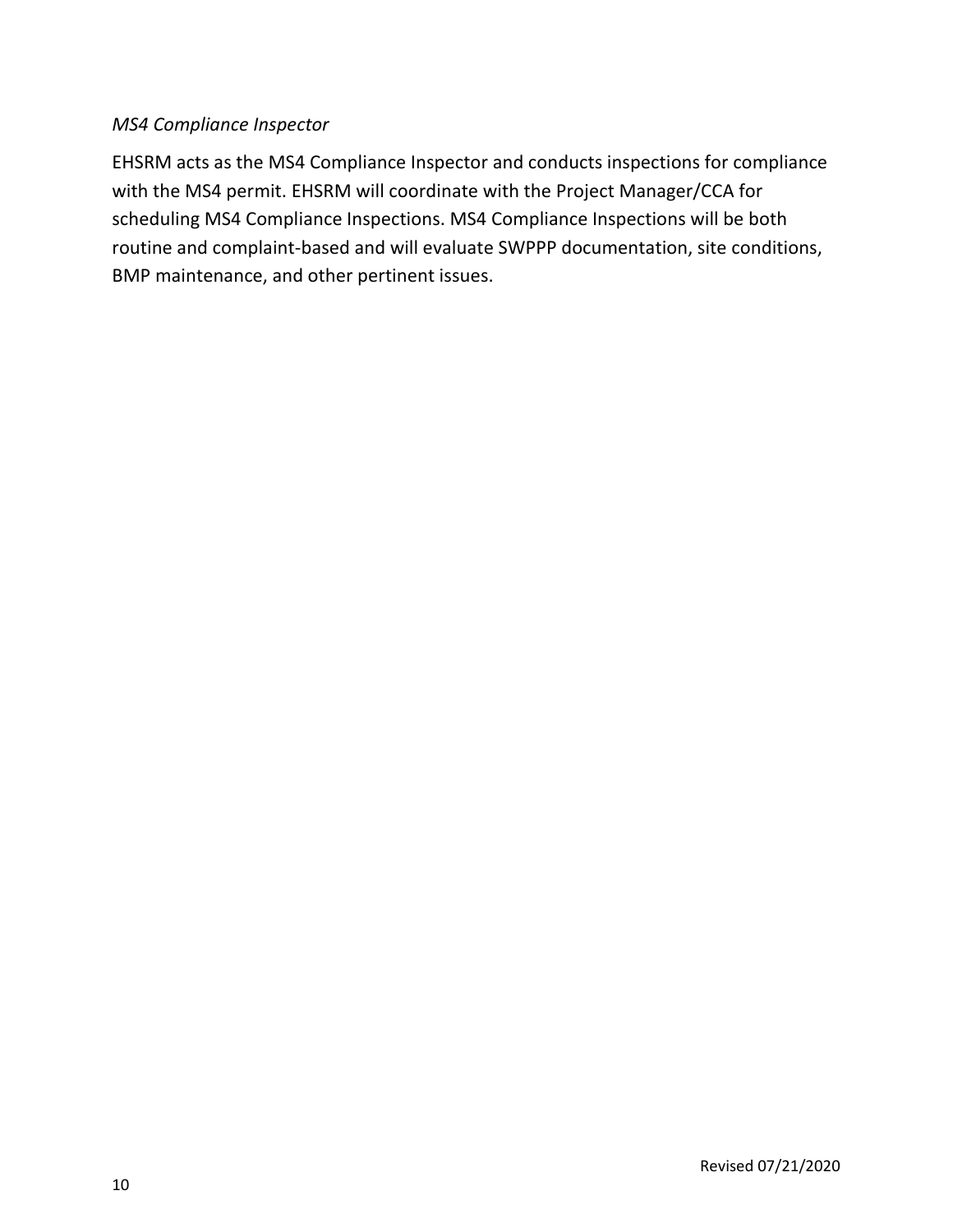### **SECTION 4**

### **PLAN REVIEW FOR EROSION/SEDIMENT CONTROL**

### **PROCEDURES FOR CONSTRUCTION PLAN REVIEW**

#### *Project Manager or CCA for Texas State Responsible Department*

- 1. Provide drawings, specifications, and sediment/erosion control plans to EHSRM for review of stormwater controls (e.g. BMPs, materials storage, etc.). Allow at least seven days for review and comment.
- 2. Compile and screen plan review comments from EHSRM.
- 3. Forward applicable comments and proposed changes to the Architect/Engineer  $(A/E)$ .
- 4. Request comment responses from A/E and forward to EHSRM.

#### *EHSRM*

- 1. Receive plans from the Project Manager/CCA and save all documentation and correspondence to an internal database on the EHSRM server for plan review tracking and annual reporting.
- 2. Use the *Construction Plan Review Checklist* (Appendix A) to review the documents provided.
- 3. Send plan review comments and proposed changes to the Project Manager/CCA for consideration on or before the comment period due date.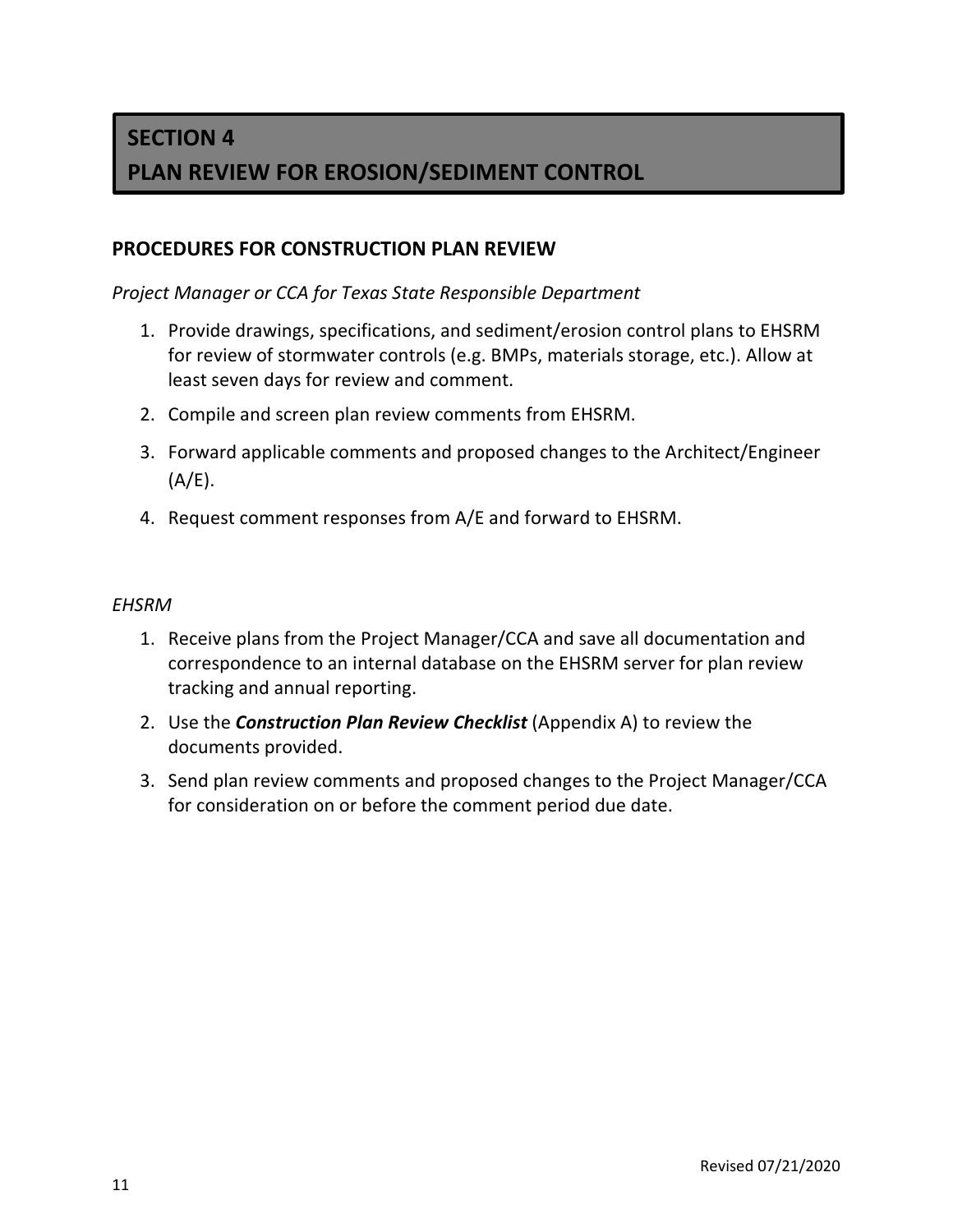# **SECTION 5 REQUIRED PRE-CONSTRUCTION DOCUMENTATION**

### **PROCEDURES FOR SUBMITTING PRE-CONSTRUCTION DOCUMENTATION**

#### *General Contractor*

#### **Stormwater Pollution Prevention Plan**

- 1. Develop a SWPPP for compliance with the Construction General Permit. The *SWPPP Table of Contents Checklist* (Appendix B) includes required elements and can be used to guide SWPPP development.
- 2. Send the draft SWPPP to the Project Manager/CCA responsible for coordinating the construction project.
- 3. Review comments from TXST and incorporate necessary changes.
- 4. Provide a final version of the SWPPP to the Project Manager/CCA.

#### **Construction Site Notice (CSN)**

- 1. Complete and sign the Primary Operator CSN for the project. Display completed CSN at or near the construction site entrance and keep a copy of the CSN in the SWPPP.
	- a. Sites greater than one acre but less than five must complete the Small Construction Site Notice.
	- b. Sites greater than or equal to five acres must complete the Large Construction Site Notice.
	- c. Templates for small and large CSNs can be found on the Texas Commission on Environmental Quality's website: <https://www.tceq.texas.gov/permitting/stormwater/construction>
- 2. Provide a copy to the MS4 Operator(s) receiving the stormwater runoff discharge, as applicable. Refer to jurisdiction boundaries maps to determine this information.
	- a. Texas State University EHSRM Department [\(stormwater@txstate.edu\)](mailto:stormwater@txstate.edu)
	- b. City of San Marcos Public Services Department [\(stormwatermgt@sanmarcostx.gov\)](mailto:stormwatermgt@sanmarcostx.gov)
	- c. Hays County Transportation Department [\(stormwater@co.hays.tx.us\)](mailto:stormwater@co.hays.tx.us)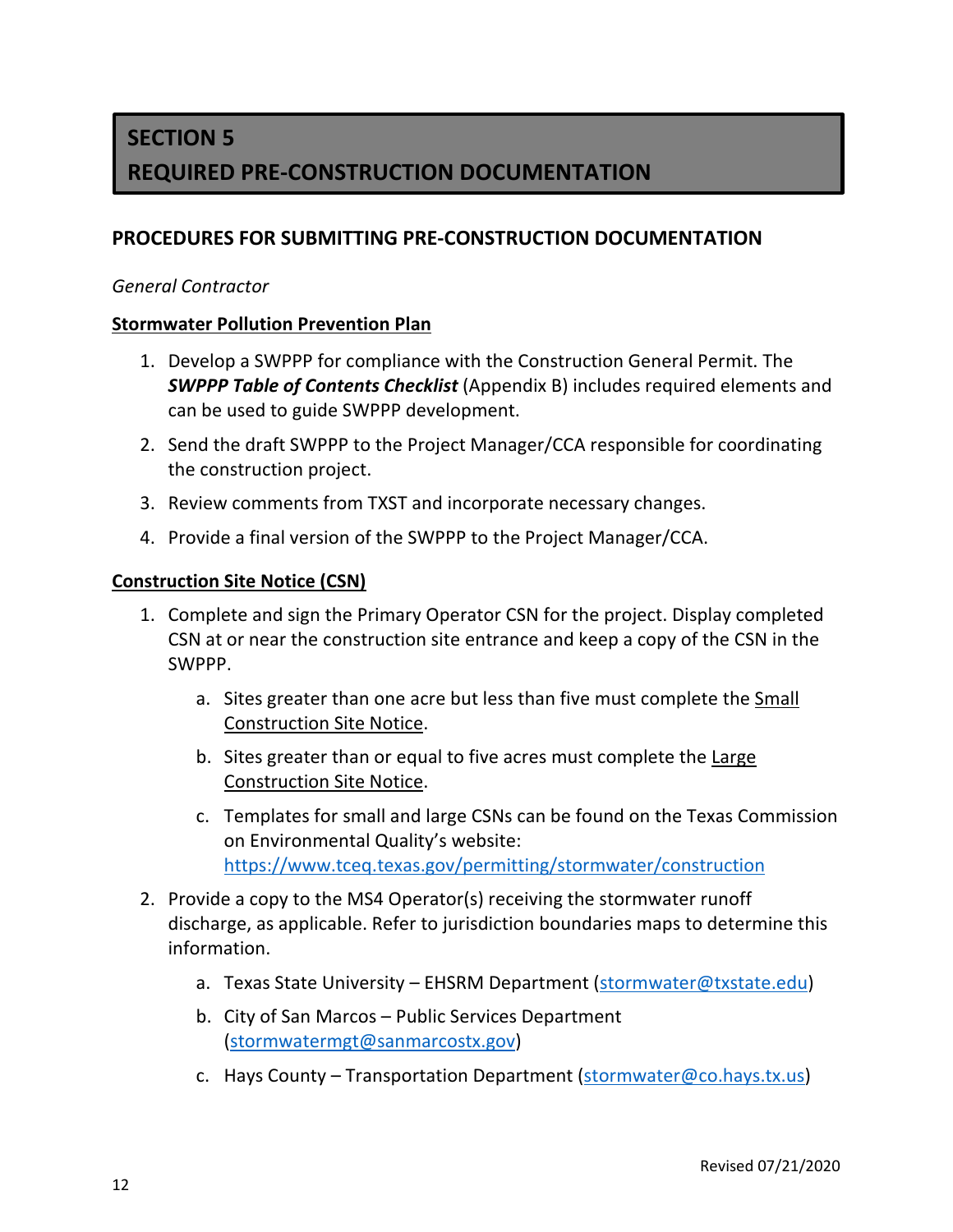d. Texas Department of Transportation – Environmental Affairs Division [\(Contact\)](https://www.txdot.gov/contact-us/form.html?id=swp-email)

### **Notice of Intent (NOI)**

- 1. For large construction sites (greater than or equal to five acres), file an NOI with the TCEQ and display at site entrance.
- 2. Provide a copy to the MS4 Operator(s) receiving the stormwater runoff discharge, as applicable (see above).

### **Edwards Aquifer Protection Program (EAPP)**

- 1. For construction projects proposed over the Edwards Aquifer (Recharge, Transition, or Contributing Zones), additional documentation may be required by the TCEQ.
	- a. Review this flowchart to determine what, if any, additional documentation is required by the EAPP prior to beginning construction: <https://www.tceq.texas.gov/permitting/eapp/eapp-workflow.html>
- 2. As applicable, submit required document(s) (e.g. WPAP, UST Facility Plan, AST Facility Plan, SCS Plan) to the TCEQ for review and approval.
	- a. Note: Construction may not begin until the TCEQ has reviewed and approved the WPAP application.
- 3. For more information, visit the TCEQ website: [https://www.tceq.texas.gov/permitting/eapp/wpap.html.](https://www.tceq.texas.gov/permitting/eapp/wpap.html)

### **Active Construction Notification Form**

- 1. Prior to the initiation of construction activities, coordinate with the Project Manager/CCA to complete the *Active Construction Notification Form* (Appendix C).
- 2. Verify that all tasks on the form have been accomplished, then sign the form.

### *Project Manager/CCA*

#### **Stormwater Pollution Prevention Plan (SWPPP)**

- 1. For sites where earth-disturbing activities will meet or exceed one acre in size, a SWPPP is required for compliance with the Construction General Permit.
- 2. Coordinate with the General Contractor (or 3<sup>rd</sup> party subcontractor) on SWPPP development. Provide the *SWPPP Table of Contents Checklist* (Appendix B) to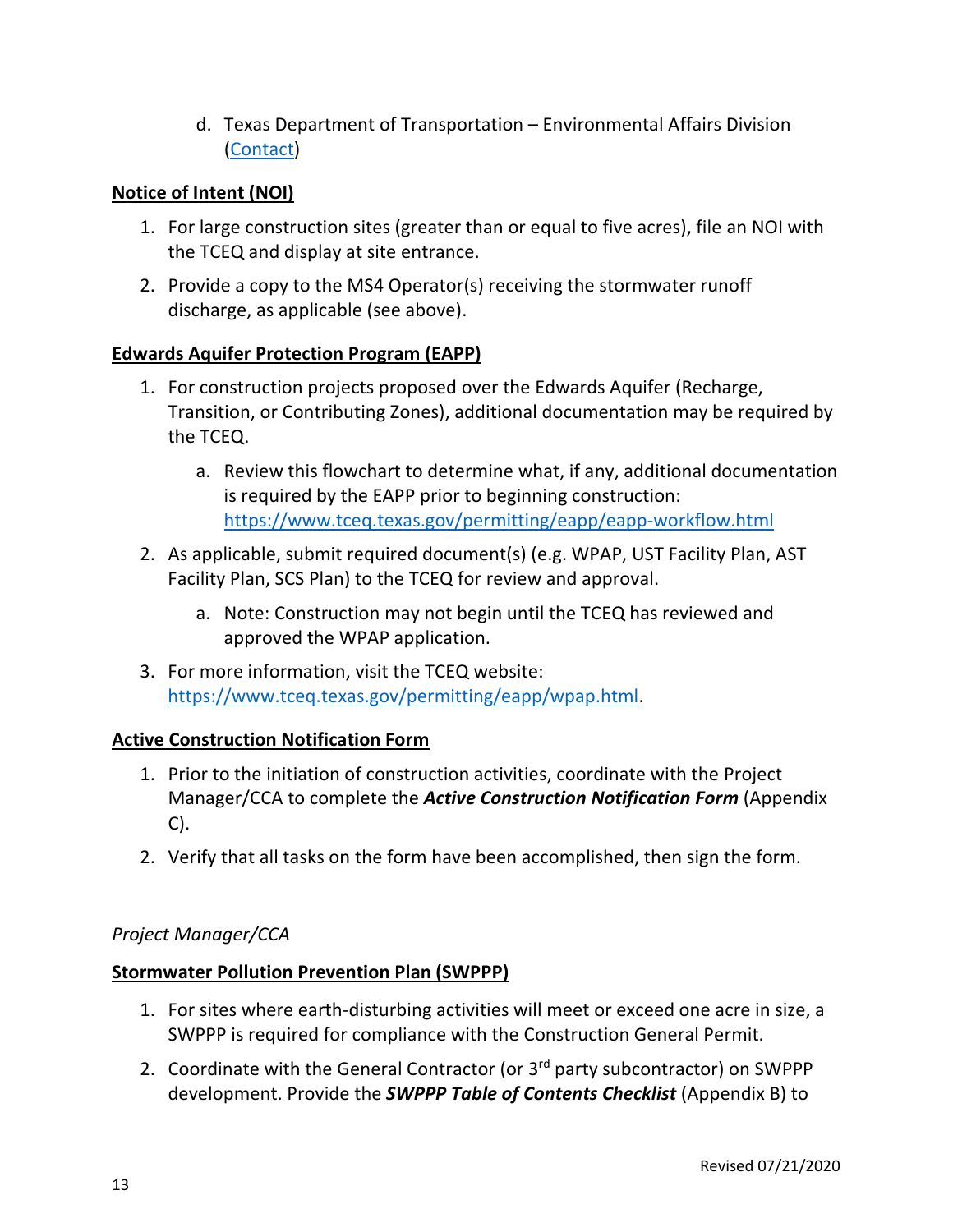the General Contractor, as it includes required elements and can be used as a guide for SWPPP development.

- 3. Obtain a draft SWPPP from the General Contractor and conduct an internal review with EHSRM using the *SWPPP Table of Contents Checklist* (Appendix B). Allow at least seven days for review and comment.
- 4. Provide comments and proposed changes to the General Contractor (or 3<sup>rd</sup> part subcontractor).
- 5. Obtain final version of the SWPPP and conduct a final review with EHSRM to ensure all changes or comments were addressed.

### **Construction Site Notice (CSN)**

- 1. Complete and sign the Secondary Operator CSN. Display completed CSN at or near the construction site entrance and keep a copy of the CSN in the SWPPP.
	- a. Sites greater than one acre but less than five must complete the Small Construction Site Notice.
	- b. Sites greater than or equal to five acres must complete the Large Construction Site Notice.
	- c. Templates for small and large CSNs can be found on the Texas Commission on Environmental Quality's website: <https://www.tceq.texas.gov/permitting/stormwater/construction>
- 2. Provide a copy to the MS4 Operator(s) receiving the stormwater runoff discharge, as applicable. Refer to jurisdiction boundaries maps to determine this information.
	- a. Texas State University EHSRM Department [\(stormwater@txstate.edu\)](mailto:stormwater@txstate.edu)
	- b. City of San Marcos Public Services Department [\(stormwatermgt@sanmarcostx.gov\)](mailto:stormwatermgt@sanmarcostx.gov)
	- c. Hays County Transportation Department [\(stormwater@co.hays.tx.us\)](mailto:stormwater@co.hays.tx.us)
	- d. Texas Department of Transportation Environmental Affairs Division [\(Contact\)](https://www.txdot.gov/contact-us/form.html?id=swp-email)

### **Notice of Intent (NOI)**

1. For large construction sites (greater than or equal to five acres), confirm that the General Contractor filed an NOI with the TCEQ.

### **Letter of Delegation**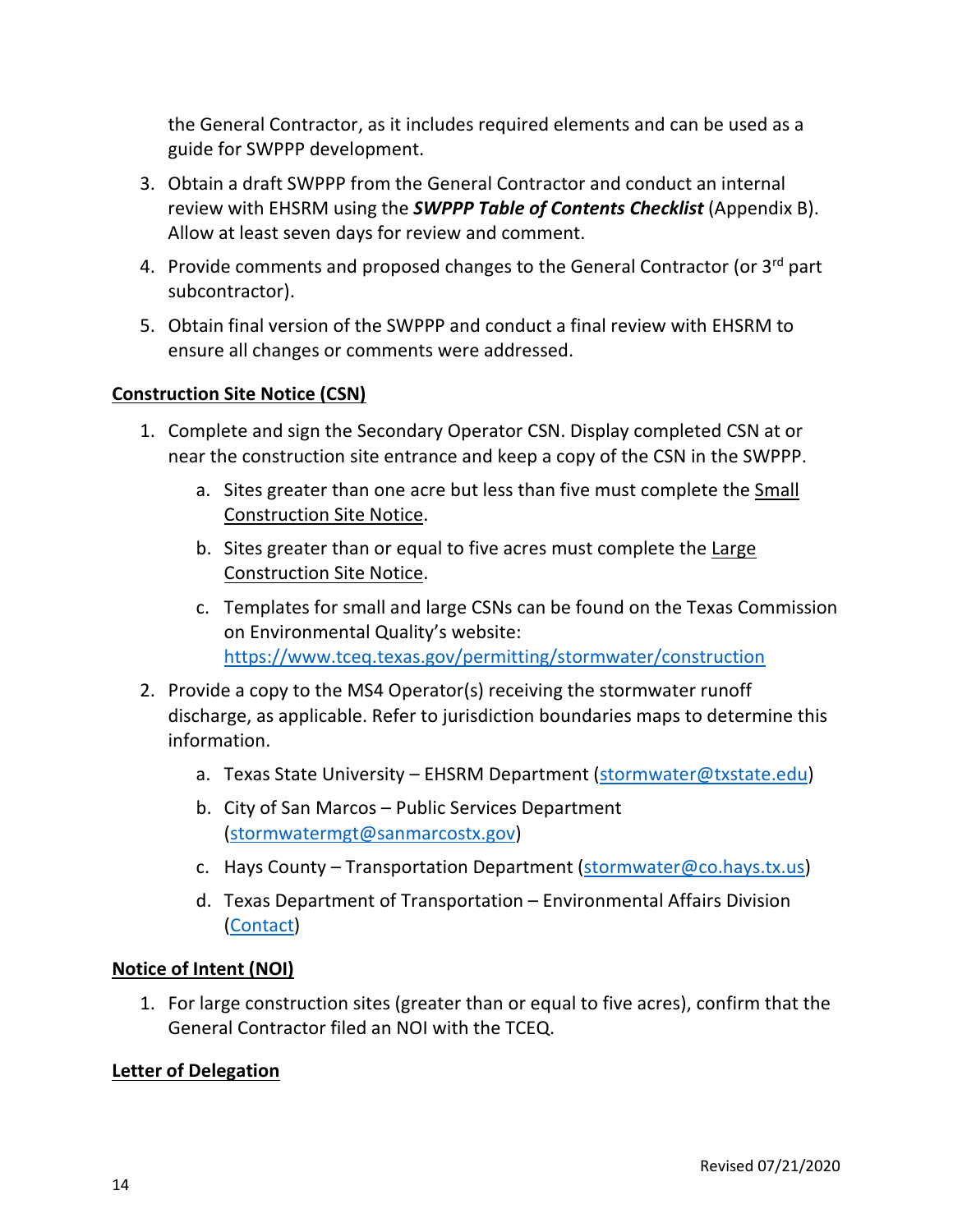- 1. Prepare a *Letter of Delegation of Signatories to Reports* (Appendix D) that authorizes specific site personnel to sign documentation and reports.
	- a. The letter should be site-specific and signed in accordance with Title 30 [Texas Administrative Code, Section 305.44.](https://www.tceq.texas.gov/assets/public/permitting/stormwater/305.pdf)
- 2. Submit the signed letter to TCEQ Storm Water and Pretreatment Team office and include a copy of the letter in the SWPPP.

### **Active Construction Notification Form**

- 1. Prior to the initiation of construction activities, coordinate with General Contractor to complete the *Active Construction Notification Form* (Appendix C).
- 2. Verify that all tasks on the form have been accomplished, then submit the signed form to EHSRM.

### *EHSRM*

### **Stormwater Pollution Prevention Plan (SWPPP)**

- 1. Work with the Project Manager/CCA to conduct an internal review of the SWPPP using the *SWPPP Table of Contents Checklist* (Appendix B).
- 2. Compile comments and proposed changes for the Project Manager/CCA to send to the General Contractor (or  $3<sup>rd</sup>$  part subcontractor).
- 3. Conduct a final review of the SWPPP with the Project Manager/CCA to ensure all changes or comments were addressed.

### **Administrative Tasks**

- 1. Receive copies of all documentation (e.g. SWPPPs, CSNs, Active Construction Notification Forms, etc.) from the Project Manager/CCA.
- 2. Save all documentation to an internal database on the EHSRM server for annual reporting.
- 3. Perform MS4 Compliance Inspections as necessary per instructions outlined in *Section 7.*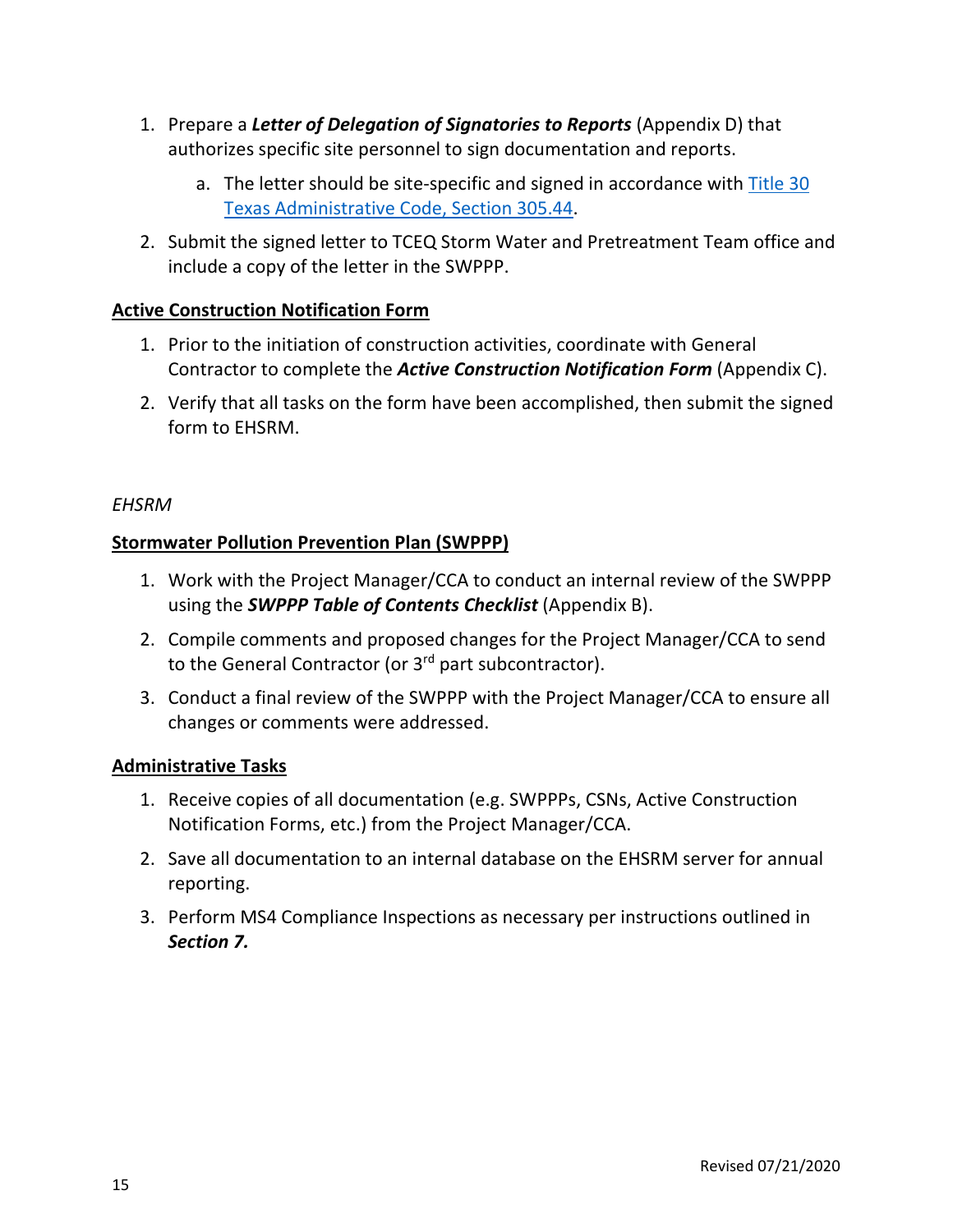# **SECTION 6 TRAINING FOR CONSTRUCTION PERSONNEL**

### **PROCEDURES FOR CONDUCTING TRAINING**

#### *General Contractors*

- 1. Coordinate with the Project Manager/CCA on stormwater pollution prevention training required for construction contractors working on campus.
	- a. Identify appropriate training materials, delivery methods, and documentation.
- 2. Conduct training for employees and retain records.

#### *Construction Staff for TXST Responsible Department*

- 1. Coordinate with EHSRM on scheduling training for departmental staff on stormwater and construction activities.
	- a. Training must be conducted annually.
- 2. Coordinate with EHSRM and General Contractor on scheduling contractor training.
	- a. Obtain training materials from EHSRM and provide to General Contractor.
	- b. Describe documentation requirements (e.g. sign-in sheet) for General Contractor to utilize to document training records.
	- c. Provide examples of approved training delivery methods (e.g. PowerPoint).
	- d. Coordinate training with General Contractor; training must be conducted once during the project term, such as during contractor orientation.

#### *EHSRM*

- 1. Coordinate with TXST Responsible Department on scheduling training for Responsible Department staff and contractors.
	- a. Departmental staff training must be conducted annually.
	- b. Contractor training must be conducted once during the project term.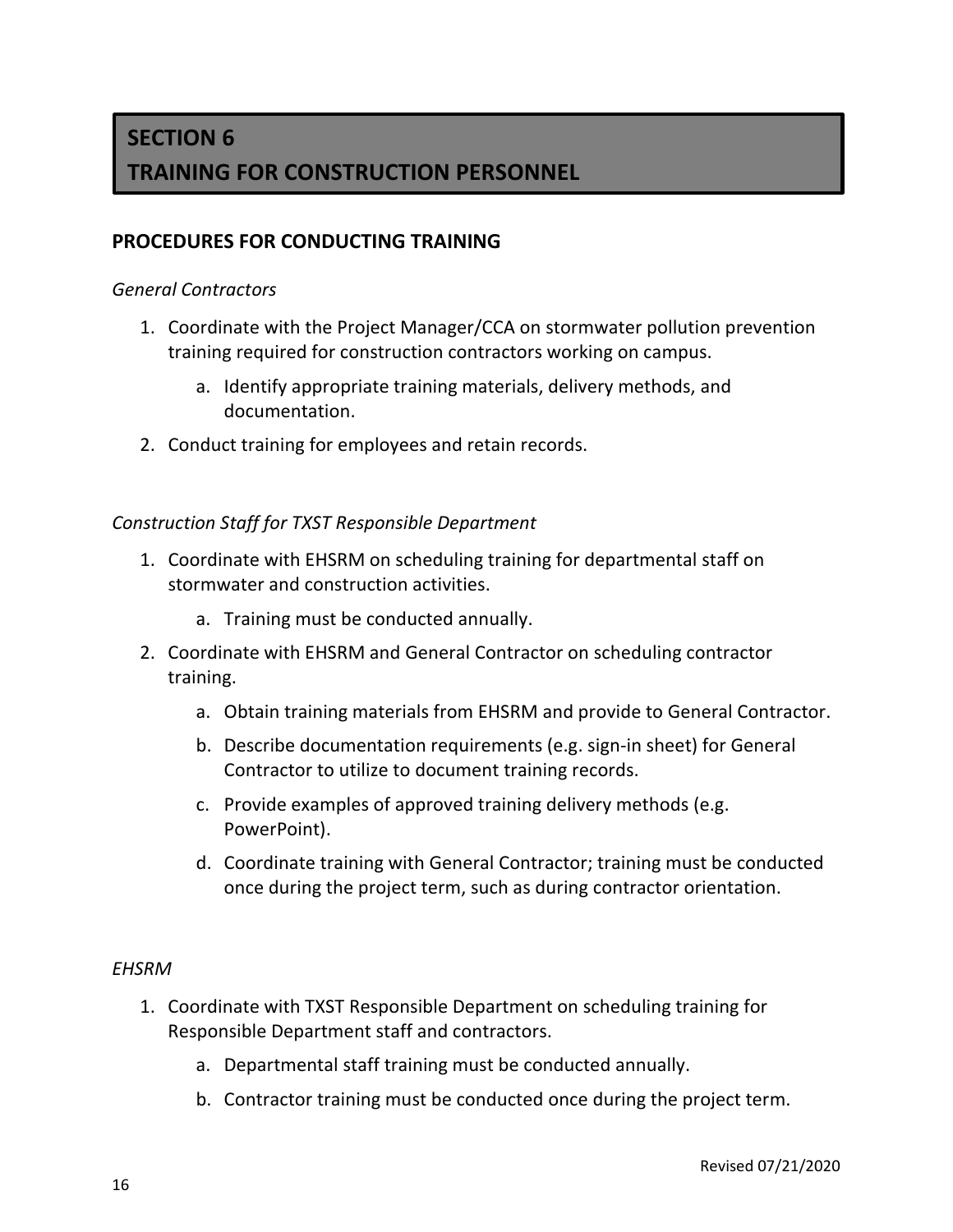2. Save all training records and training materials to an internal database on the EHSRM server for annual reporting.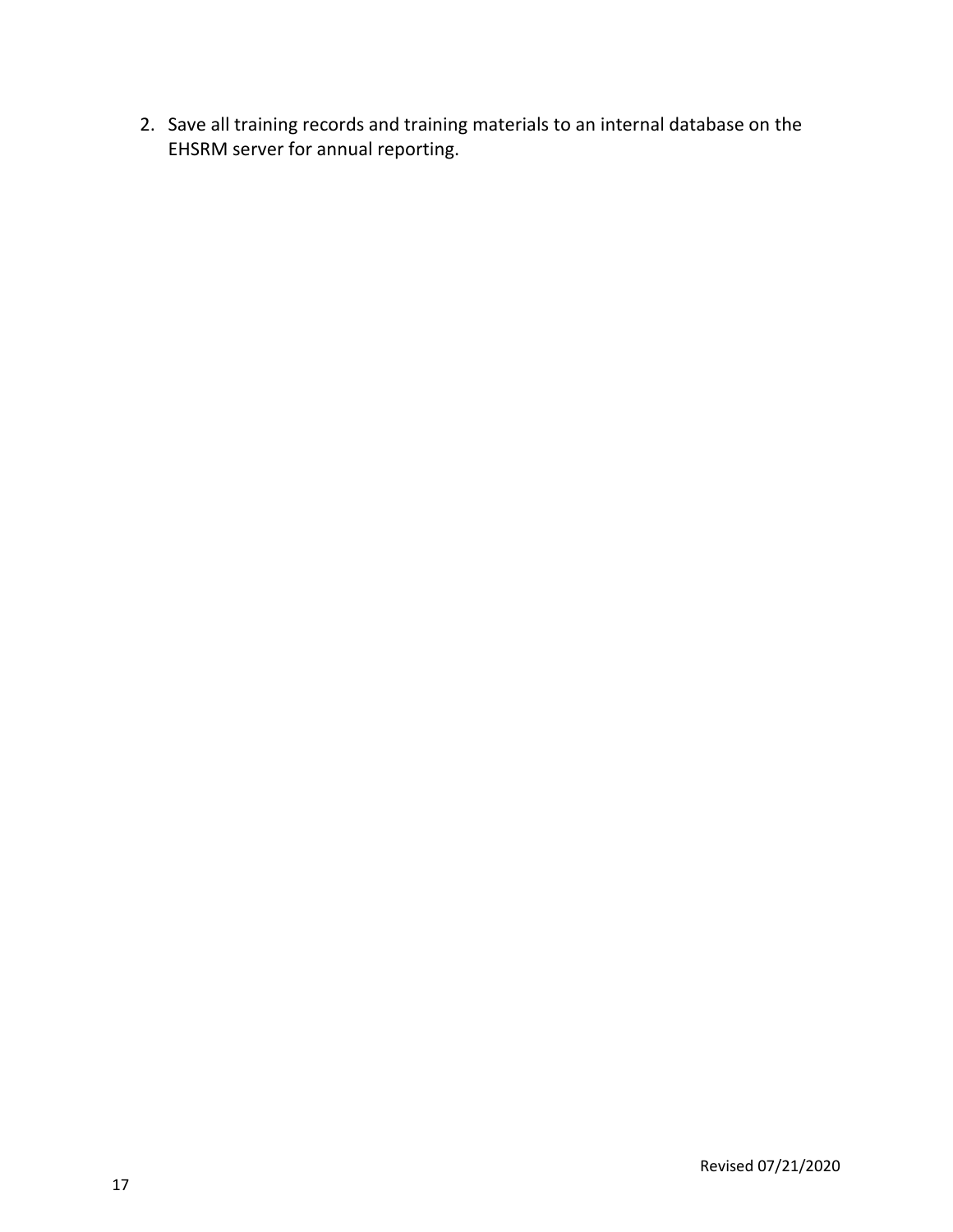# **SECTION 7 MS4 COMPLIANCE INSPECTIONS FOR CONSTRUCTION ACTIVITIES**

### **PROCEDURES FOR CONDUCTING MS4 COMPLIANCE INSPECTIONS**

### *EHSRM*

### **Routine Inspections**

- 1. Contact the Project Manager/CCA assigned to the project.
	- a. Allow a minimum of five business days for scheduling the routine inspection.
- 2. Prepare for the inspection.
	- a. Locate the completed *Active Construction Notification Form* (Appendix C) for the project.
	- b. If the site is greater than or equal to one acre in size, confirm that the project has coverage under the Construction General Permit.
	- c. If the site is greater than or equal to five acres in size, confirm that the site NOI has been submitted to TCEQ.
	- d. Gather information such as permit documentation, previous inspection reports, and site plans.
	- e. Examine applicable maps to determine adjacent water bodies or other sensitive features.
- 3. Utilize *MS4 Compliance Inspection Field Evaluation* (Appendix E) to conduct the inspection and document findings.
- 4. Evaluate SWPPP compliance through an administrative review.
	- a. Determine if applicable documentation is posted at site entrance (e.g. CSN, NOI, etc.)
	- b. Review site BMP plans, project schedule and project overview.
	- c. Review completed site inspection reports. Make note of persistent issues identified on the SWPPP inspection reports.
- 5. Perform a field inspection of the construction site, assessing the perimeter of the site, BMPs, good housekeeping/pollution prevention practices, etc. Note findings on inspection form.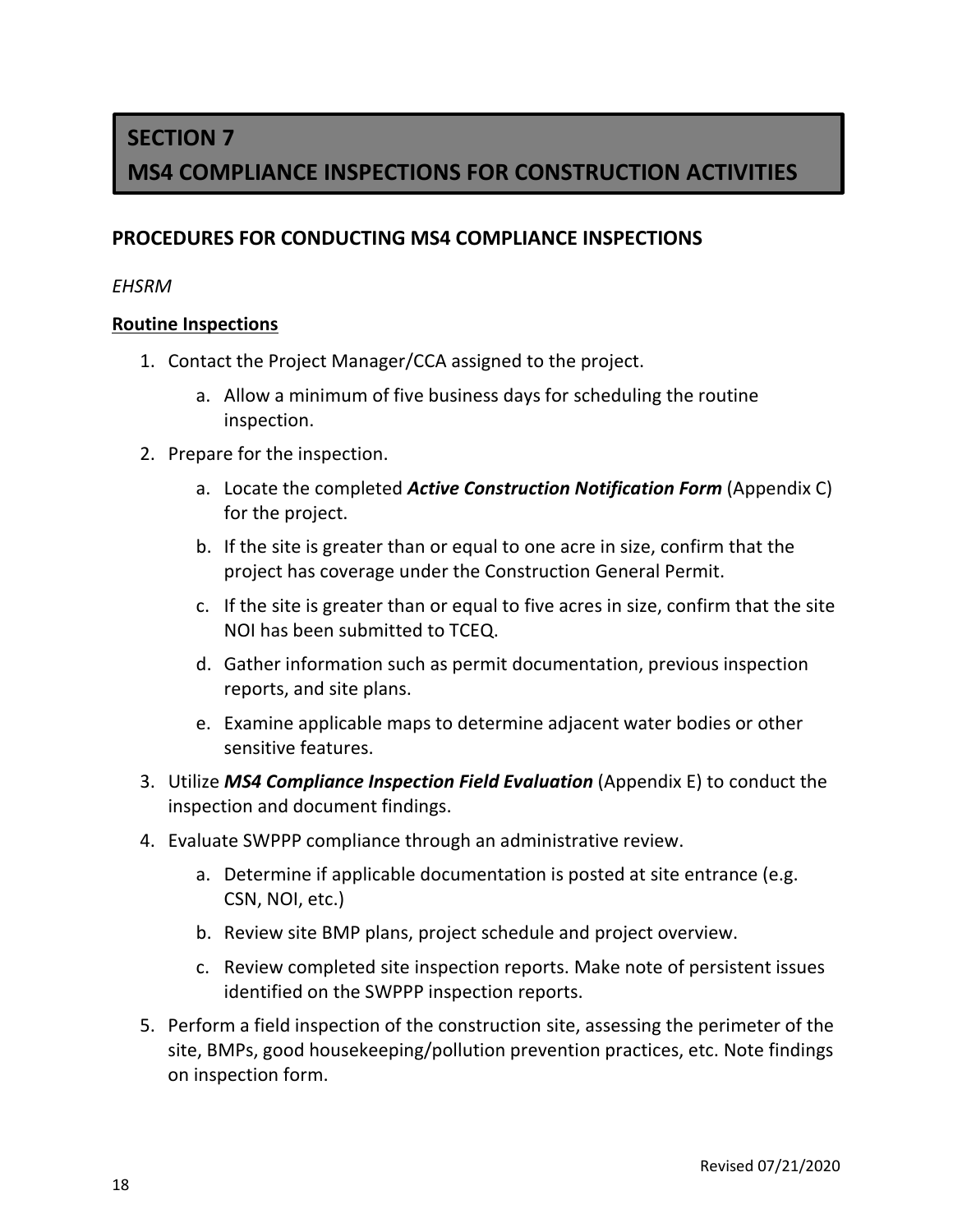- a. Assess perimeter controls, determine if controls are adequate, properly installed, and in good, working condition. Look for evidence of past sediment and pollutant discharges from the project site.
- b. Inspect site ingress/egress areas. Determine if sediment and/or other material is being tracked from the project site onto adjacent streets. Inspect track-out controls to determine proper design, construction, and adequacy in preventing track-out from the site.
- c. Inspect other temporary sediment and erosion control BMPs. Determine if BMPs are adequate, properly installed, and in good, working condition. Evaluate overall site conditions and installed BMPs and verify that these items are consistent with the conditions described in the SWPPP.
- d. Inspect general pollution prevention and good housekeeping practices. Inspect trash and material storage areas to ensure that materials are properly stored and contained in a manner that minimizes exposure to rain and/or stormwater runoff. Inspect the site for accumulation of trash and construction debris. Inspect vehicle/equipment fueling, staging, and maintenance areas to examine for the presence of spills and leaks and proper containment and spill control measures.
- e. Assess overall site conditions, identify incidents of non-compliance, and include photos, as needed, to document pertinent issues.
- 6. Create final inspection report using supporting evidence as necessary (e.g. photos). Provide a completed copy to the Project Manager/CCA.
- 7. Discuss finding (e.g. maintenance needs, non-compliance issues, etc.) with the Project Manager/CCA, who will relay findings to General Contractor.
	- a. If applicable, coordinate with all responsible parties to determine a timeframe for resolving non-compliance issues and schedule a site reinspection.
- 8. Save completed inspection form, inspection photos, and any obtained permit information to an internal database on the EHSRM server for annual reporting.
- 9. Perform follow-up inspections (as needed) to assess non-compliance issues.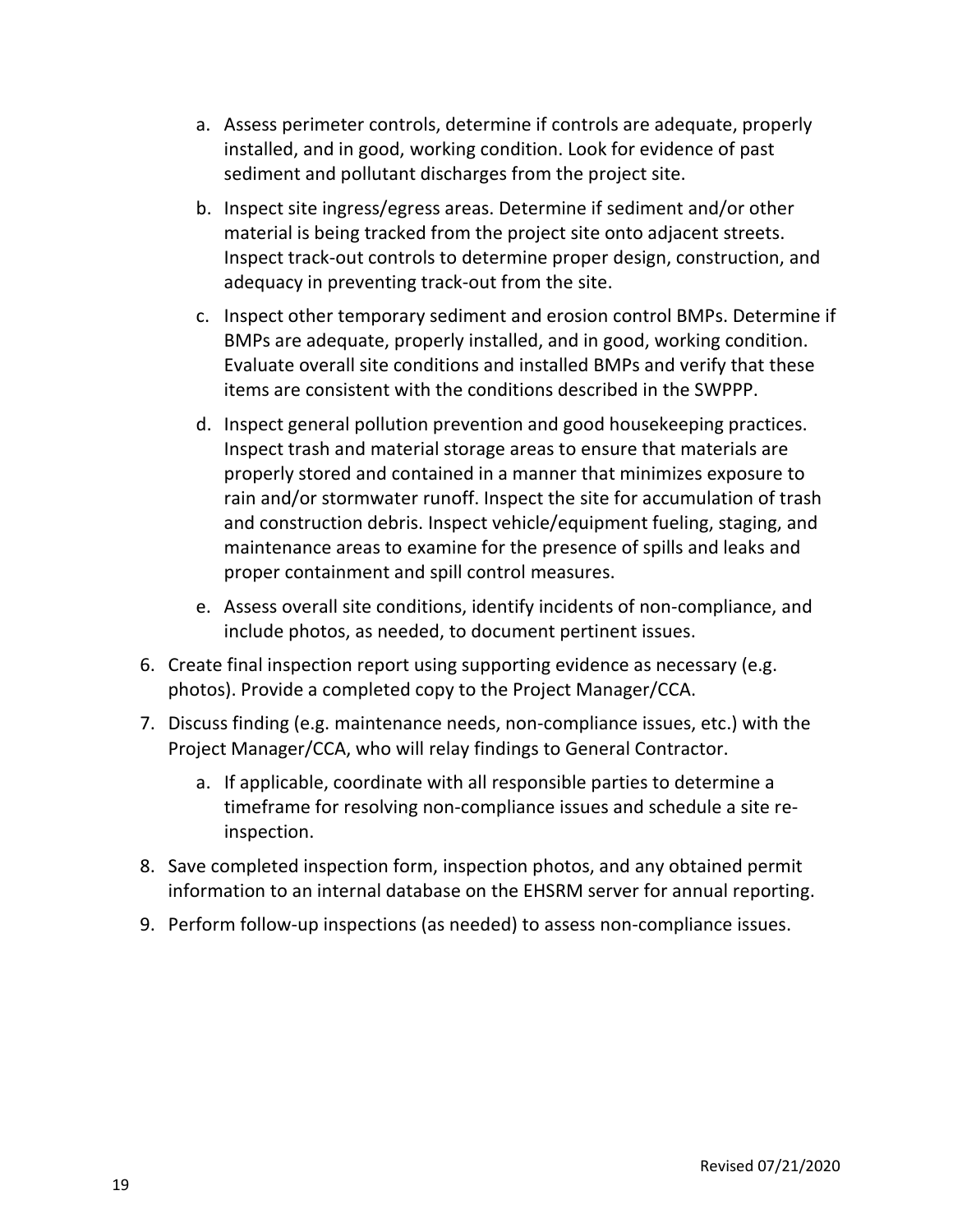### **Complaint Inspections**

- 1. Contact the Project Manager/CCA assigned to the project. Indicate that the inspection is complaint-based and coordinate a time to perform the inspection.
	- a. Notify the Project Manager/CCA that the inspection must be performed within 48 hours, if not sooner depending on the severity of the issue.
- 2. Prepare for the inspection
	- a. Locate the completed *Active Construction Notification Form* (Appendix C) for the project.
	- b. If the site is greater than or equal to one acre in size, confirm that the project has coverage under the Construction General Permit.
	- c. If the site is greater than or equal to five acres in size, confirm that the site NOI has been submitted to TCEQ.
	- d. Gather information such as permit documentation, previous inspection reports, and site plans.
	- e. Examine applicable maps to determine adjacent water bodies or other sensitive features.
- 3. Utilize *MS4 Compliance Inspection Field Evaluation* (Appendix E) to conduct the inspection and document findings.
- 4. Conduct the complaint inspection.
	- a. The inspection should focus specifically on the complaint or noncompliance issue.
	- b. Other observations may be noted while on-site, but the purpose of the investigation is to verify or dispute the complainant's allegation.
- 5. Create final inspection report using supporting evidence as necessary (e.g. photos). Provide a completed copy to the Project Manager/CCA.
- 6. Discuss finding (e.g. maintenance needs, non-compliance issues, etc.) with the Project Manager/CCA, who will relay findings to General Contractor.
	- a. If applicable, coordinate with all responsible parties to determine a timeframe for resolving non-compliance issues and schedule a site reinspection.
- 7. Save completed inspection form, inspection photos, and any obtained permit information to an internal database on the EHSRM server for annual reporting.
- 8. Perform follow-up inspections (as needed) to assess non-compliance issues.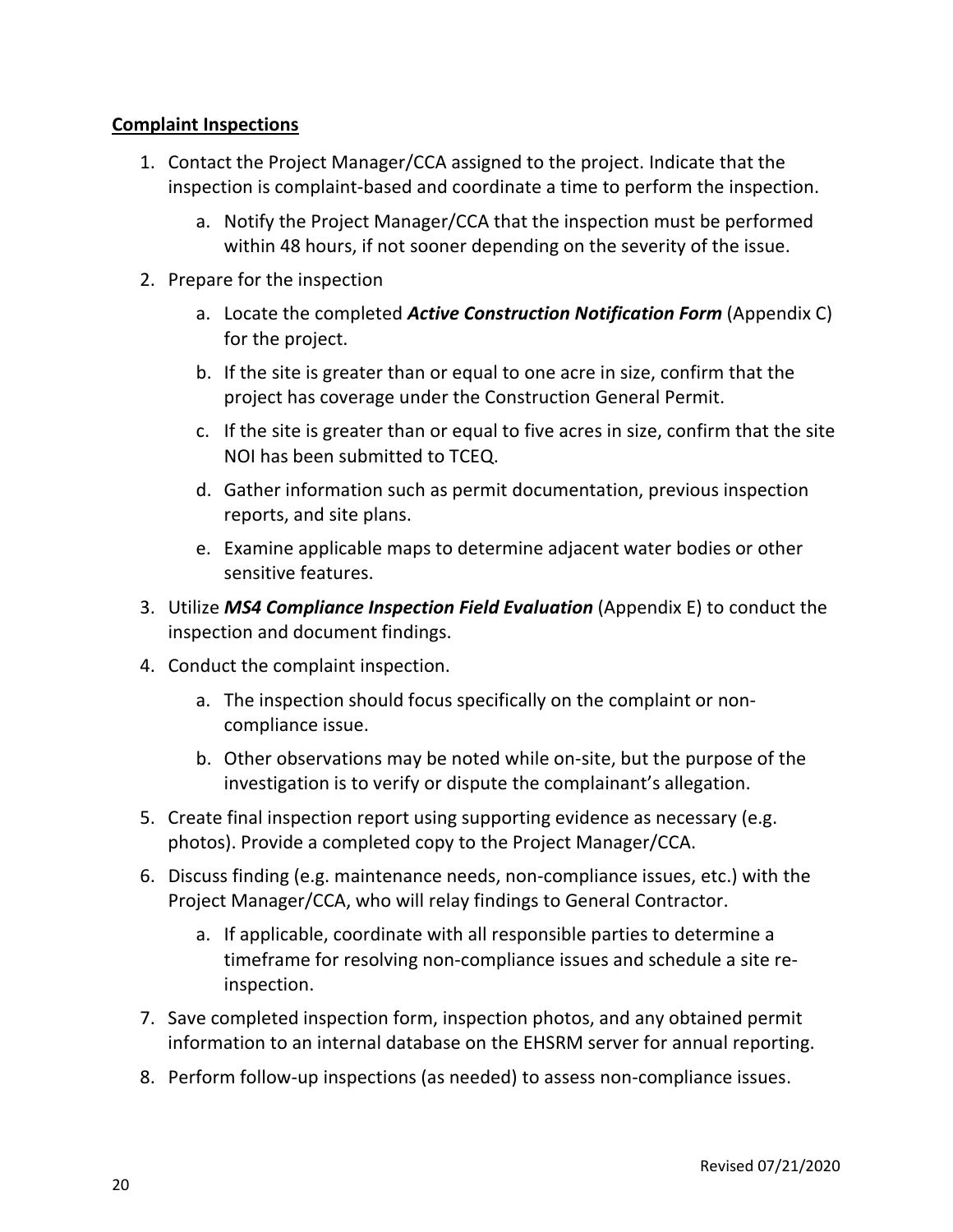### **PROCEDURES FOR ESCALATION AND ENFORCEMENT**

If items identified during the MS4 Compliance Inspection have not been addressed on or before the re-inspection date, enforcement proceedings will be enacted in accordance with Campus Stormwater Management UPPS 04.05.16. Enforcement procedures will include:

- a. Tier I If compliance is not reached on or before the date of re-inspection, a meeting (formal or informal) will be set up between EHSRM and the responsible parties (Responsible Department and the contractor, if applicable) to discuss next steps for compliance. The Responsible Department (and contractor, if applicable) will be provided a timeframe to address the non-compliance issue.
- b. Tier II If compliance is not reached after the initial meeting and by the agreed upon timeframe, a Notice of Violation (NOV) will be issued to the responsible party/parties. The NOV will describe the location and specify a timeframe to correct the issue. For NOVs issued on projects involving a contractor, payment by TXST to the contractor may be withheld for certain services (e.g. SWPPP and BMP maintenance) until the non-compliance issue(s) is resolved.
- c. Tier III If compliance is not reached after withholding contractor payment for services, or if the non-compliance issue is deemed to be an immediate threat to human health and the environment, the TXST Responsible Department may opt to hire a 3rd party contractor to fix the non-compliance issue. TXST may choose to back charge the contractor or Responsible Department for services rendered to address the noncompliance issue.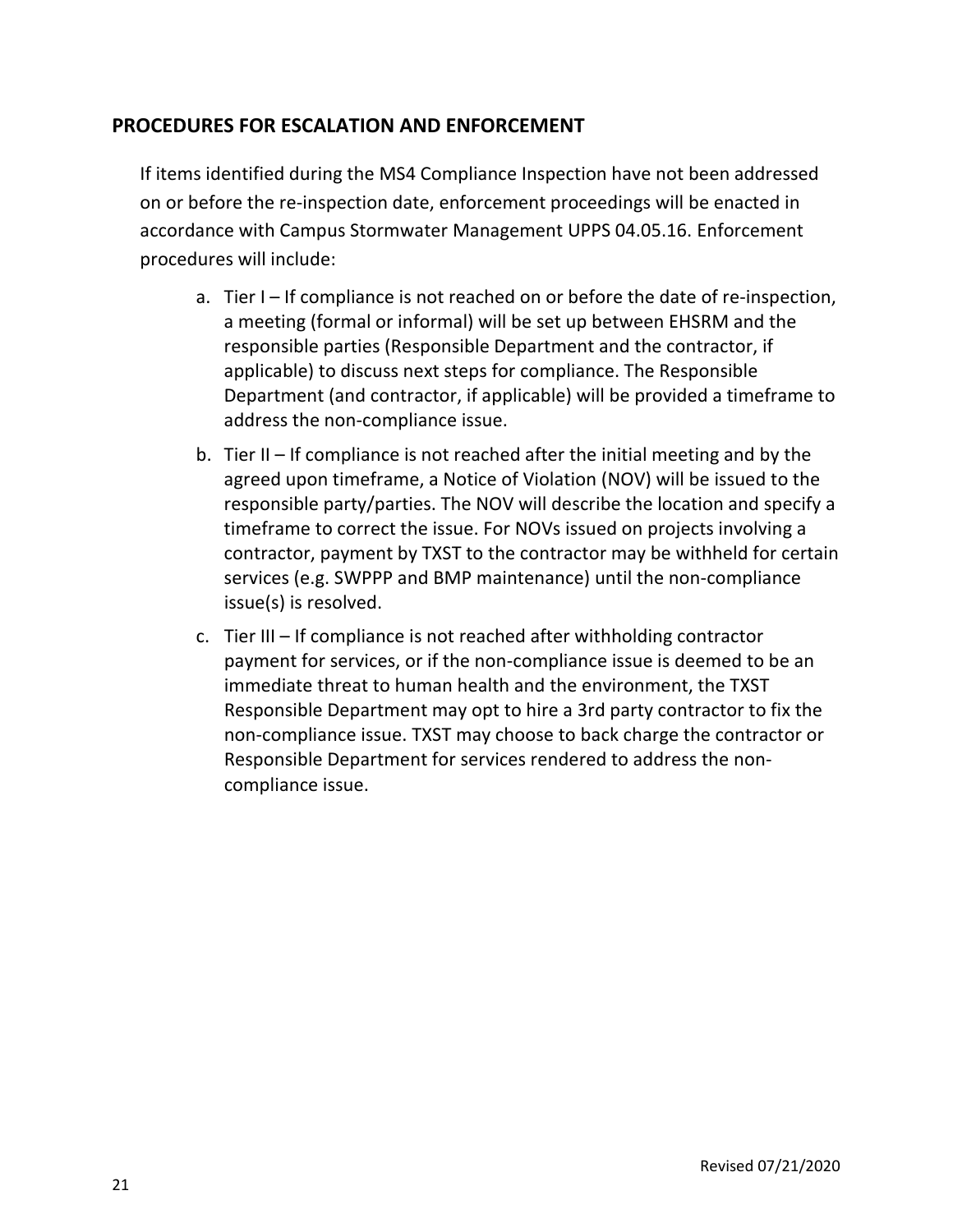# **SECTION 8 FINAL STABILIZATION AND TERMINATION OF THE CGP**

### **PROCEDURES FOR FINAL STABILIZATION OF VEGETATED AND HARDSCAPED SURFACES**

### *General Contractor*

- 1. Once all soil disturbing activities have ceased, all surfaces must be stabilized.
	- a. For soil surfaces, stabilization through uniform coverage must be reached prior to terminating permit coverage. Uniform coverage can be achieved by using a combination of perennial vegetative cover (seed mixtures, sod, etc.) and other equivalent permanent stabilization measures (e.g. riprap, gabions, mulch, geotextiles). Appropriate procedures for stabilization of soil surfaces must be specified in the landscaping or sediment and erosion control design drawings for the site.
	- b. For hardscape surfaces and permanent structures, stabilization (asphalt, concrete, pavers, etc.) must be installed and stabilized to eliminate exposure of disturbed soils.
- 2. Prior to terminating permit coverage under the Construction General Permit, the disturbed area planned for vegetation must achieve 70% density of vegetative growth. Uniform coverage on disturbed soils must be achieved to be considered for final stabilization.
	- a. In times of drought, when water restrictions are imposed on establishing new vegetative cover, adhere to the most current Construction General Permit requirements.

### **PROCEDURES FOR TERMINATING PERMIT COVERAGE**

#### *General Contractor*

- 1. After final stabilization has been achieved, remove all temporary erosion controls and dispose of materials properly.
- 2. Remove the Primary Operator CSN from the site entrance. Sign and date the document.
- 3. Notify MS4 Operator(s) receiving the stormwater runoff discharge (noted in Section 5) that the project has ended and provide a copy of the finalized CSN.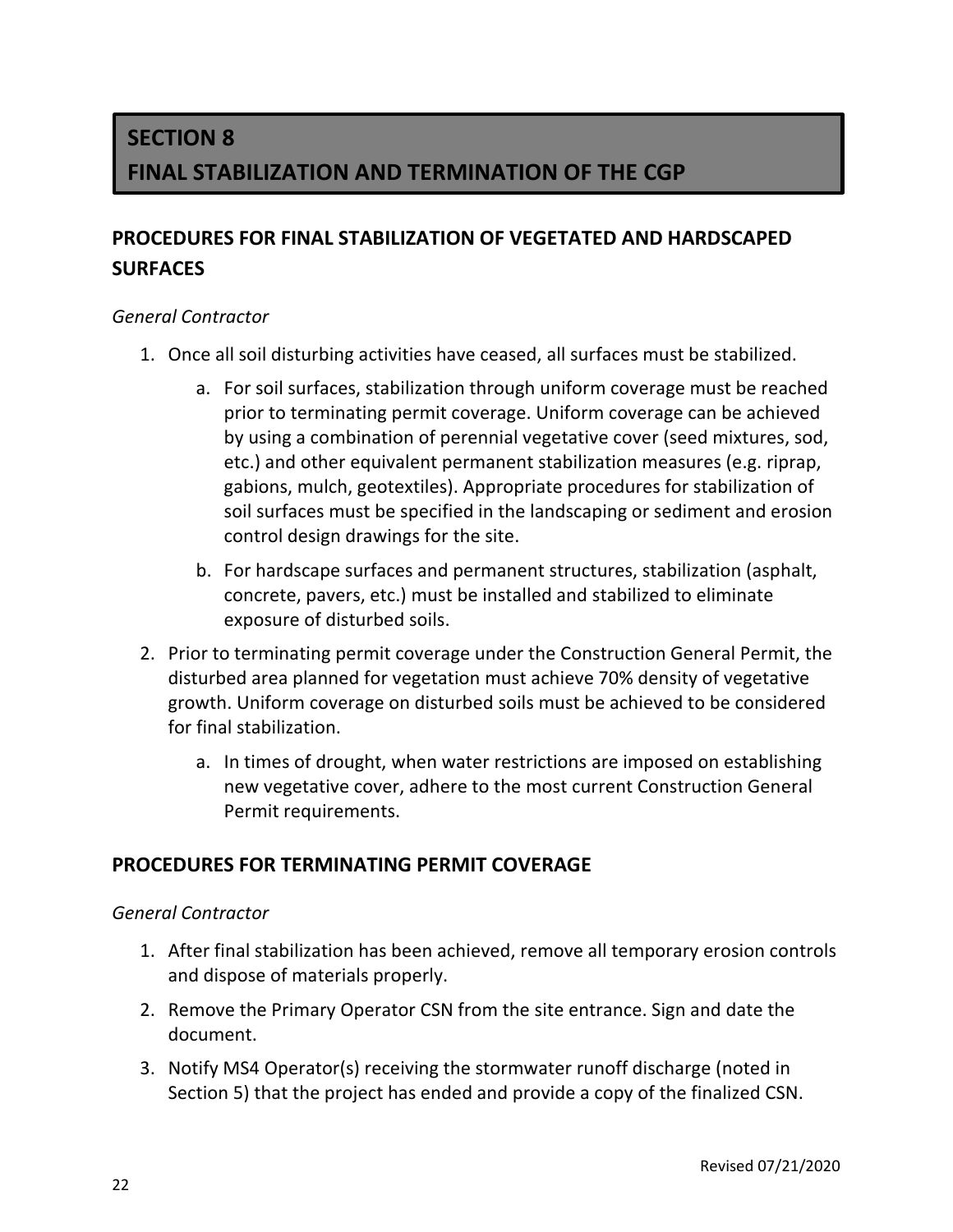- 4. Complete the final SWPPP inspection report and denote that final stabilization was achieved.
- 5. If the site is greater than or equal to five acres in size, submit a Notice of Termination (NOT) to the TCEQ.
- 6. Archive all documentation (e.g. inspection forms, site maps, site specific SWP3 and correspondence associated with this permit).

### *Project Manager/CCA*

- 1. After final stabilization has been achieved, ensure that General Contractor has removed all temporary erosion controls and materials were disposed of properly.
- 2. Remove the Secondary Operator CSN from the site entrance. Sign and date the document.
- 3. Notify MS4 Operator(s) receiving the stormwater runoff discharge (noted in Section 5) that the project has ended and provide a copy of the finalized CSN.
- 4. Confirm that General Contractor has completed the final SWPPP inspection report and noted that final stabilization was achieved.
- 5. If the site is greater than or equal to five acres in size, confirm that the General Contractor submitted a NOT to the TCEQ.
- 6. Archive all documentation (e.g. inspection forms, site maps, site specific SWP3 and correspondence associated with this permit).
	- a. Coordinate with EHSRM to ensure they have copies of site documentation.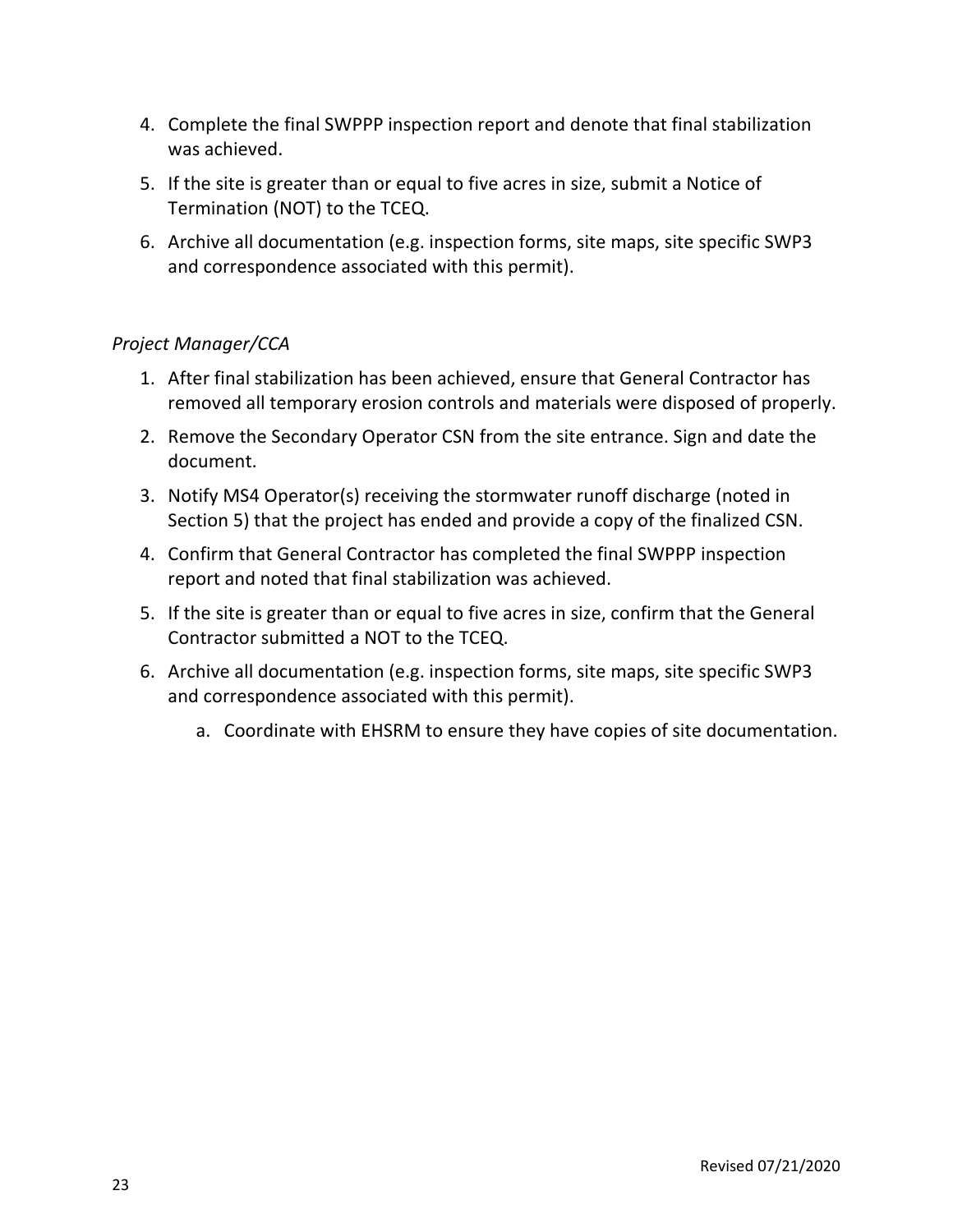# **SECTION 9 POST-CONTRUCTON BMP SELECTION GUIDANCE**

### **PROCEDURES FOR SELECTING AND IMPLEMENTING POST-CONSTRUCTION BMPS**

### *TXST Responsible Department*

- 1. On sites greater than or equal to one acre in size, review post-construction BMP selection criteria in the *Post-Construction BMP Selection Guidance* (Appendix F).
- 2. Select a combination of structural and non-structural BMPs to incorporate into the new construction or redevelopment project.
- 3. Include selected BMPs on design drawings, specifications, and/or erosion and sediment control plans for review by EHSRM.
- 4. For structural BMPs, provide design drawings, specifications, and other applicable details to EHSRM and other pertinent departments (e.g. department responsible for BMP maintenance) for review.

### *EHSRM*

- 1. Review design drawings, specifications, and/or erosion and sediment control plans and assess post-construction stormwater management features.
	- a. Use selection criteria in the *Post-Construction BMP Selection Guidance* (Appendix F) as a guide for review.
- 2. Provide comments and recommendations on selected BMPs, as appropriate.
- 3. Request operation and maintenance plans for structural BMPs, as appropriate.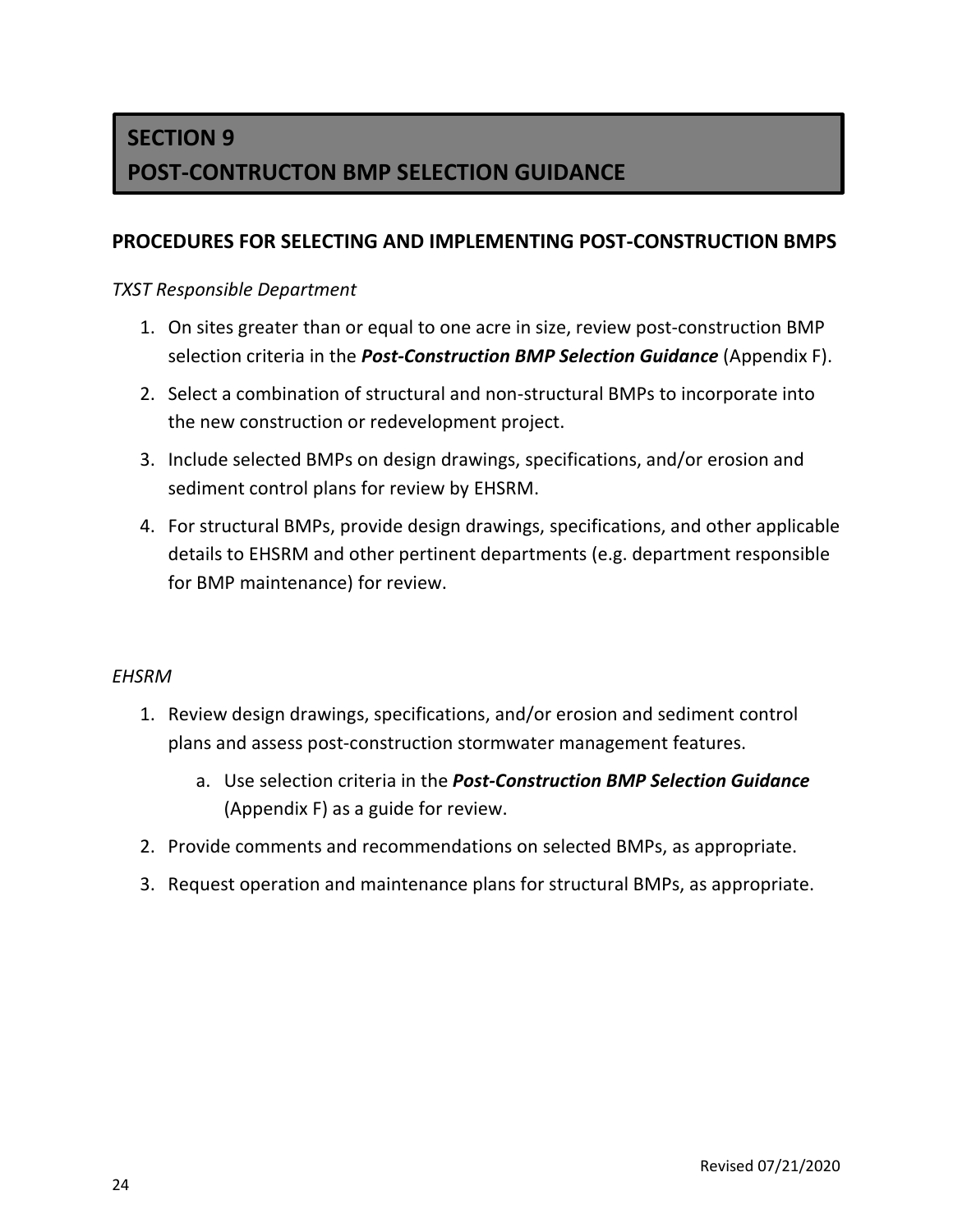### **APPENDICIES**

### **CONTENTS**

- Appendix A: Construction Plan Review Checklist
- Appendix B: SWPPP Review Checklist
- Appendix C: Active Construction Notification Form
- Appendix D: Letter of Delegation of Signatories to Reports
- Appendix E: MS4 Compliance Inspection Field Evaluation
- Appendix F: Post-Construction BMP Selection Guidance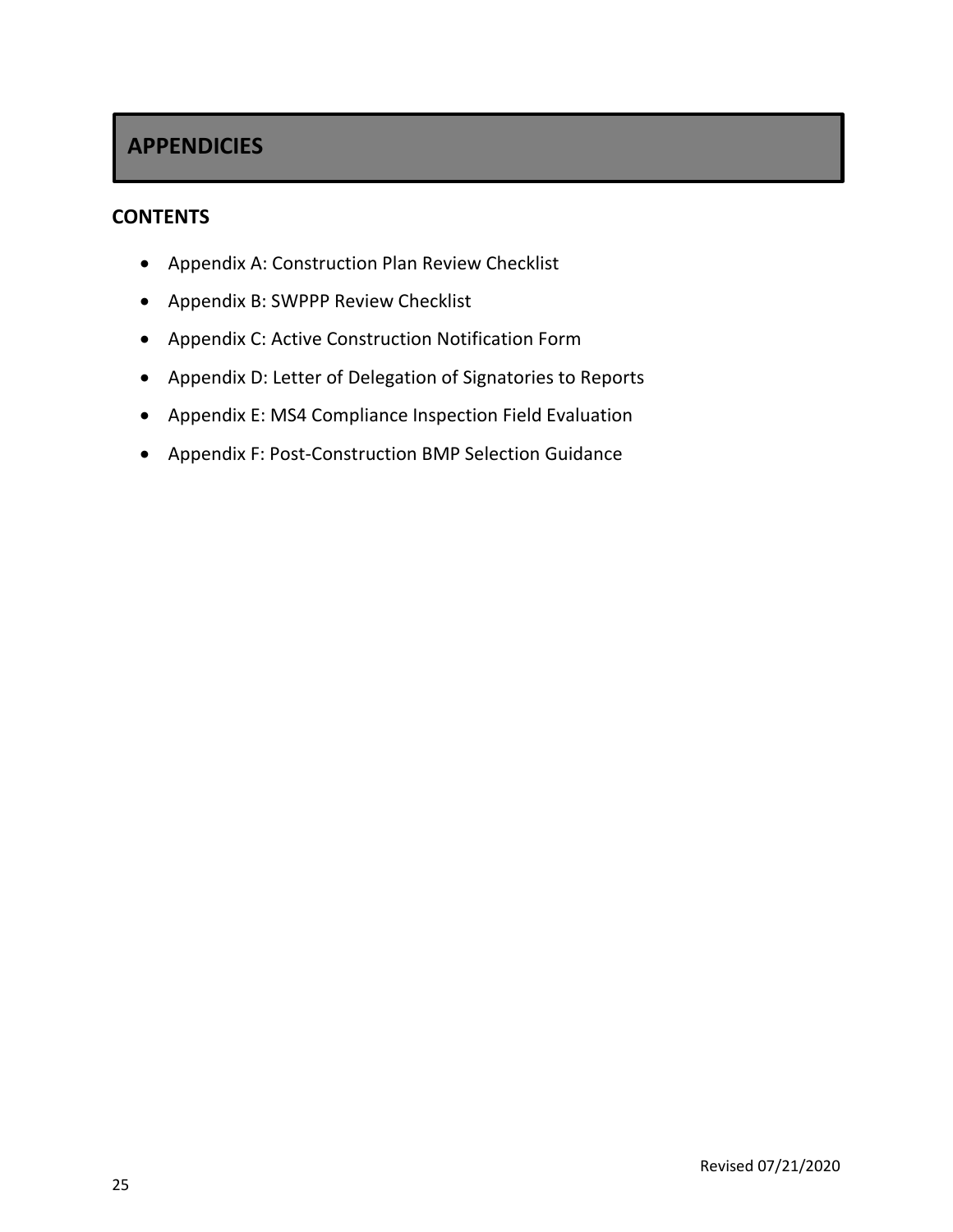# **Appendix A**

Construction Plan Review Checklist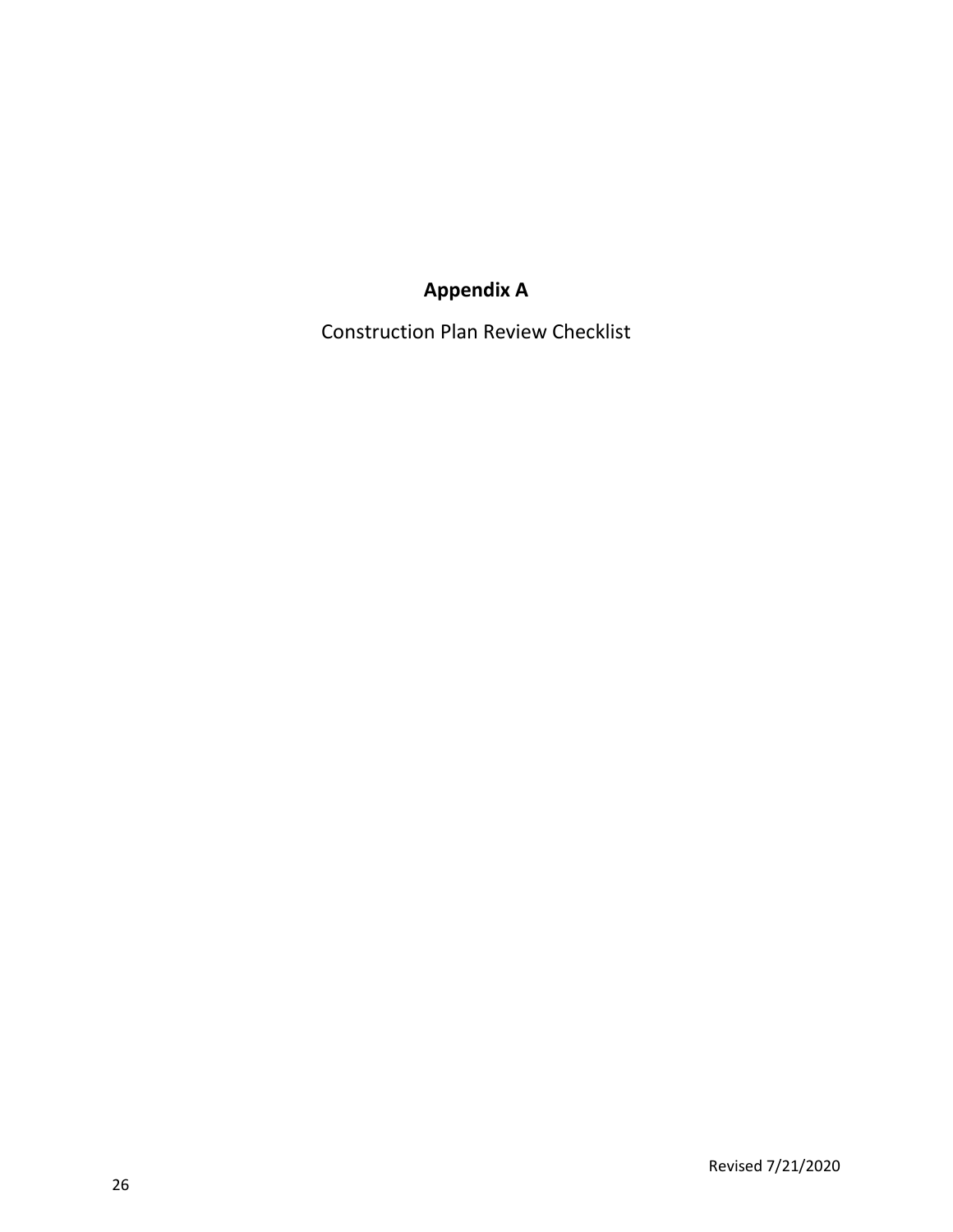

### **MS4 Compliance Plan**

### Construction Plan Review Checklist

### **General Checklist Items**

- □ Vicinity Map with scale legend and north arrow
- $\Box$  Existing and proposed topography shown with contours labeled with spot elevations in critical areas
	- o Existing grades should be at 2ft minimum contours across site and sufficiently beyond to demonstrate impacts of changes offsite
- □ Limits of Construction noted
- □ Existing drainage patterns with direction of flow arrows and 2-foot minimum contours
- □ Existing and proposed development facilities/improvements shown
- □ Location of Erosion and Sediment control practices as phased with construction
- □ Storm drain inlets adequately protected on site and within 200 feet of downslope areas of the site or additional distance as designated by owner
- □ Concrete washout, fuel storage areas, and entrances clearly defined
- $\Box$  Post-construction/permanent BMPs for water quality shown on drawing and design specifications included (design flow, contributing area of flow, sizing criteria)
- $\Box$  For construction projects proposed over the Edwards Aquifer Recharge Zone, a Water Pollution Abatement Plan must be submitted to TCEQ in addition to any TXR150000 requirement documentation.

#### Construction Notes & Detail

- $\Box$  Specific sequence of operation given for each phase
- $\Box$  Site inspections and maintenance during construction are noted on the drawings and is in accordance with the TPDES Construction General Permit
- $\Box$  Maintenance within 7 days or next rain event is noted on drawings
- $\Box$  Note that modifications to the BMPs and Sediment and Erosion Control drawings is by the design engineer or certified SWPPP preparer only
- $\Box$  Stabilization of inactive areas of the site within 14 days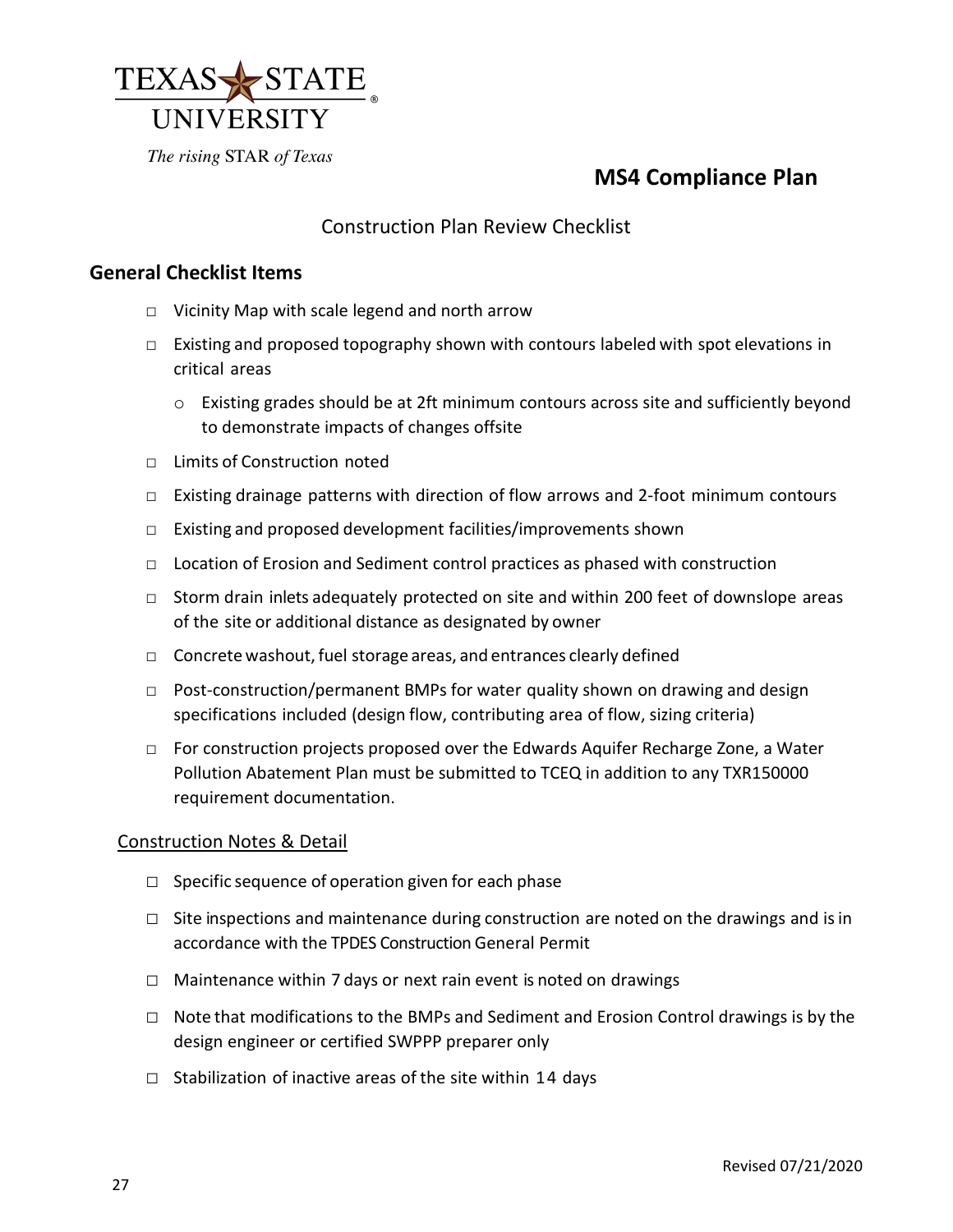

### **MS4 Compliance Plan**

- $\Box$  Notes to include management of concrete washout water, mortar mix areas, in above ground tanks or lined boxes or pits
- $\Box$  Notes to include management of fuels and chemicals in covered areas out of the rain or covered and in secondary containment
- □ Notes to include paint rinse water to be contained and removed to offsite permitted facility
	- o DisposaltoTexasStatesanitarysewer system,storm drains or the ground is prohibited
- □ Note that no chemical storage is allowed within 100 feet of a drainage pathway or waterway
- $\Box$  Standard Erosion Control Details for inlet protection, silt fence, rock berm, construction entrance, tree protection, erosion control blanket, etc.
- $\Box$  Note that removal of debris or sediment that is discharged into permanent stormwater treatment or storage devices (storm drain curb boxes, area drains, post-construction BMPs, etc.) is required as regular maintenance and prior to site completion
- □ Note identifying proximity to Edwards Recharge, Transition and Contributing Zone
- $\Box$  Note identifying the receiving MS4 and receiving waterbody river segment

#### **Erosion and Sediment Control Practices**

Practices Stabilizing Soil

- $\Box$  Seeding rates and seed types or mixtures properly shown on the drawings
- □ Sequencing and timing provisions limit soil exposure to 14 days
- $\Box$  Rolled Erosion Control Products (RECP's) used are specified to the location and appropriate weight/tie down
- $\Box$  All soil seed bed preparation and amendments are specified on the drawings or in the specifications

#### Practices Controlling Sediment

□ Maintenance requirements and clean out elevations established for all sediment control practices(50% capacity or as designated byTexas State)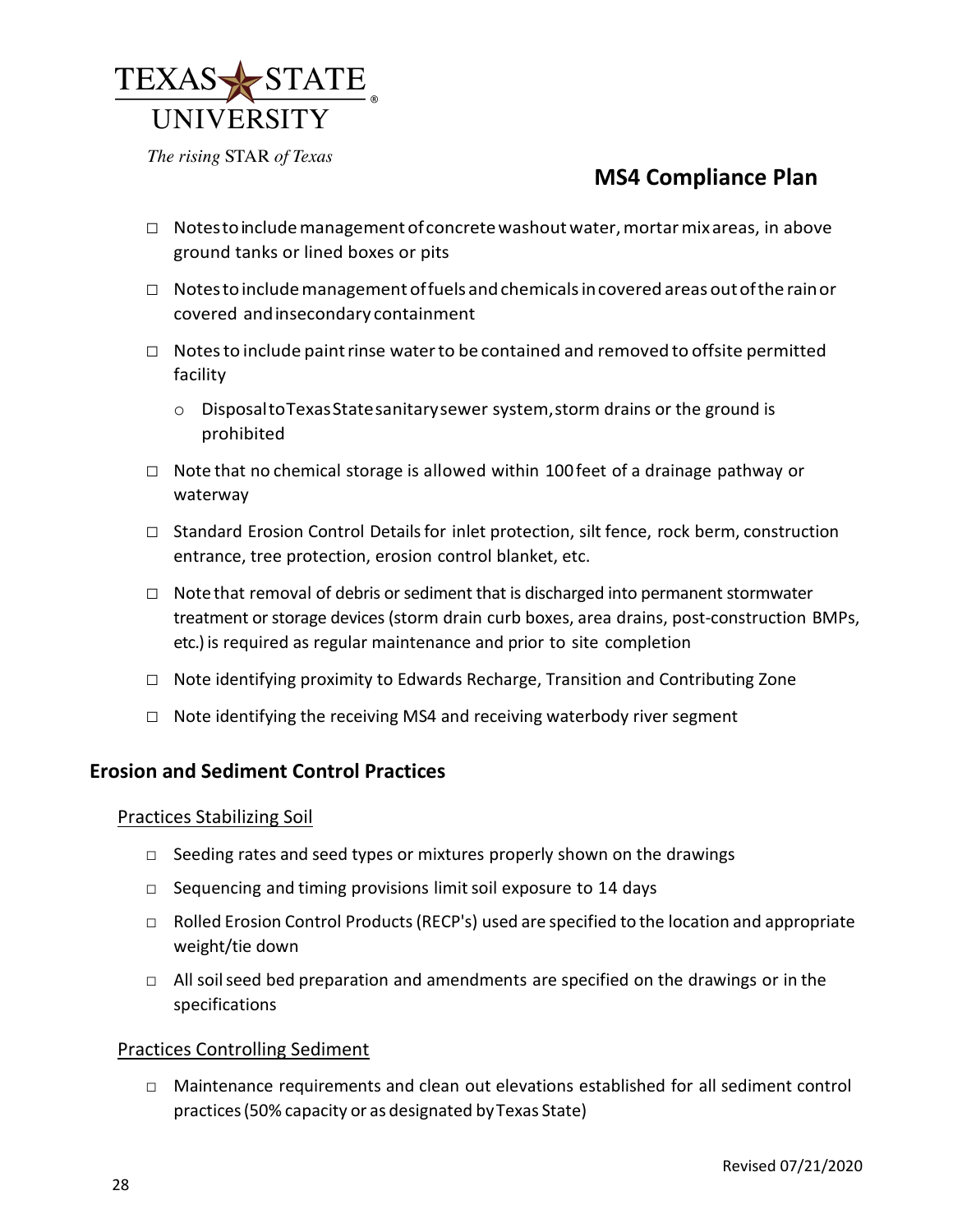

### **MS4 Compliance Plan**

 $\Box$  T-posts spacing to be 5 feet of less

#### Discharges to Adjacent MS4s

If discharging to adjacent MS4s (City of San Marcos, TxDOT, Hays County), coordinate efforts with local or state entities for compliance with stormwater management and drainage requirements, as applicable.

### **Post-Construction (Structural) BMPs**

#### Selection Criteria for Structural BMPs

- $\Box$  New construction area located on previously undeveloped land (i.e. no impermeable pavement or buildings currently exist)
- $\Box$  Location proximity to receiving waterways
- □ Proposed new construction/redevelopment will increase impermeable surfaces in area
- □ Consider above criteria and sustainability of potential structural BMPs (e.g. long-term maintenance, cost, lifespan, etc.)

#### Appropriateness of Selected Structural BMPs

- □ Selected BMP is appropriate for location
- □ Intended purpose and functionality of selected BMP has been considered
- □ Maintenance requirements of selected BMP have been considered (e.g. cost, frequency, contracting services)
- □ Proposed design of selected BMP is industry standard or comparable design
- $\Box$  Selected BMP addresses potential pollutant(s) of concern (if applicable)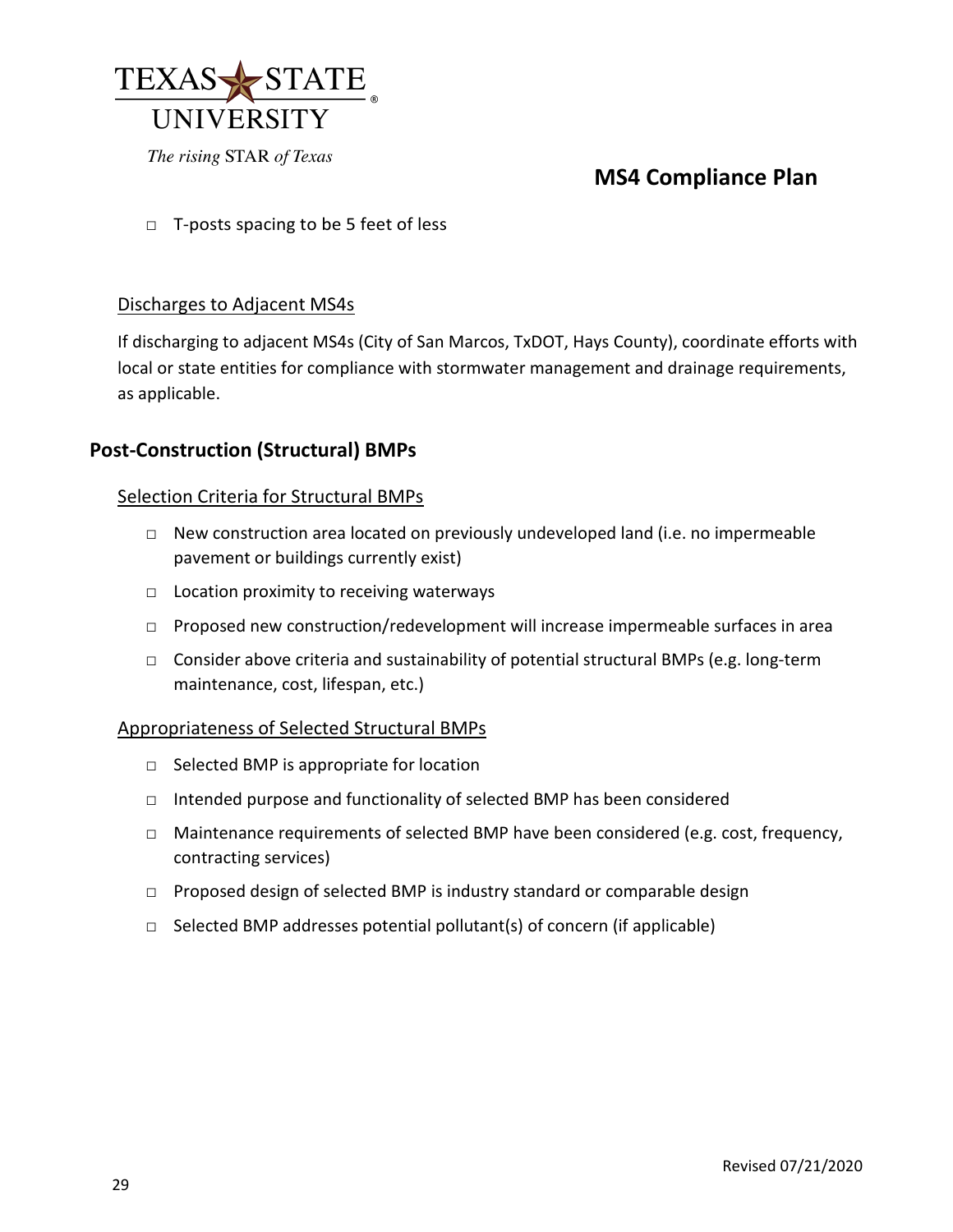### **Appendix B**

SWPPP Review Checklist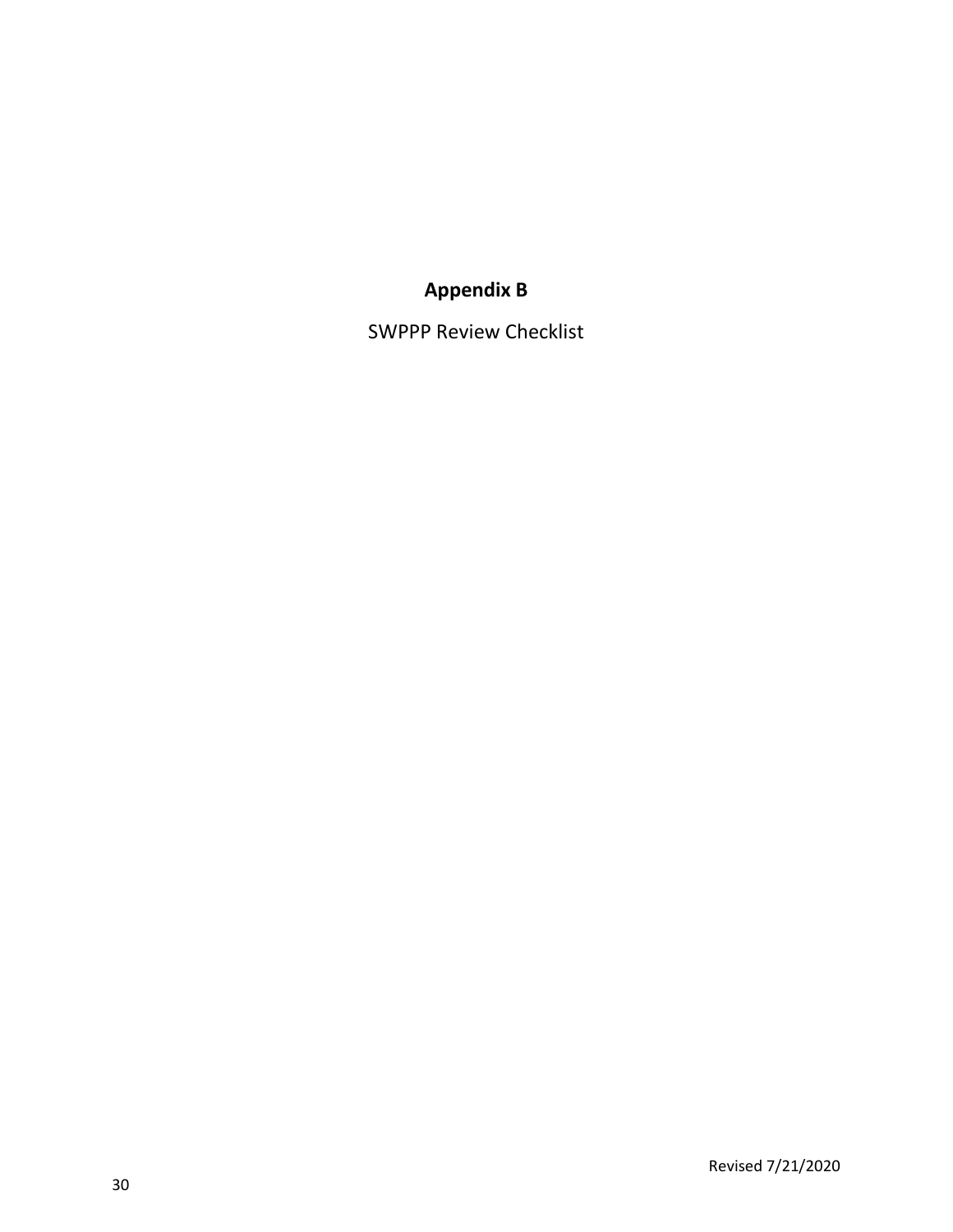

### **MS4 Compliance Plan**

### SWPPP Review Checklist

### \_ **SECTION 1 – Permit Applicability and Coverage (Site Location, Site Description & Project Summary)**

- □ Discharges Eligible for Authorization
	- \_ Stormwater Associated with Construction Activity
	- \_ Discharges of Stormwater
	- \_ Non-Stormwater Discharges
	- \_ Other Permitted Discharges
- □ Concrete Truck Wash Out
- □ Limitations on Permit Coverage
	- Post Construction Discharges
	- \_ Prohibition of Non-Stormwater Discharges
	- \_ Compliance with Water Quality Standards
	- Impaired Receiving Waters and Total Maximum Daily Load (TMDL)
	- \_ Discharges to the Edwards Aquifer Recharge or Contributing Zone
	- Discharges to Specific Watersheds and Water Quality Areas
	- Protection of Streams and Watersheds by Other Governmental Entities
	- \_ Indian Country Lands
	- \_ Oil and Gas Production
	- \_ Stormwater Discharges from Agricultural Activities
	- \_ Endangered Species Act Historic Places
	- \_ Other
- □ Obtaining Authorization to Discharge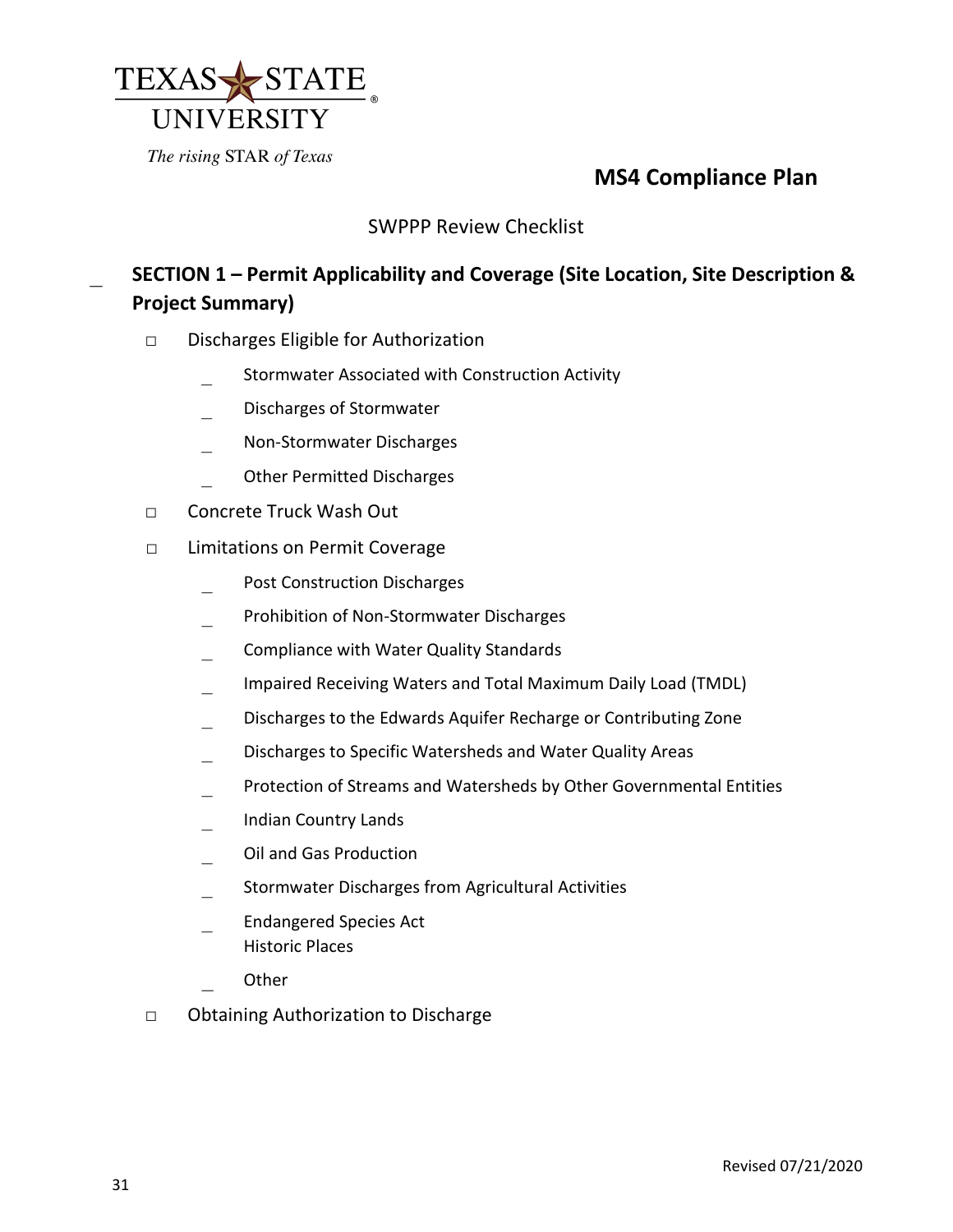

### **MS4 Compliance Plan**

### \_ **SECTION 2 – Stormwater Pollution Prevention Plan**

- □ Shared SWP3 Requirement/ Development
- □ Responsibilities of Operators
	- Secondary and Primary Operators Responsibilities
	- Primary Operators with Day to Day Control
- □ Site Specific Project Description
	- \_ Description of Construction Activities
	- \_ Potential Pollutant Sources
	- Sequence of Construction Activities
	- \_ Total Site Acreage
	- Site Soil Quality
	- Location Map
	- Detailed Site Map
	- \_ Supporting Construction Activity
	- Copy of TPDES General Permit
	- \_ NOI/SITE Notice and Acknowledgement Certificate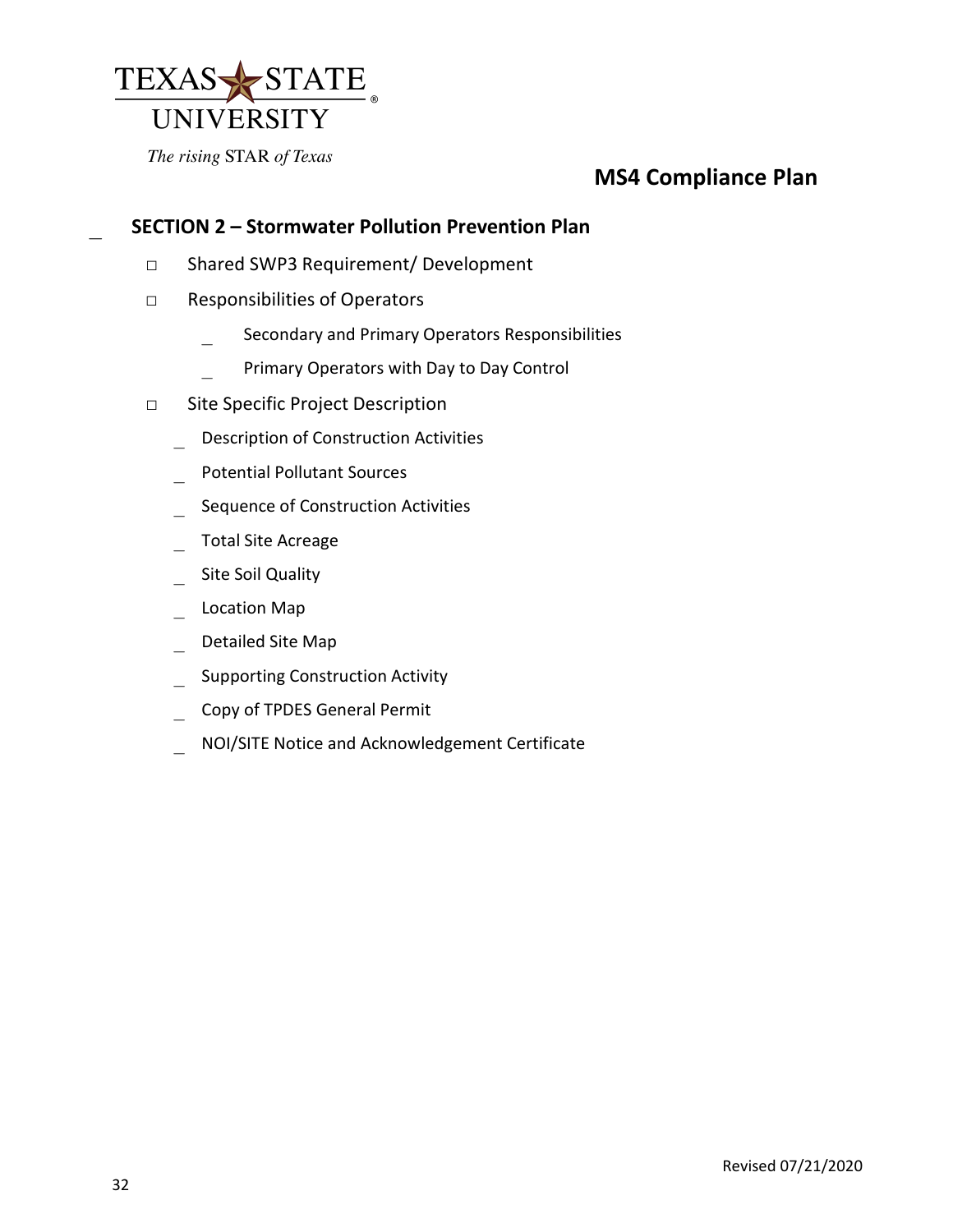

### **MS4 Compliance Plan**

### ͟ **SECTION 3 – Best Management Practices**

- □ General Requirements
- □ Erosion Control and Stabilization Practices
- □ Sediment Control Practices
- □ Permanent Controls and Practices
- □ Other Required Controls and BMPs
	- Tracking Offsite
	- Waste Removal and Disposal
	- \_ Offsite Pollution Sources
	- \_ Outfall Velocity Dissipation Devices
	- De-watering Site/Standing Water
- □ Compliance with Approved Local and State Plans
- □ Inspection of Controls
- □ Maintenance of Controls
- □ Inspection of Linear Construction Projects
- □ Inspection Schedule Variances
- □ Revisions to the SWP3 Resulting from Inspections
- □ Inspection & Maintenance Report Format
- □ Pollution Prevention Measures for Non-Storm Water Discharges
- □ Erosion and Sediment Control Requirements Applicable to All Sites
	- Tracking Offsite
	- Waste Removal and Disposal
	- \_ Offsite Pollution Sources
	- \_ Outfall Velocity Dissipation Devices
	- \_ De-watering Site/Standing Water
	- Tracking Offsite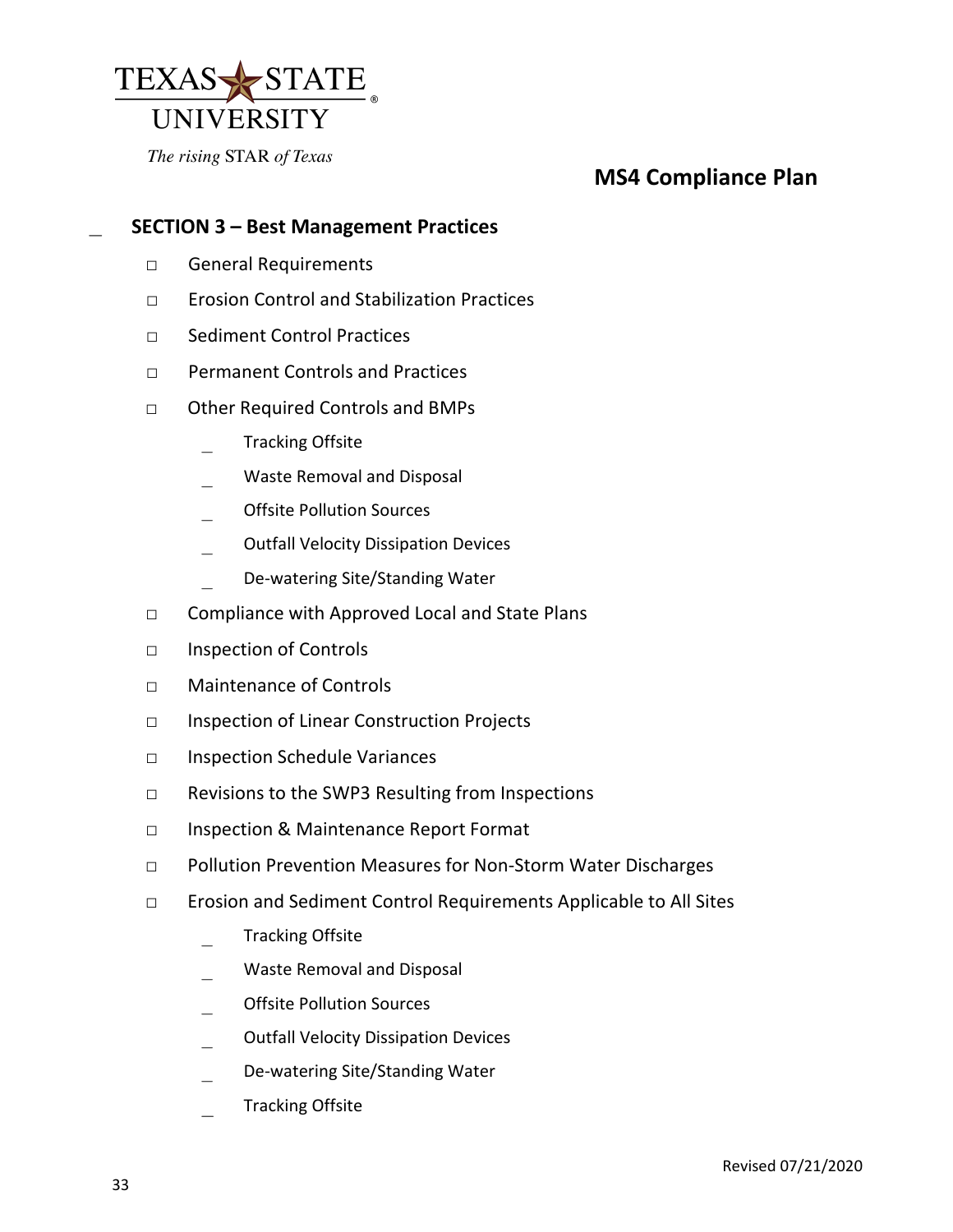

### **MS4 Compliance Plan**

- Waste Removal and Disposal
- \_ Offsite Pollution Sources
- \_ Soil Stabilization
- \_ Dewatering
- \_ Pollution Prevention Measures
- \_ Prohibited Discharges
- \_ **SECTION 4 Concrete Washout Requirements**
- \_ **SECTION 5 Retention of Records and Training**
- \_ **SECTION 6 Standard Permit Conditions**
	- □ Reporting
- \_ **SECTION 7 Spill Prevention**
	- □ Good Housekeeping
	- □ Hazardous Products
	- □ Petroleum Products
	- □ Spill Control Practices
- \_ **SECTION 8 Selection of Post Construction BMPs** 
	- □ Water Quality
	- □ Detention

#### \_ **Attachments:**

- □ Location Map
- □ Detailed Site Map
- □ TPDES General Permit
- □ Notice of Intent(s) and Acknowledgement Letter
- □ Detention Pond Calculations (if necessary)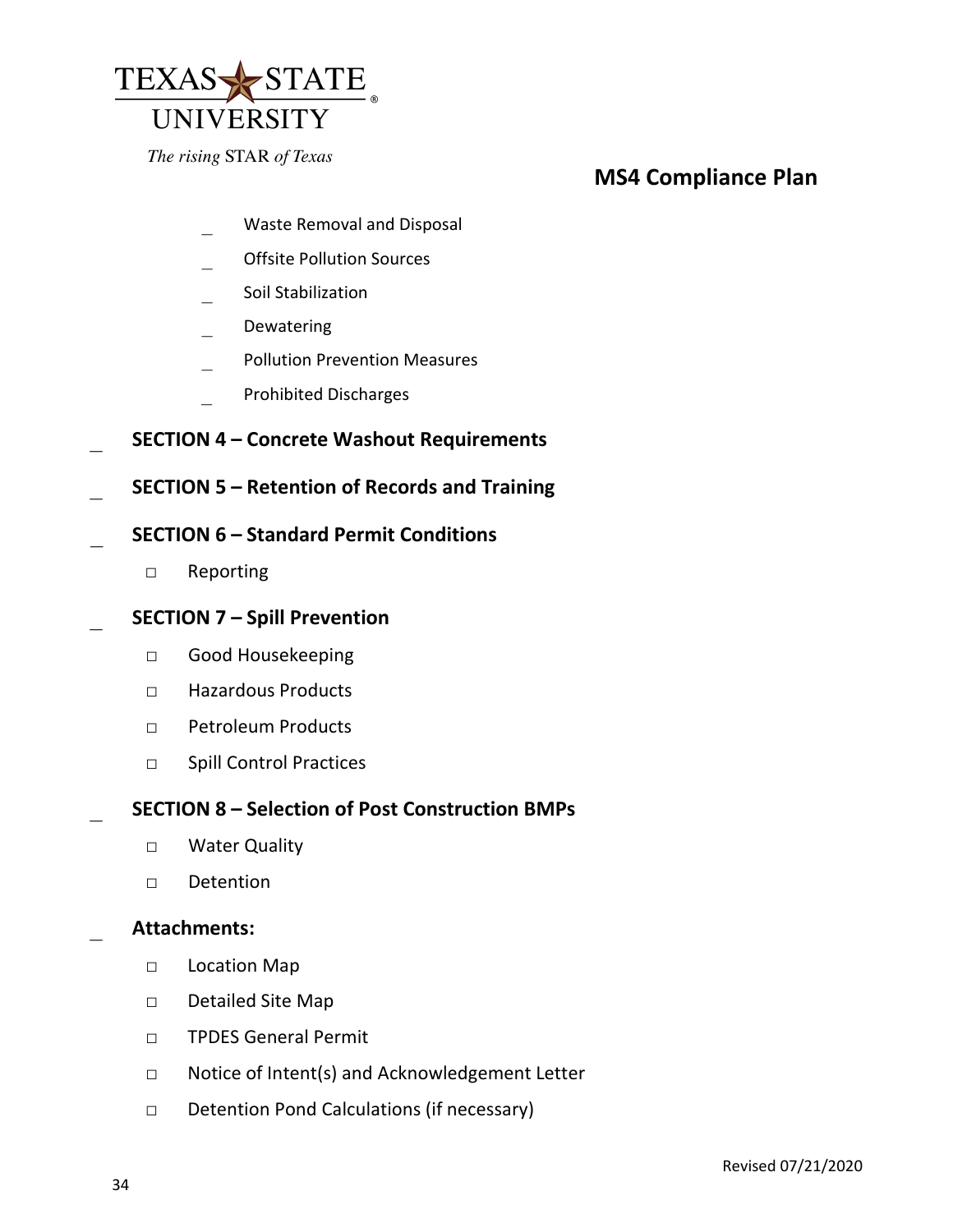

### **MS4 Compliance Plan**

- □ Schedule of Events Log
- □ Materials List
- □ Edwards Aquifer Protection Program Approval Letters (if necessary)
- □ SWP3 Inspection Maintenance Report
- □ Project Site Notices
- □ Project Site Map
- □ IPAC USFWS Listing of Rare Species
- □ Historic Listings for County
- □ Texas State University Project Start-Up Form
- □ BMP Installation Criteria
- □ Commonly Used Acronyms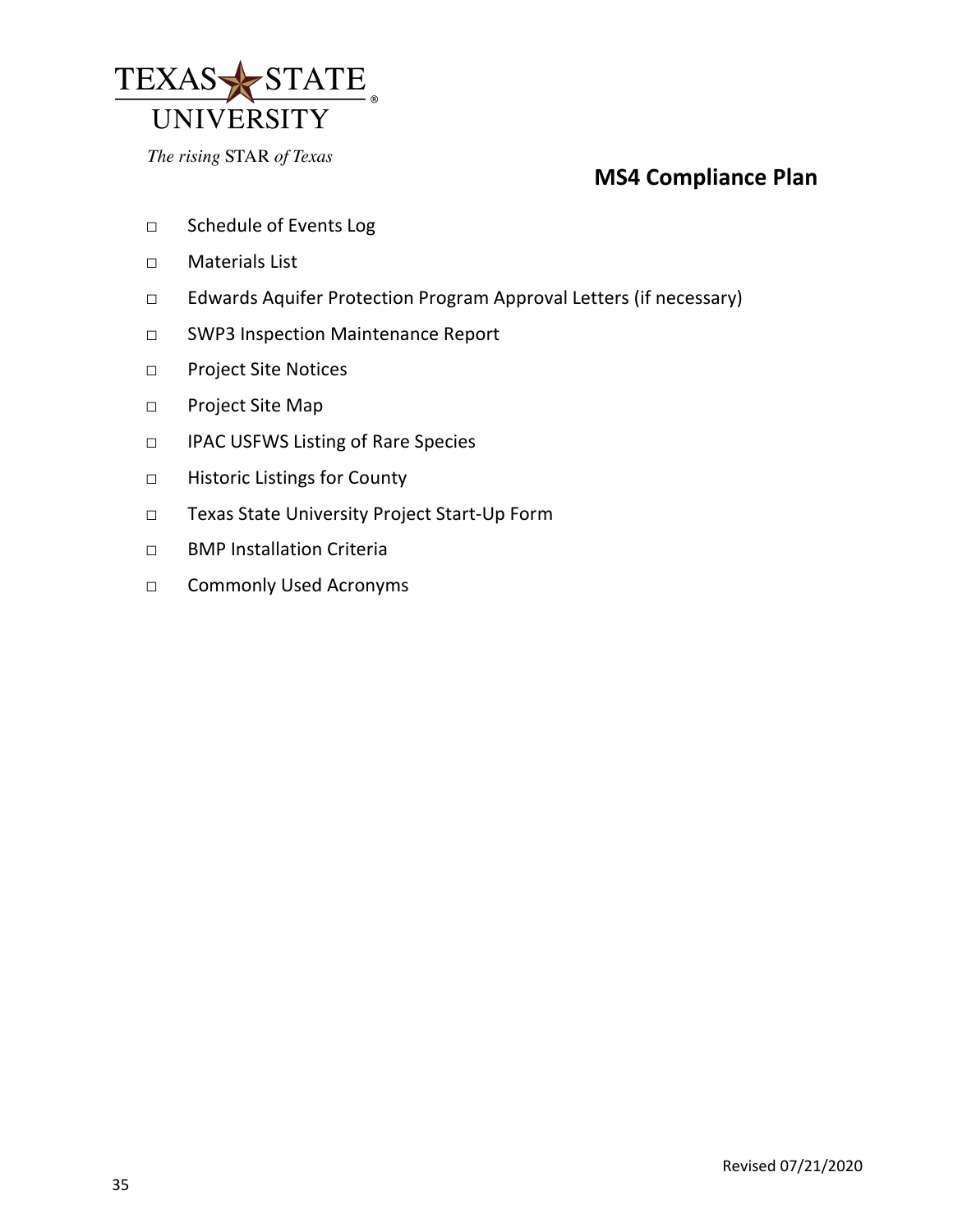# **Appendix C**

Active Construction Notification Form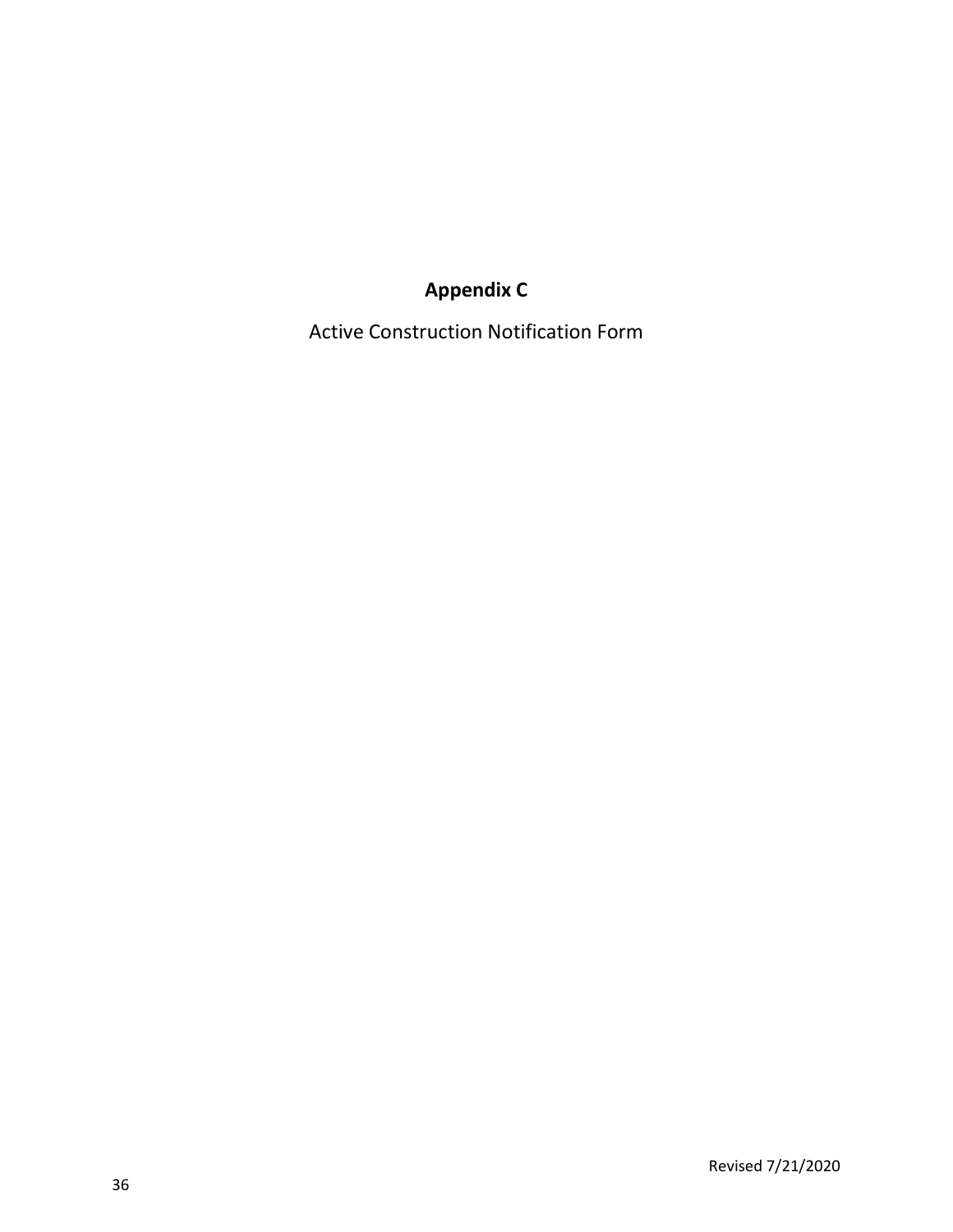

### **MS4 Compliance Plan**

#### Active Construction Notification Form

The Active Construction Notification Form is required for **all** Capital and Special Projects involving soil disturbance. The MS4 Responsible Authority (Environmental Health, Safety, and Risk Management) is responsible for tracking construction activities, retaining records, and ensuring that TXR150000 coverage is obtained for projects where earth-disturbing activities will meet or exceed one (≥ 1) acre in size. **This documentation is required for compliance with the Texas State University Stormwater Management Program (SWMP) as required by the University's Municipal Separate Storm Sewer Permit (MS4) TXR040000.**

Prior to initiating construction, the General Contractor and Texas State Responsible Department must verify that all applicable tasks in Sections  $1 - 3$  of this form have been completed. Please indicate "yes" or "no" that a task has been accomplished, then submit the signed form to EHSRM least five (5) business days prior initiating construction. This form serves as verification that the Primary Operator (GC) and Secondary Operator (TXST) have completed all necessary tasks for commencement of construction. *Note: Please do not submit this form before all applicable tasks have been completed.*

| <b>Project Information</b> |                                               |
|----------------------------|-----------------------------------------------|
|                            |                                               |
|                            |                                               |
|                            |                                               |
|                            |                                               |
|                            |                                               |
|                            |                                               |
|                            | Contact Name: Contact Number: Contact Number: |

#### **Section 1: For all projects (regardless of size):**

- $\Box$  Yes  $\Box$  No Best Management Practices (BMPs) applicable to this project have been selected, installed, and inspected to ensure correct placement and proper installation according to specifications.
- $\Box$  Yes  $\Box$  No Project is less than one (< 1) acre in size (including soil disturbance, laydown areas, and construction support activities), therefore permit coverage is not required. **(If YES, please skip to the end of this document).**
- $\Box$  Yes  $\Box$  No Project is at least one (1) but less than five (5) acres in size (including soil disturbance, laydown areas, and construction support activities). **(If YES, please skip to Section 2).**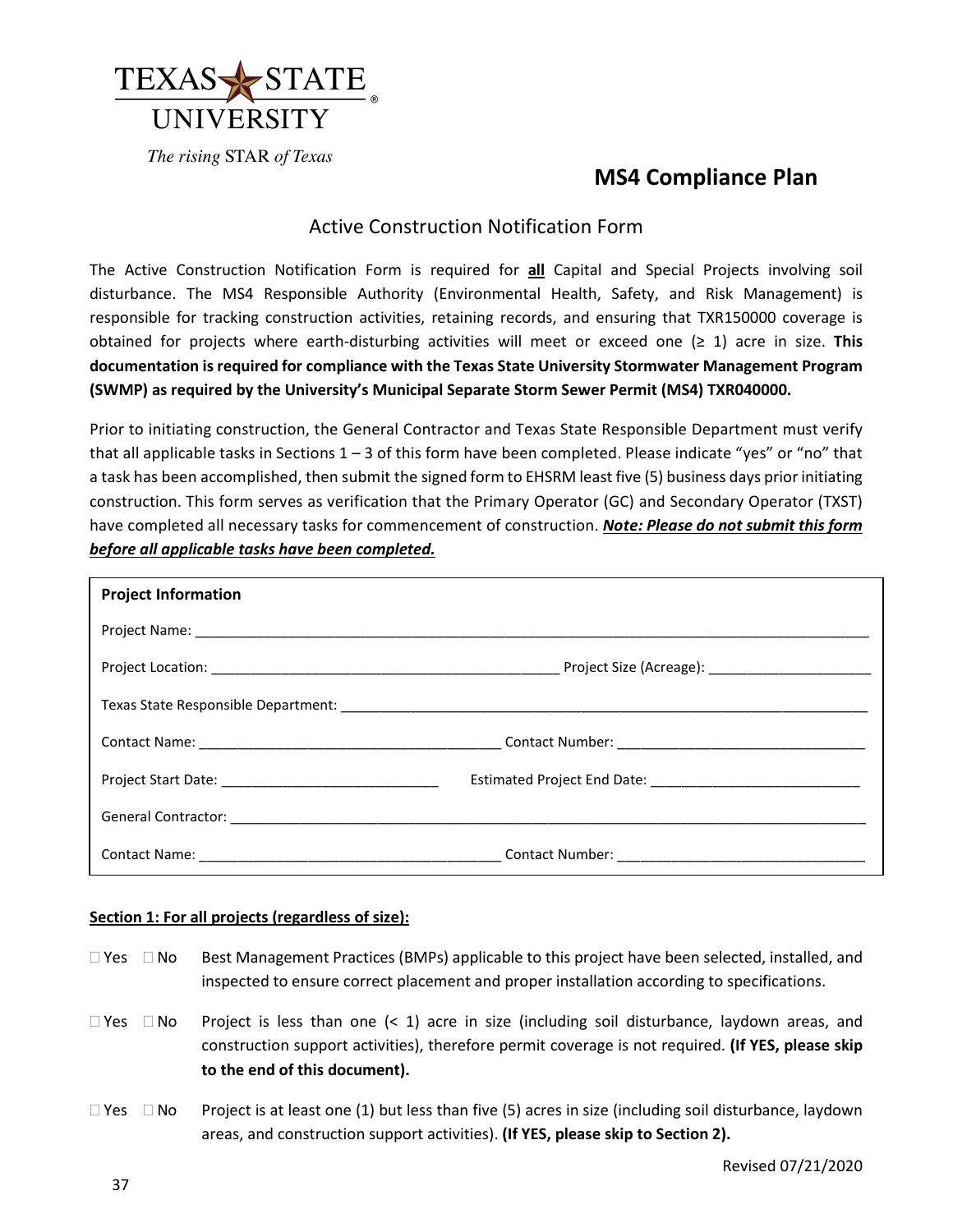

### **MS4 Compliance Plan**

 $□$  Yes  $□$  No Project is five or more (≥ 5) acres in size (including soil disturbance, laydown areas, and construction support activities). **(If YES, please skip to Section 3).**

#### **Section 2: For Small Construction Sites (between 1 and 5 acres):**

- $\Box$  Yes  $\Box$  No Storm Water Pollution Prevention Plan (SWPPP or SWP3) is certified and approved, and a copy of the SWPPP is retained on-site.
- $\Box$  Yes  $\Box$  No Construction Site Notices (for both Primary and Secondary Operators) are completed, signed, and posted at the main entrance to the project site.
- $\Box$  Yes  $\Box$  No At least two (2) days prior to commencing construction activities, the MS4 Operator(s) receiving stormwater discharges from the site has/have been provided copies of the completed and signed Construction Site Notices (both Primary and Secondary Operators)

#### **Section 3: For Large Construction Site (≥ 5 acres):**

- $\Box$  Yes  $\Box$  No The Notice of Intent (NOI) has been submitted to the TCEQ at least seven (7) days prior to commencing construction activities.
- $\Box$  Yes  $\Box$  No Storm Water Pollution Prevention Plan (SWPPP or SWP3) is certified and approved, and a copy of the SWPPP is retained on-site.
- $\Box$  Yes  $\Box$  No Construction Site Notices (for both Primary and Secondary Operators) are completed, signed, and posted at the main entrance to the project site.
- $\Box$  Yes  $\Box$  No At least two (2) days prior to commencing construction activities, the MS4 Operator(s) receiving stormwater discharges from the site has/have been provided copies of the completed and signed Construction Site Notices (both Primary and Secondary Operators) and provided a copy of the signed NOI.

\_\_\_\_\_\_\_\_\_\_\_\_\_\_\_\_\_\_\_\_\_\_\_\_\_\_\_\_\_\_\_\_\_\_\_\_\_\_ \_\_\_\_\_\_\_\_\_\_\_\_\_\_\_\_\_\_\_\_\_\_\_\_\_\_\_\_\_\_\_\_\_\_\_\_\_\_

\_\_\_\_\_\_\_\_\_\_\_\_\_\_\_\_\_\_\_\_\_\_\_\_\_\_\_\_\_\_\_\_\_\_\_\_\_\_ \_\_\_\_\_\_\_\_\_\_\_\_\_\_\_\_\_\_\_\_\_\_\_\_\_\_\_\_\_\_\_\_\_\_\_\_\_\_

\_\_\_\_\_\_\_\_\_\_\_\_\_\_\_\_\_\_\_\_\_\_\_\_\_\_\_\_\_\_\_\_\_\_\_\_\_\_ \_\_\_\_\_\_\_\_\_\_\_\_\_\_\_\_\_\_\_\_\_\_\_\_\_\_\_\_\_\_\_\_\_\_\_\_\_\_

#### **Having met the above requirements, the General Contractor is authorized to commence work on site.**

General Contractor Representative Name Texas State Representative Name

General Contractor Representative Signature Texas State Representative Signature

**Date** Date **Date** Date **Date** Date **Date** Date **Date** Date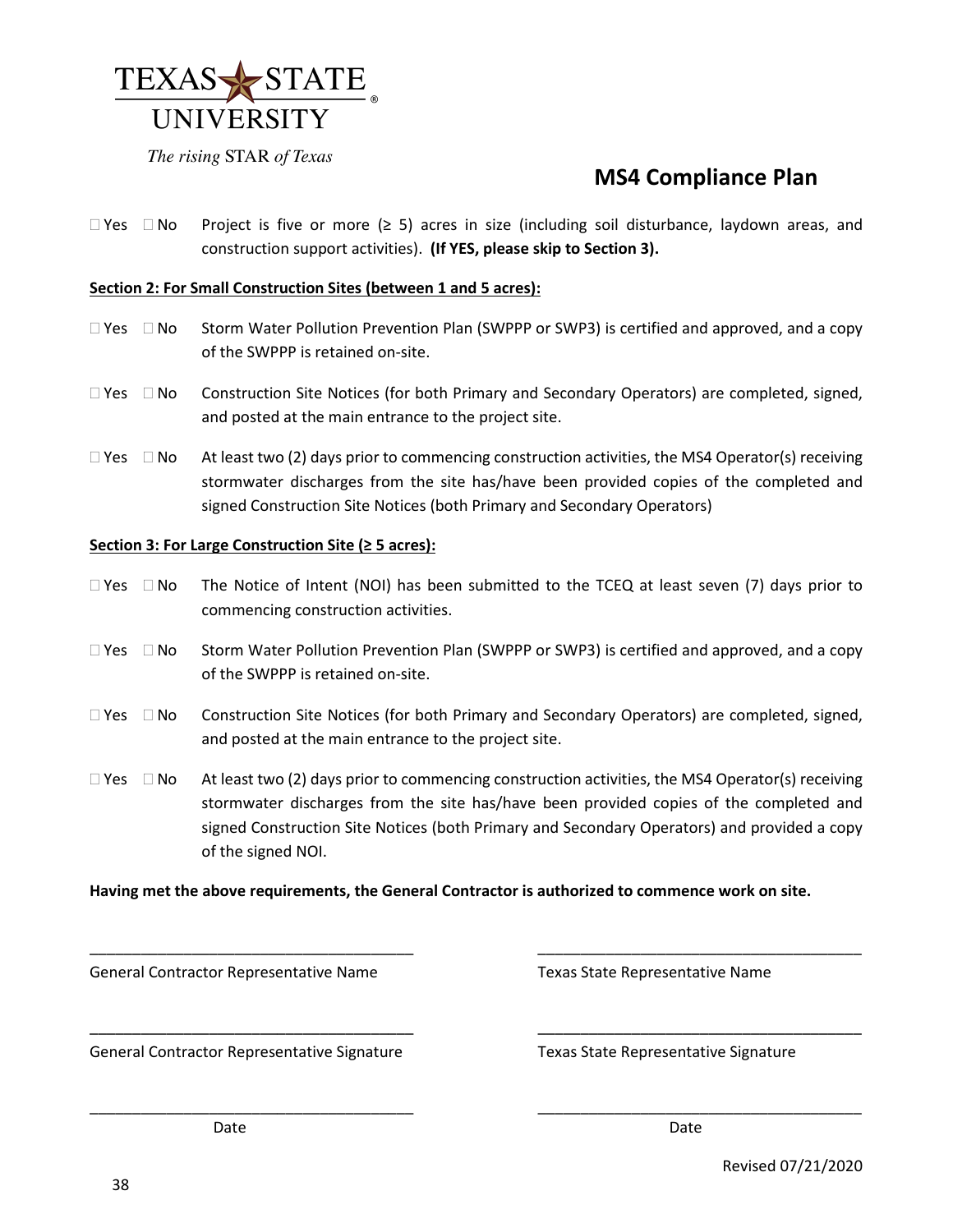# **Appendix D**

Letter of Delegation of Signatories to Reports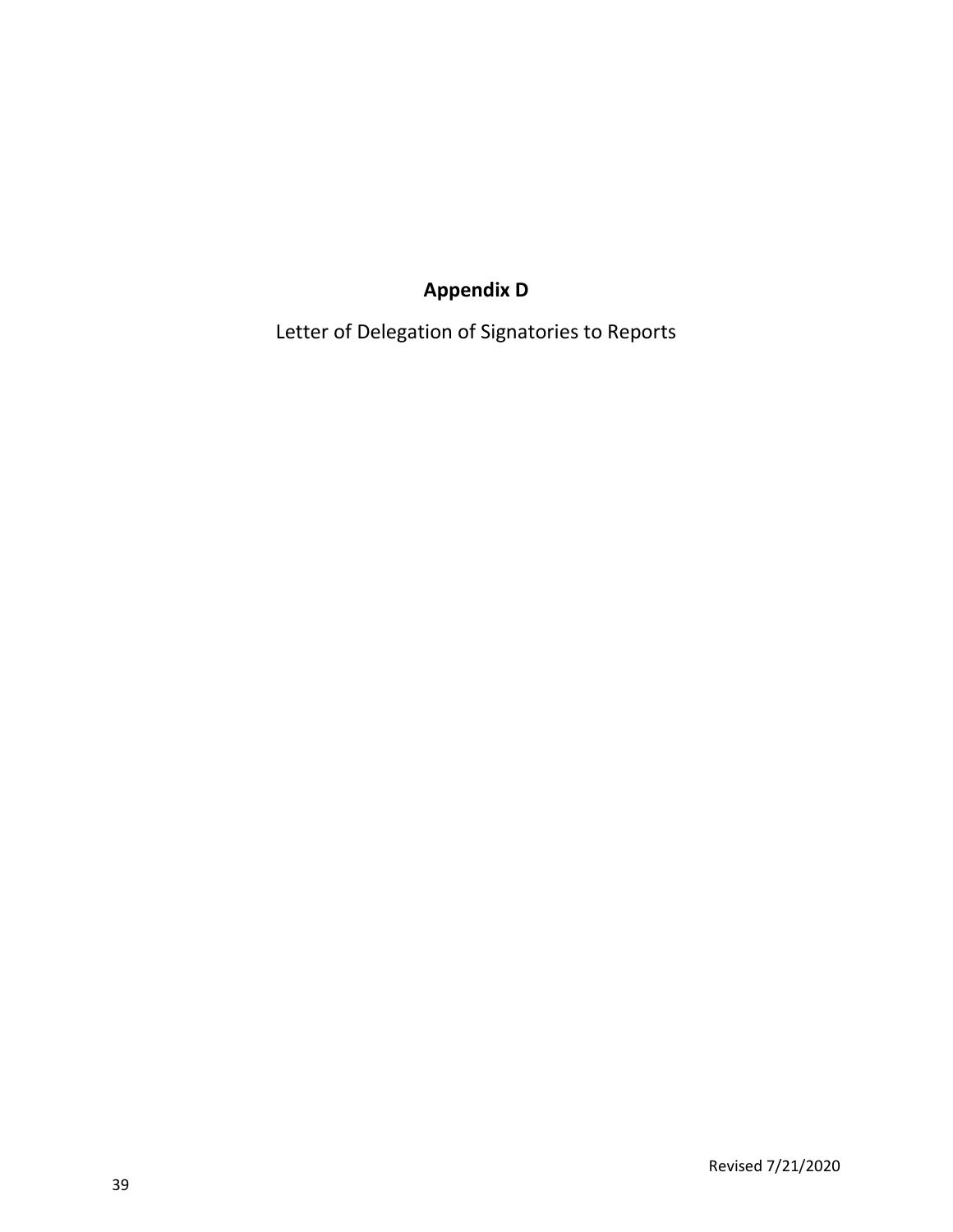### Month XX, 20XX

Executive Director Texas Commission on Environmental Quality Storm Water and Pretreatment Team P.O. Box 13087, MC-148 Austin, TX 78711-3087

Subject: Delegation for Signatories to Reports

Project Site Name: Texas State University Project Name, City Name, TX TPDES Permit Number: TXR150XXX

Dear Executive Director:

This letter serves to designate the following people or positions as authorized personnel for signing reports, storm water pollution prevention plans, certifications or other information requested by the Executive Director or required by the general permit, as set forth by 30 TAC §305.128 (see page 2).

| <b>Name or Position</b> | Director – Facilities Planning, Design & Construction (or other<br>department)           |
|-------------------------|------------------------------------------------------------------------------------------|
| <b>Name or Position</b> | Assistant Director – Facilities Planning, Design & Construction<br>(or other department) |
| <b>Name or Position</b> | Project Manager - Facilities Planning, Design & Construction<br>(or other department)    |

I understand that this authorization does not extend to the signing of a Notice of Intent for obtaining coverage under a storm water general permit.

By signing this authorization, I confirm that I meet the requirements to make such a designation as set forth in 30 TAC §305.44.

Sincerely,

VP, Finance and Support Services

Eric Algoe Date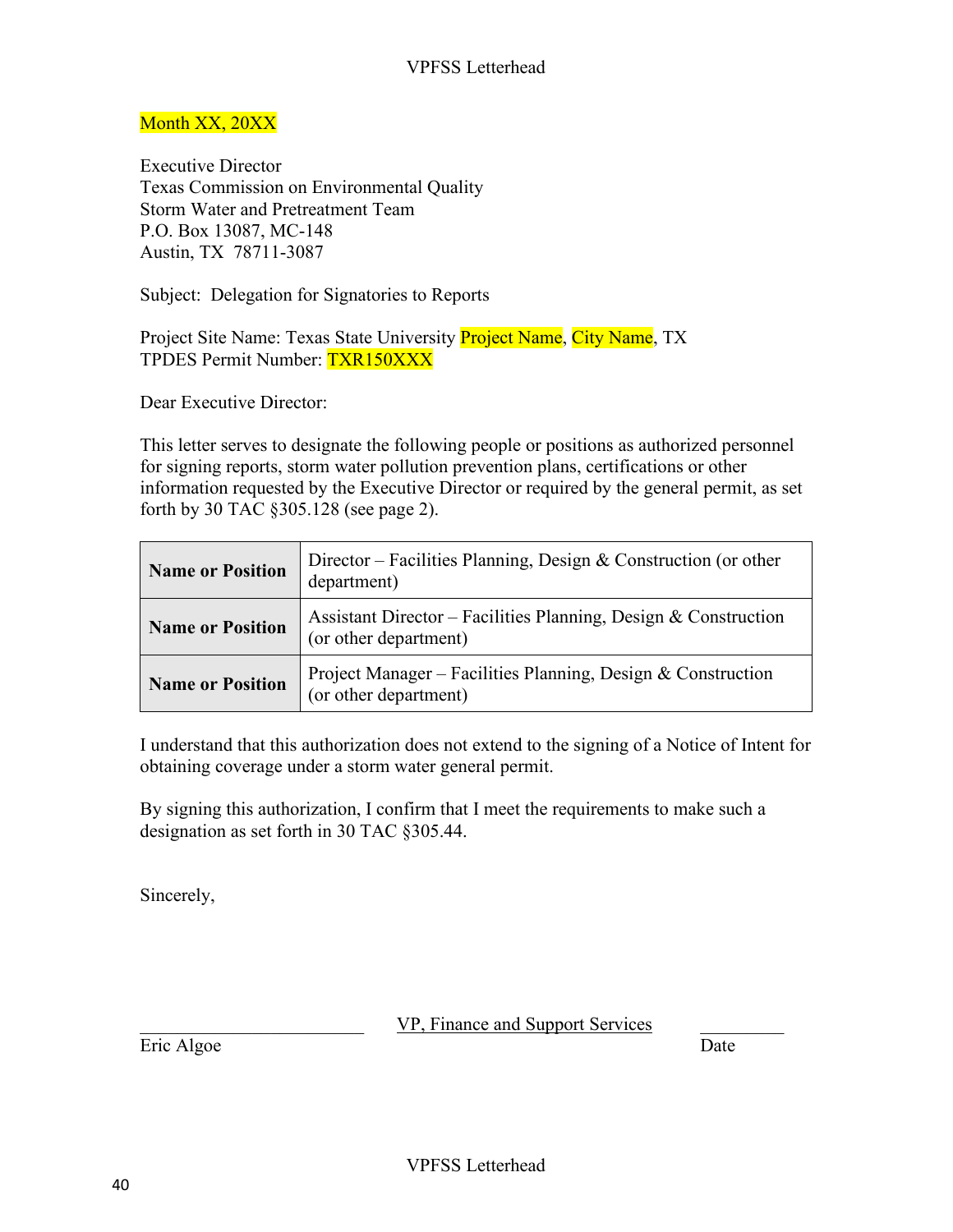#### VPFSS Letterhead

#### **RELEVANT PROVISIONS**

**305.128**(a) All reports requested by permits and other information requested by the executive director shall be signed by a person described in §305.44(a) of this title (relating to Signatories to Applications) or by a duly authorized representative of that person. A person is a duly authorized representative only if:

(1) the authorization is made in writing by a person described in §305.44(a) of this title (relating to Signatories to Applications);

(2) the authorization specifies either an individual or a position having responsibility for the overall operation of the regulated facility or activity or for environmental matters for the applicant, such as the position of plant manager, operator of a well or well field, environmental manager, or a position of equivalent responsibility. (A duly authorized representative may thus be either a named individual or any individual occupying a named position); and

(3) the written authorization is submitted to the executive director.

(b) If an authorization under this section is no longer accurate because of a change in individuals or position, a new authorization satisfying the requirements of this section must be submitted to the executive director prior to or together with any reports, information, or applications to be signed by an authorized representative.

(c) Any person signing a report required by a permit shall make the certification set forth in §305.44(b) of this title (relating to Signatories to Applications).

**305.44**(a) All applications shall be signed as follows.

(1) For a corporation, the application shall be signed by a responsible corporate officer. For purposes of this paragraph, a responsible corporate officer means a president, secretary, treasurer, or vice-president of the corporation in charge of a principal business function, or any other person who performs similar policy or decision-making functions for the corporation; or the manager of one or more manufacturing, production, or operating facilities employing more than 250 persons or having gross annual sales or expenditures exceeding \$25 million (in second-quarter 1980 dollars), if authority to sign documents has been assigned or delegated to the manager in accordance with corporate procedures. Corporate procedures governing authority to sign permit or post-closure order applications may provide for assignment or delegation to applicable corporate positions rather than to specific individuals.

(2) For a partnership or sole proprietorship, the application shall be signed by a general partner or the proprietor, respectively.

(3) For a municipality, state, federal, or other public agency, the application shall be signed by either a principal executive officer or a ranking elected official. For purposes of this paragraph, a principal executive officer of a federal agency includes the chief executive officer of the agency, or a senior executive officer having responsibility for the overall operations of a principal geographic unit of the agency (e.g., regional administrator of the EPA).

(b) A person signing an application shall make the following certification: "I certify under penalty of law that this document and all attachments were prepared under my direction or supervision in accordance with a system designed to assure that qualified personnel properly gather and evaluate the information submitted. Based on my inquiry of the person or persons who manage the system, or those persons directly responsible for gathering the information, the information submitted is, to the best of my knowledge and belief, true, accurate, and complete. I am aware there are significant penalties for submitting false information, including the possibility of fine and imprisonment for knowing violations."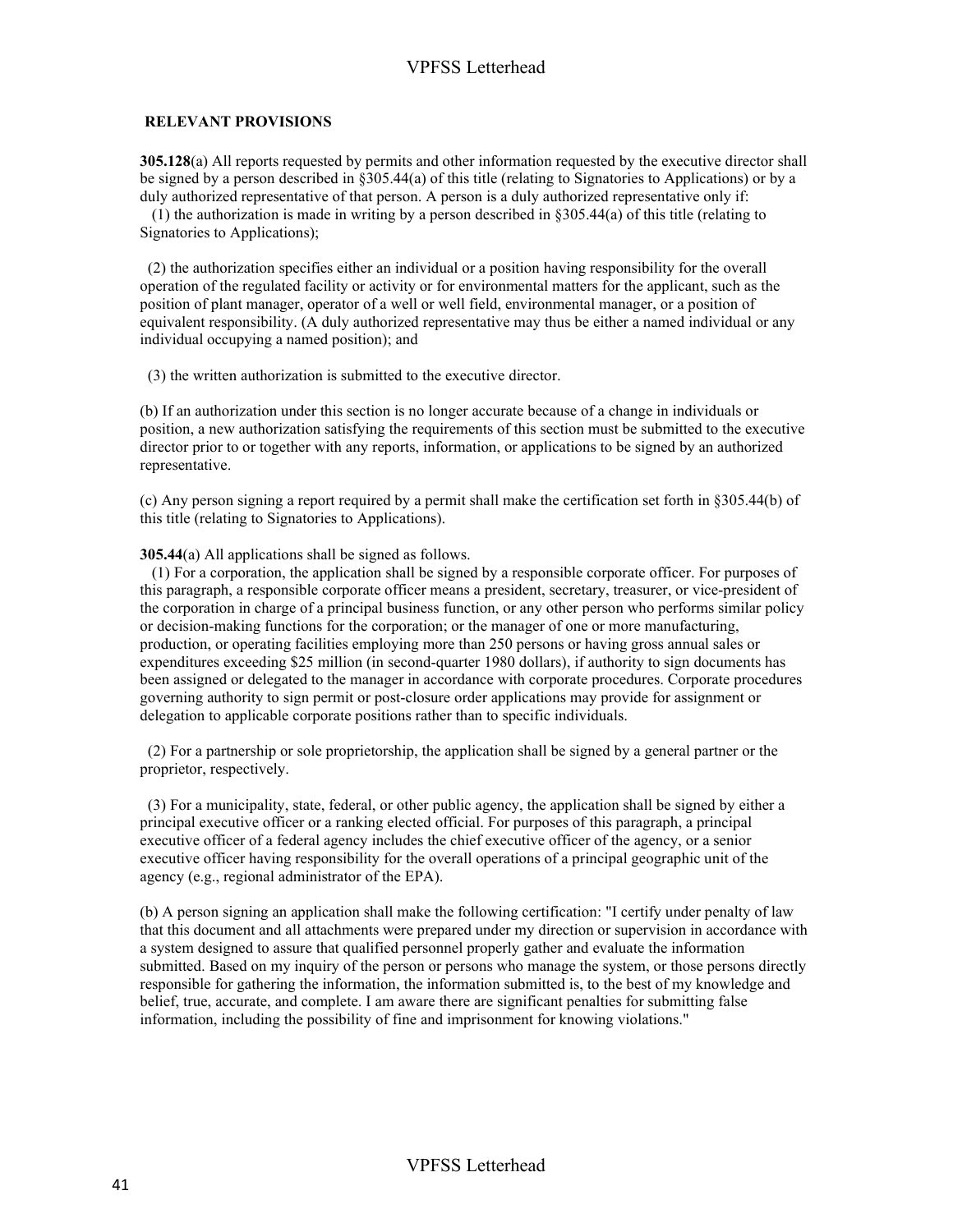### **Appendix E**

MS4 Compliance Inspection Field Evaluation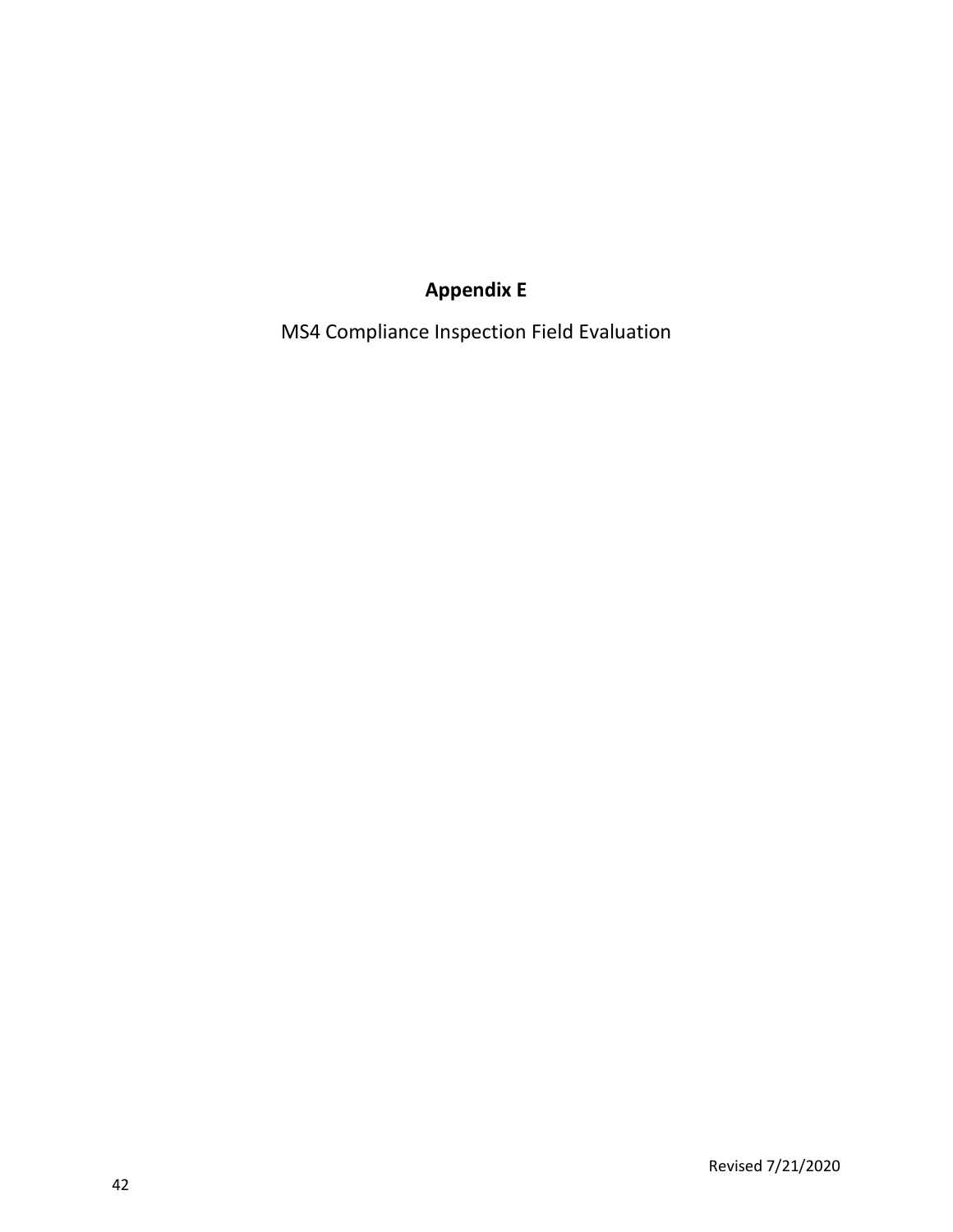

### **MS4 Compliance Plan**

### MS4 Compliance Inspection Field Evaluation

| <b>Project Name:</b>                                                                                                                        |  |            |                        |     | <b>Inspection Date:</b> |                 |
|---------------------------------------------------------------------------------------------------------------------------------------------|--|------------|------------------------|-----|-------------------------|-----------------|
| <b>FPDC CCA/Project Manager:</b>                                                                                                            |  |            |                        |     | <b>TPDES Permit No:</b> |                 |
| <b>Contractor Project Manager:</b>                                                                                                          |  |            | <b>Inspector Name:</b> |     |                         |                 |
| <b>Permit &amp; SWPPP Review</b>                                                                                                            |  | <b>Yes</b> | <b>No</b>              | N/A |                         | <b>Comments</b> |
| Is the site $\geq$ 5 acres? If yes, is the NOI posted on-site?                                                                              |  |            |                        |     |                         |                 |
| Is the site ≥ 1 acre? If no, skip to "Project Inspection/BMP<br><b>Observations"</b> section.                                               |  |            |                        |     |                         |                 |
| Does the project have a Stormwater Pollution Prevention<br>Plan (SWPPP/SWP3)?                                                               |  |            |                        |     |                         |                 |
| Does the SWPPP contain a copy of the General<br><b>Construction Permit?</b>                                                                 |  |            |                        |     |                         |                 |
| Are the appropriate Construction Site Notices posted at<br>the site entrance?                                                               |  |            |                        |     |                         |                 |
| Is there a site map indicating locations of stormwater<br>BMPs?                                                                             |  |            |                        |     |                         |                 |
| Does the SWPPP/BMP site plan reflect the actual site<br>conditions?                                                                         |  |            |                        |     |                         |                 |
| Does the SWPPP contain copies of completed site BMP<br>inspections?                                                                         |  |            |                        |     |                         |                 |
| Are the inspections being conducted once every 7 days or<br>every 14 days and within 24 hours of 1/2" rain event?                           |  |            |                        |     |                         |                 |
| Is there evidence that the BMP site map is regularly<br>modified, as needed, as a result of the routine<br>inspections?                     |  |            |                        |     |                         |                 |
| Does the plan include a description of temporary and<br>permanent stabilization practices?                                                  |  |            |                        |     |                         |                 |
| <b>Project Inspection/BMP Observations</b>                                                                                                  |  | <b>Yes</b> | <b>No</b>              | N/A |                         | <b>Comments</b> |
| Is there evidence of discharges from the project site?                                                                                      |  |            |                        |     |                         |                 |
| Are perimeter sediment control BMPs (i.e. silt fence,<br>berms, fiber rolls) installed along the down-gradient edge<br>of the project site? |  |            |                        |     |                         |                 |
| Are perimeter BMPs (e.g. silt fence, berms, fiber rolls,<br>construction site entrance, etc.) in good, working<br>condition?                |  |            |                        |     |                         |                 |
| Is track-off evident?                                                                                                                       |  |            |                        |     |                         |                 |
| Is the project site and streets adjacent to the project<br>site free of significant amounts of sediment, trash,<br>and other debris?        |  |            |                        |     |                         |                 |
| Are inlet protectors installed properly and functional?                                                                                     |  |            |                        |     |                         |                 |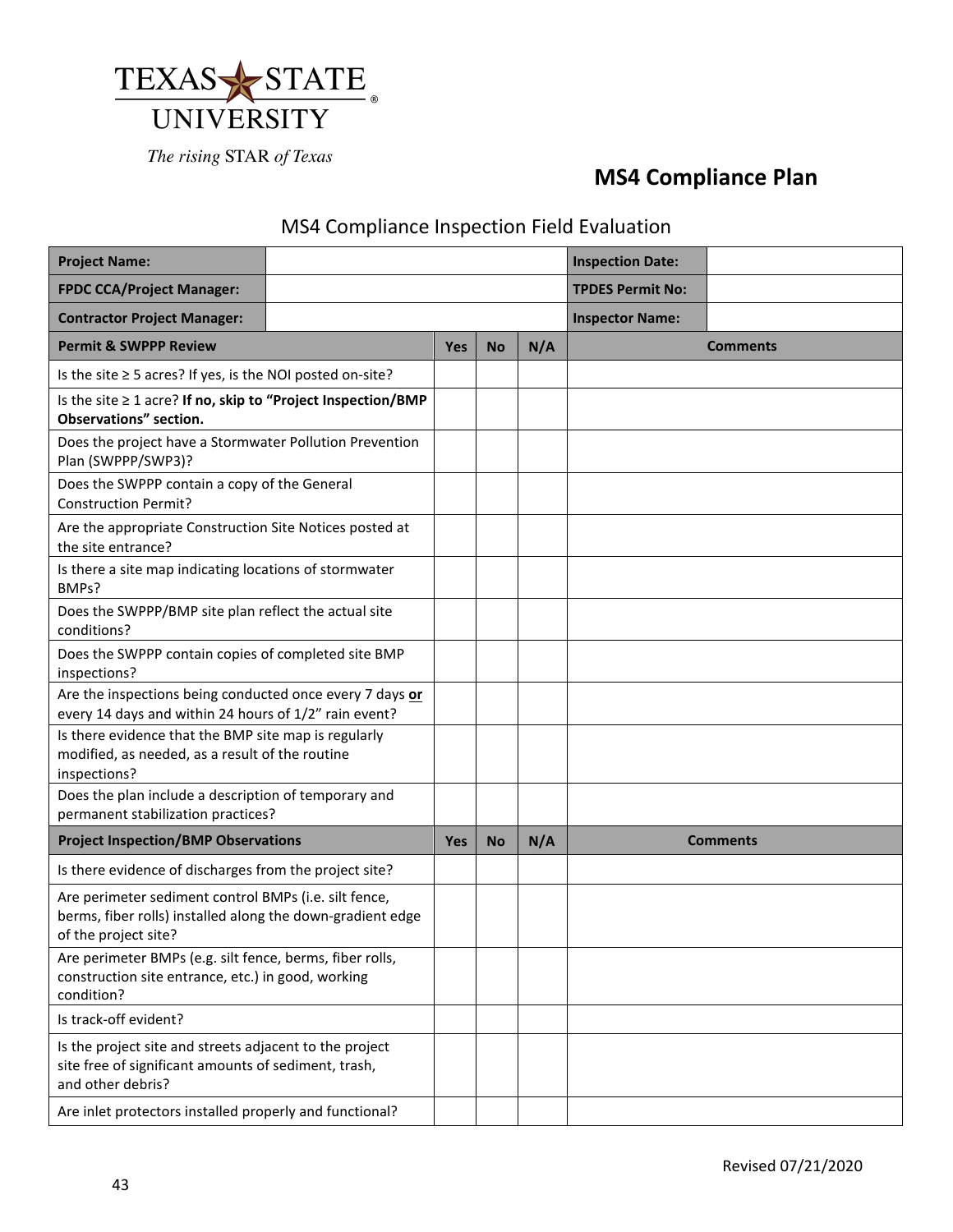

# **MS4 Compliance Plan**

| Is there a designated concrete washout area? Is it<br>effectively containing accumulated concrete washout?                 |            |           |     |                              |
|----------------------------------------------------------------------------------------------------------------------------|------------|-----------|-----|------------------------------|
| Are any temporary sediment basins functioning and<br>maintained?                                                           |            |           |     |                              |
| Are drainage channels and swales functional?                                                                               |            |           |     |                              |
| Are other temporary controls (e.g. rock berms, hay bales,<br>triangle dikes) functional?                                   |            |           |     |                              |
| Are additional BMPs or structural controls needed<br>to control pollutant discharges?                                      |            |           |     |                              |
| Are dust control measures necessary for the site?                                                                          |            |           |     |                              |
| Are designated natural areas/ trees protected with<br>fencing?                                                             |            |           |     |                              |
| Is there evidence of leaking equipment or chemicals on-<br>site?                                                           |            |           |     |                              |
| Is temporary vegetation or other stabilization method<br>being utilized for major site areas inactive for over 14<br>days? |            |           |     |                              |
| Are outfalls/discharge points protected with controls?                                                                     |            |           |     |                              |
| <b>Overall Site Conditions</b>                                                                                             | <b>Yes</b> | <b>No</b> | N/A | <b>Comment</b><br>S          |
| Are site conditions in overall compliance with TXR150000<br>Permit requirements?                                           |            |           |     |                              |
| Non-compliance issues noted? (If yes, describe below and<br>indicate timeframe for correcting issues)                      |            |           |     |                              |
| <b>General Notes:</b>                                                                                                      |            |           |     |                              |
|                                                                                                                            |            |           |     |                              |
| <b>Inspector Signature:</b>                                                                                                |            |           |     | <b>Contractor Signature:</b> |

| <b>Field Evaluation Re-Inspection</b>                               |  |            |           |     |                              |                 |
|---------------------------------------------------------------------|--|------------|-----------|-----|------------------------------|-----------------|
| <b>Project Name:</b>                                                |  |            |           |     | <b>Re-Inspection Date:</b>   |                 |
| <b>Permit &amp; SWPPP Review</b>                                    |  | <b>Yes</b> | <b>No</b> | N/A |                              | <b>Comments</b> |
| Were non-compliance issues corrected in the allocated<br>timeframe? |  |            |           |     |                              |                 |
| <b>General Notes:</b>                                               |  |            |           |     |                              |                 |
|                                                                     |  |            |           |     |                              |                 |
| <b>Inspector Signature:</b>                                         |  |            |           |     | <b>Contractor Signature:</b> |                 |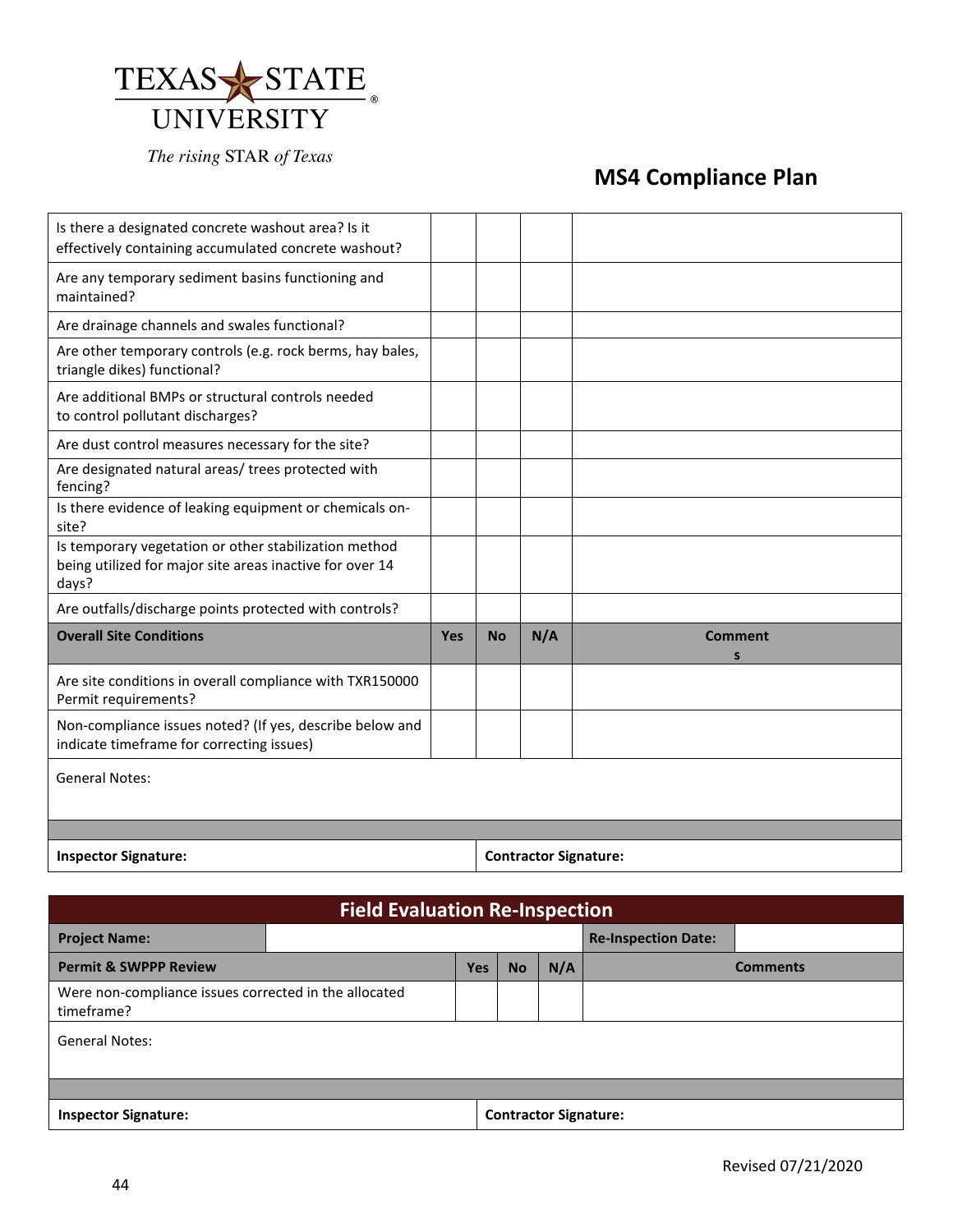### **Appendix F**

Post-Construction BMP Selection Guidance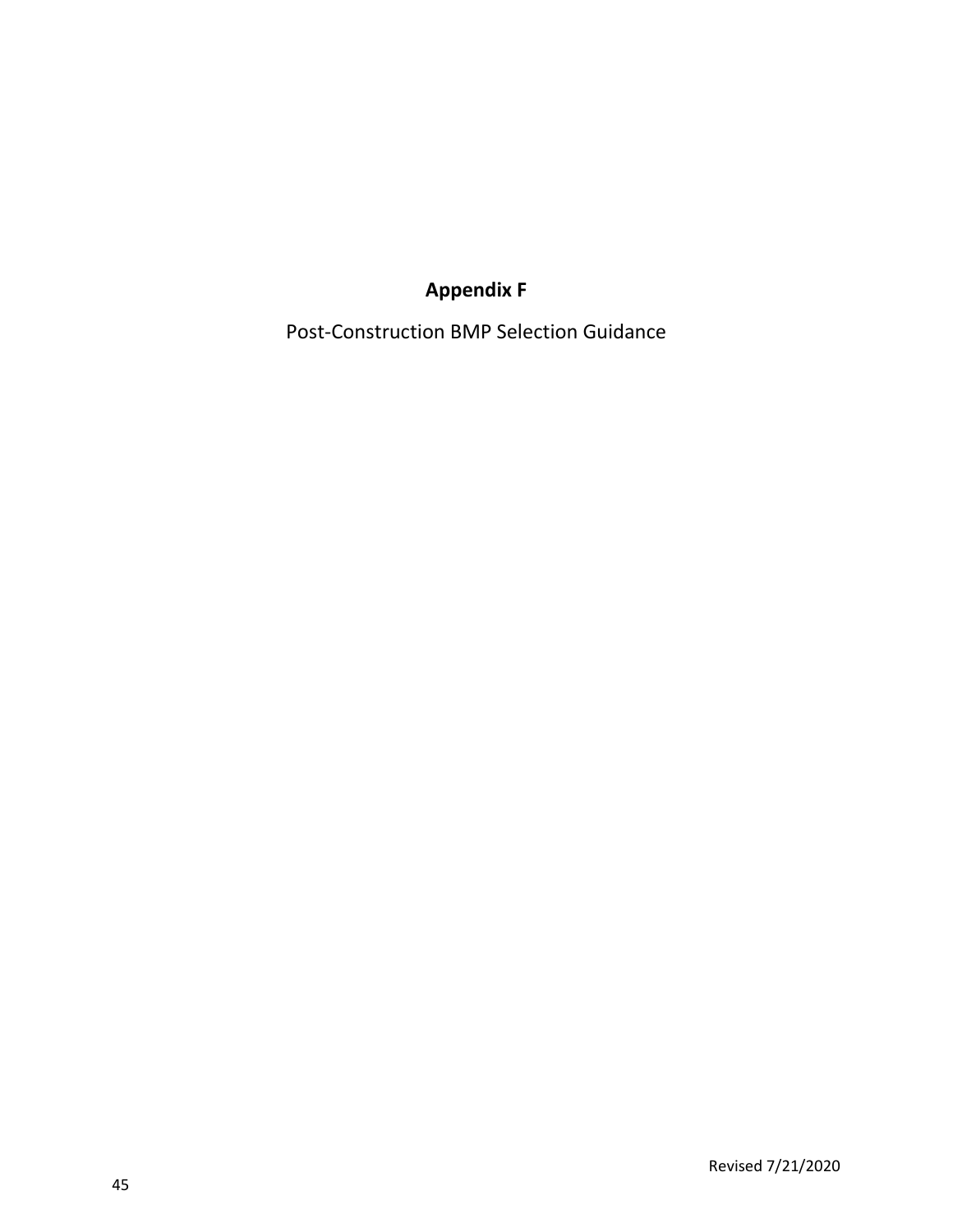

### **MS4 Compliance Plan**

### Post-Construction BMP Selection Guidance

### **Overview**

During site layout development, it is important to consider selection of post-construction Best Management Practices (BMPs). Post-construction BMPs can include permanent structures that are used to address long-term stormwater management at the location after construction has ended. Structural BMPs can be developed as traditional stormwater management (grey infrastructure) or sustainable, low impact development features (green infrastructure).

Sustainable site design can help reduce overall environmental impact and manage long-term stormwater runoff using natural resources. Management of post-construction runoff can also be done through implantation of non-structural BMPs, which can help prevent or reduce pollutant discharges to surface water. Implementation of non-structural BMPs focuses on longterm activities such as pollution prevention through source control, comprehensive site planning, and maintenance of structural controls.

The guiding document for this appendix is *[RG-348 Complying with the Edwards Aquifer Rules:](https://www.tceq.texas.gov/assets/public/comm_exec/pubs/rg/rg348/rg-348.pdf) [Technical Guidance on Best Management Practices](https://www.tceq.texas.gov/assets/public/comm_exec/pubs/rg/rg348/rg-348.pdf)*. For designing permanent structural BMPs or incorporating non-structural BMPs, utilize RG-348 as basic technical guidance for the following elements:

- Functionality
- Location or placement
- Appropriateness or selection criteria
- Limitations
- Cost

### **General Criteria for Consideration**

#### Selection Criteria for Structural BMPs

- New construction area located on previously undeveloped land (i.e. no impermeable pavement or buildings currently exist)
- Location proximity to receiving waterways
- Proposed new construction/redevelopment will increase impermeable surfaces in area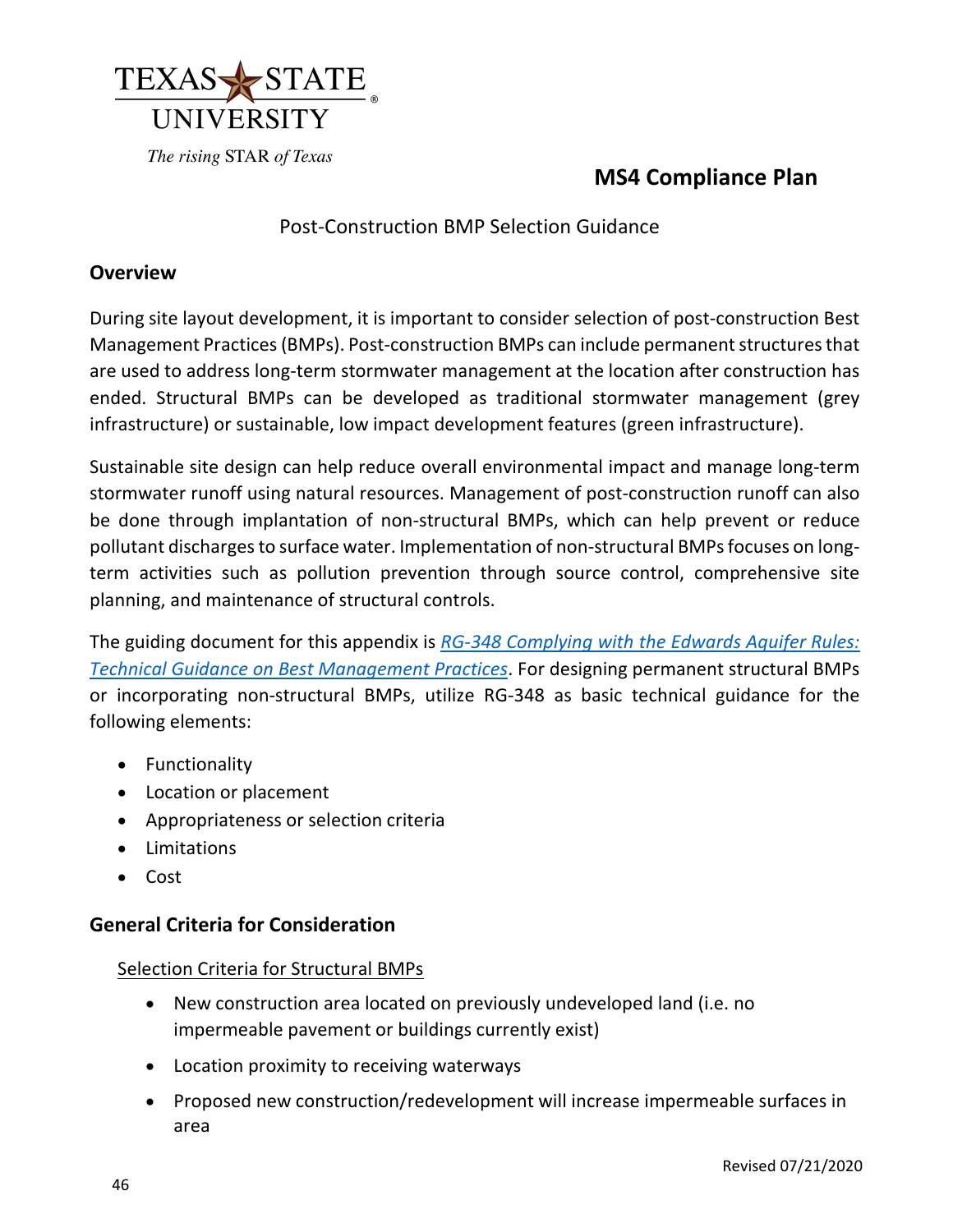

### **MS4 Compliance Plan**

• Consider above criteria and sustainability of potential structural BMPs (e.g. longterm maintenance, cost, lifespan, etc.)

#### Appropriateness of Selected Structural BMPs

- Selected BMP is appropriate for location
- Intended purpose and functionality of selected BMP has been considered
- Maintenance requirements of selected BMP have been considered (e.g. cost, frequency, contracting services)
- Proposed design of selected BMP is industry standard or comparable design
- Selected BMP addresses potential pollutant(s) of concern (if applicable)

| <b>BMP Type</b>      | <b>Example</b>                                    |  |  |  |  |  |
|----------------------|---------------------------------------------------|--|--|--|--|--|
| Detention            | Detention basin (grass lined)                     |  |  |  |  |  |
|                      | Detention basin (constructed)                     |  |  |  |  |  |
|                      | Sand filter                                       |  |  |  |  |  |
| Natural treatment    | <b>Bioretention</b>                               |  |  |  |  |  |
|                      | Grassy swale                                      |  |  |  |  |  |
|                      | Vegetative filter strip                           |  |  |  |  |  |
| Engineered treatment | Filtration devices (e.g. hydrodynamic separators) |  |  |  |  |  |
|                      | Permeable pavers/permeable concrete               |  |  |  |  |  |

### **Structural Post-Construction BMPs**